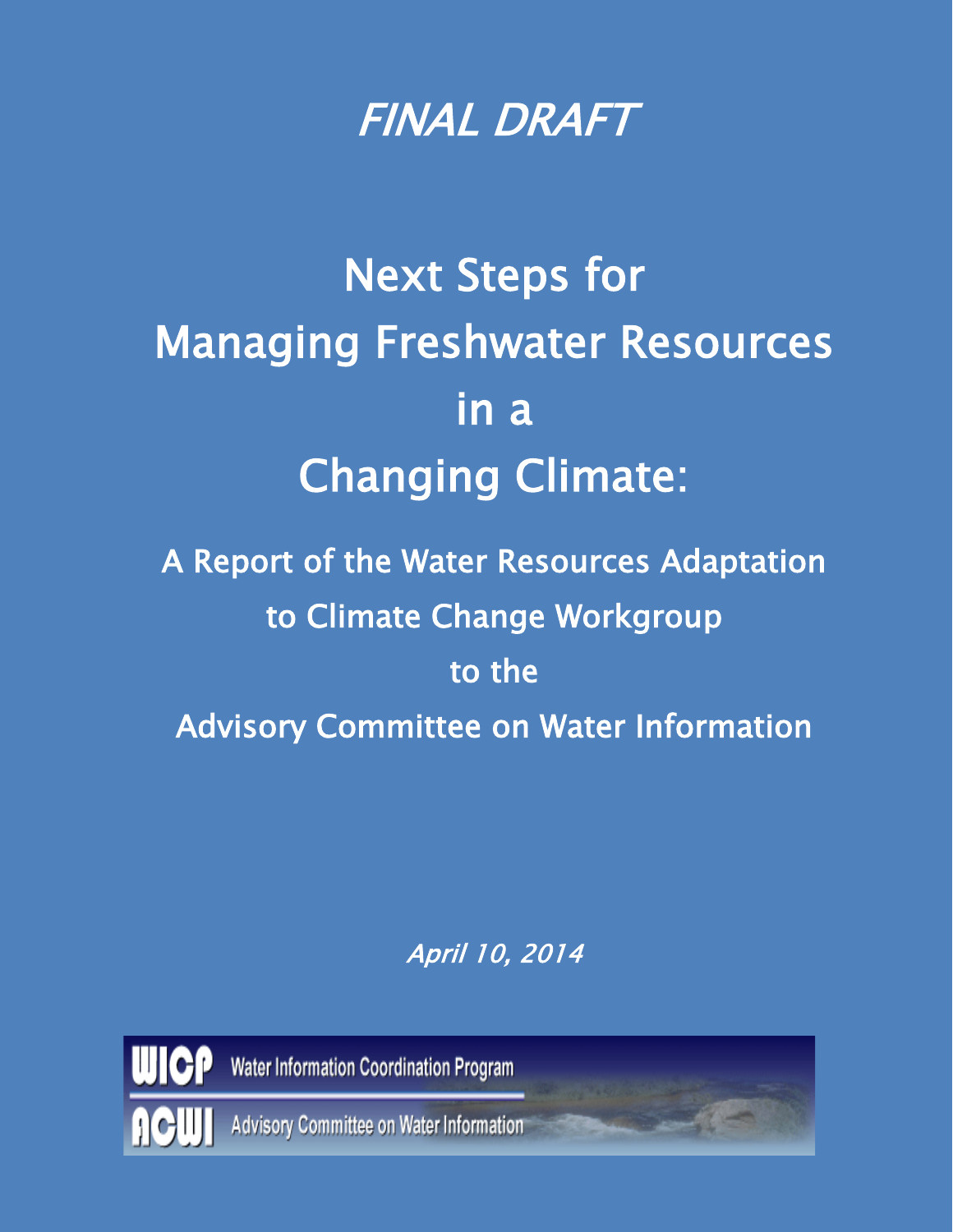Prepared by:

Water Resources Adaptation to Climate Change Workgroup of the Advisory Committee on Water Information April 10, 2014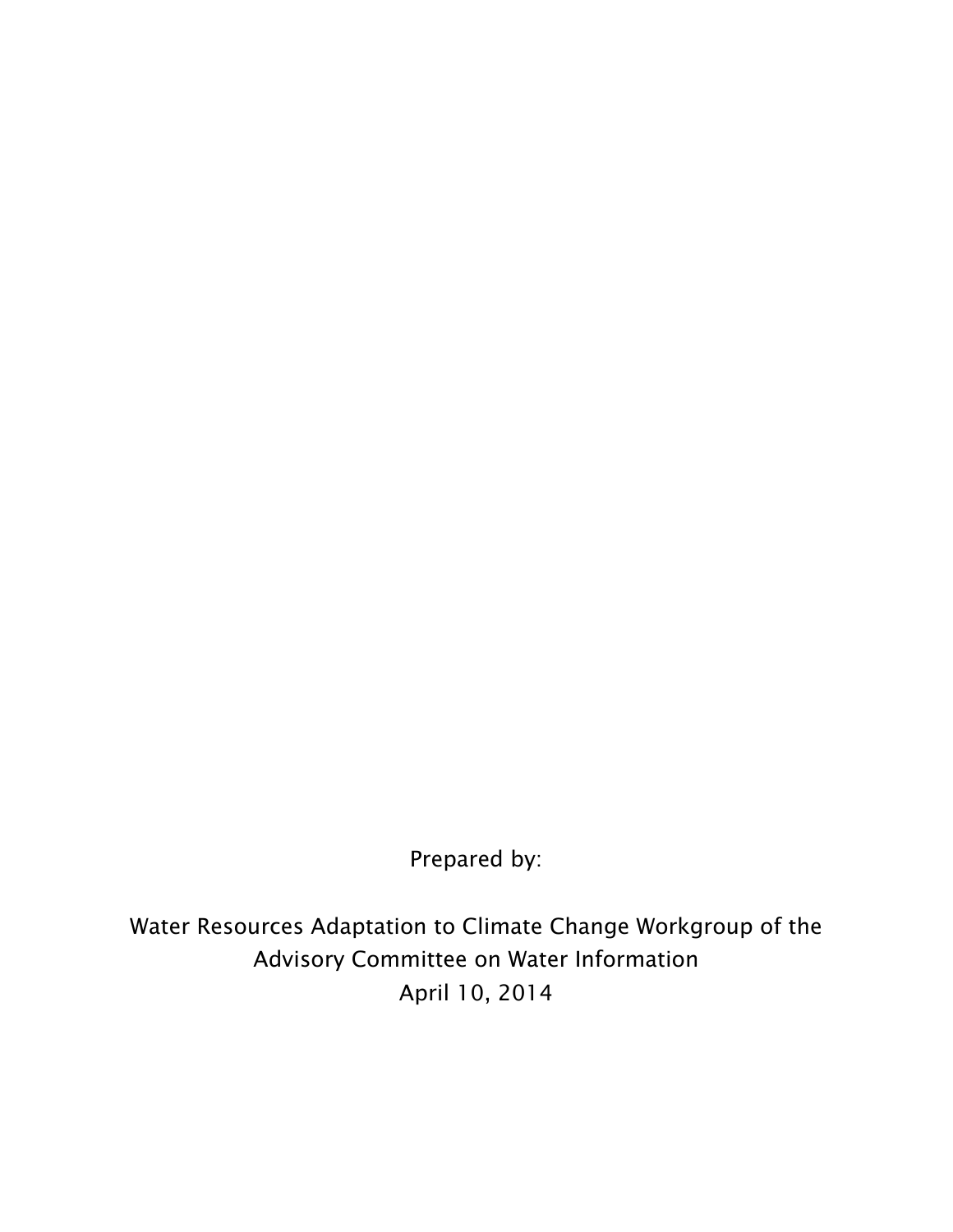## TABLE OF CONTENTS

| <b>Introduction</b>                      |    |  |
|------------------------------------------|----|--|
| <b>Summary of Recommendations</b>        | 4  |  |
| <b>Reports of Subgroups</b>              | 8  |  |
| 1. Data and Information                  | 9  |  |
| 2. Assessment of Vulnerability           | 17 |  |
| 3. Water Use Efficiency                  | 20 |  |
| 4. Integrated Water Resources Management | 28 |  |
| 5. Training and Capacity Building        | 34 |  |
| 6. Additional Recommendations            | 41 |  |

#### APPENDIX 46

Members of the Water Resources Adaptation to Climate Change Workgroup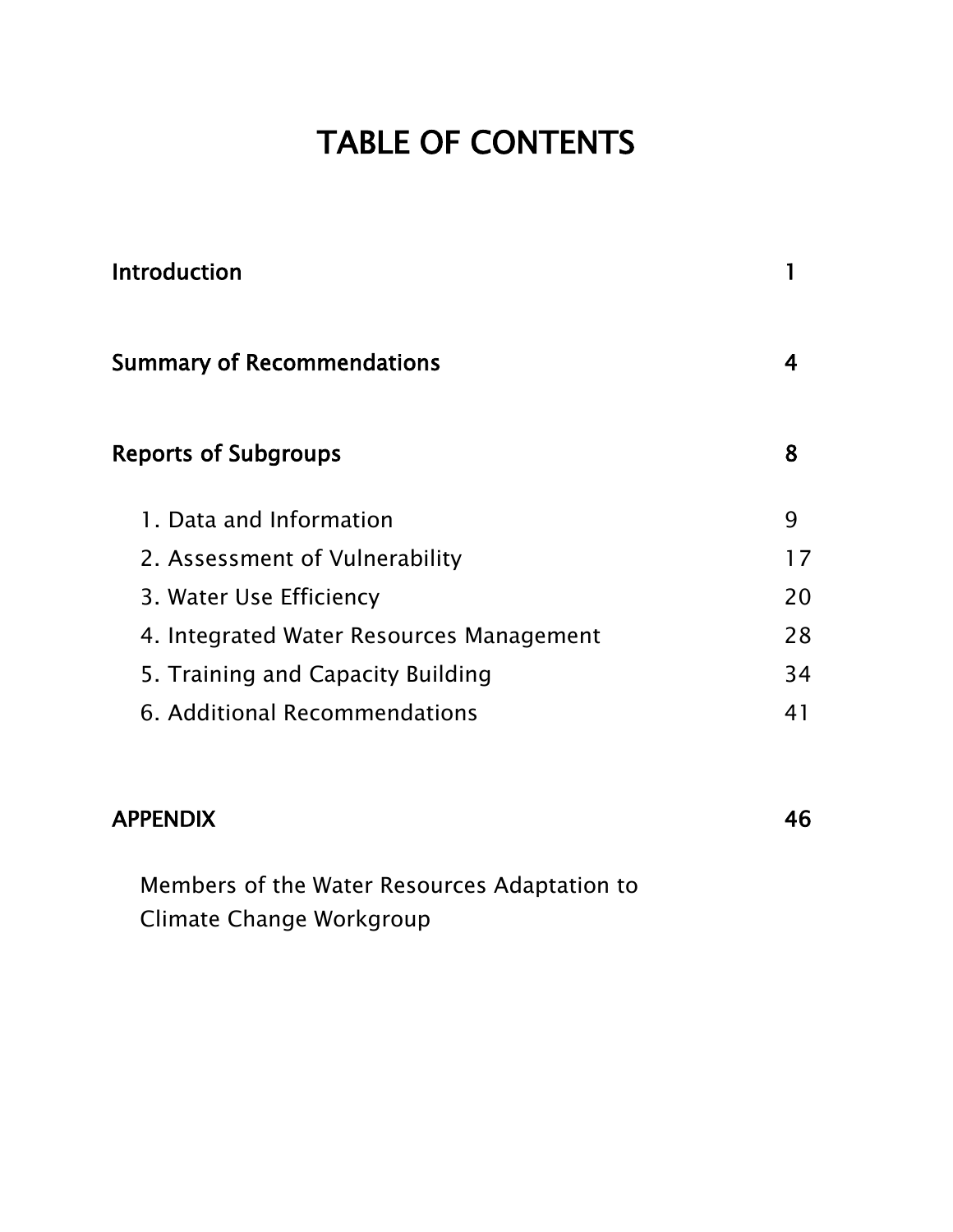## Acronym List

| <b>NAME</b>                                      | <b>ABBREVIATION</b> |
|--------------------------------------------------|---------------------|
| Advisory Committee on Water Information          | <b>ACWI</b>         |
| American Council for an Energy-Efficient Economy | <b>ACEEE</b>        |
| American Planning Association                    | <b>APA</b>          |
| American Water Works Association                 | <b>AWWA</b>         |
| Appliance Standard Awareness Project             | <b>ASAP</b>         |
| Association of Metropolitan Water Agencies       | <b>AMWA</b>         |
| Council on Environmental Quality                 | <b>CEQ</b>          |
| <b>Federal Emergency Management Agency</b>       | <b>FEMA</b>         |
| National Aeronautics and Space Administration    | <b>NASA</b>         |
| <b>National Association of Counties</b>          | <b>NACo</b>         |
| National Flood Insurance Program                 | <b>NFIP</b>         |
| National Oceanic and Atmospheric Administration  | <b>NOAA</b>         |
| <b>National Weather Service</b>                  | <b>NWS</b>          |
| Office of Management and Budget                  | <b>OMB</b>          |
| U.S. Army Corps of Engineers                     | <b>USACE</b>        |
| U.S. Centers for Disease Control and Prevention  | <b>CDC</b>          |
| U.S. Department of Agriculture                   | <b>USDA</b>         |
| U.S. Department of Energy                        | <b>DOE</b>          |
| U.S. Department of the Interior                  | <b>DOI</b>          |
| U.S. Environmental Protection Agency             | <b>EPA</b>          |
| U.S. Fish and Wildlife Service                   | <b>USFWS</b>        |
| U.S. Geological Survey                           | <b>USGS</b>         |
| U.S. Global Change Research Program              | <b>USGCRP</b>       |
| University Corporation for Atmospheric Research  | <b>UCAR</b>         |
| Water Resources Adaptation to Climate Change     | <b>WRACC</b>        |
| Water Utility Climate Alliance                   | <b>WUCA</b>         |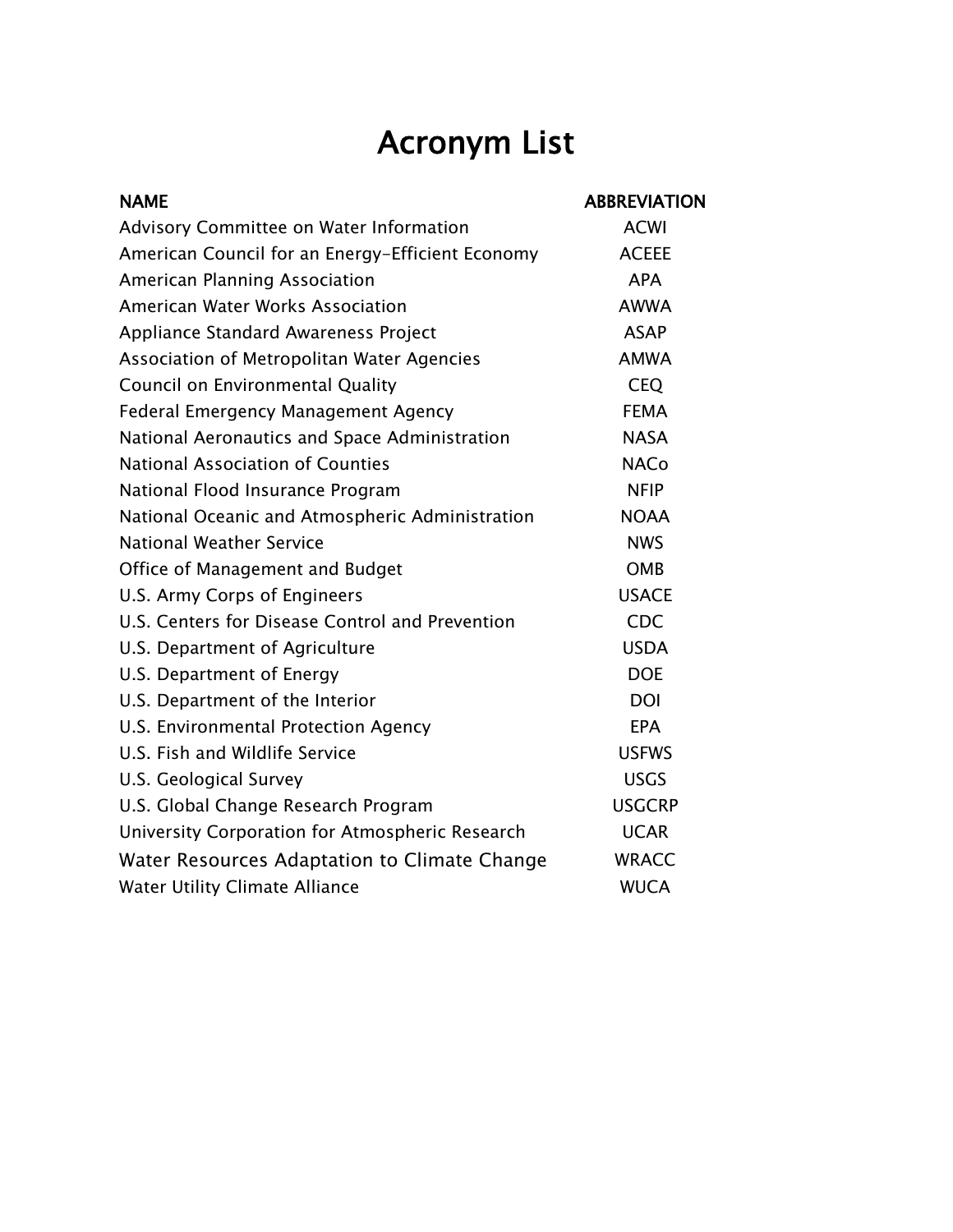

## INTRODUCTION

This report summarizes recommendations for next steps in implementing the National Action Plan: Priorities for Managing Freshwater Resources in a Changing Climate.

The report was developed by the Water Resources Adaptation to Climate Change (WRACC) Workgroup that supports the Advisory Committee on Water Information (ACWI). ACWI is a national Federal Advisory Committee made up of representatives of a diverse set of stakeholders and Federal agencies.

The WRACC Workgroup is one of several subgroups of ACWI and is made up of forty members, including members of ACWI and other organizations with an interest in the intersection between climate change and water resources. It was established in 2012 with the mission of advising Federal agencies on matters related to climate change and water resources, including implementation of the 2009 National Action Plan. More information about the WRACC Workgroup is available at: http://acwi.gov/climate\_wkg/index.html.

In February 2014, the WRACC Workgroup convened for a two day meeting to review progress in responding to the challenges that a changing climate poses for water resources and to consider recommendations for next steps. A key purpose of this meeting was to respond to the request for input to the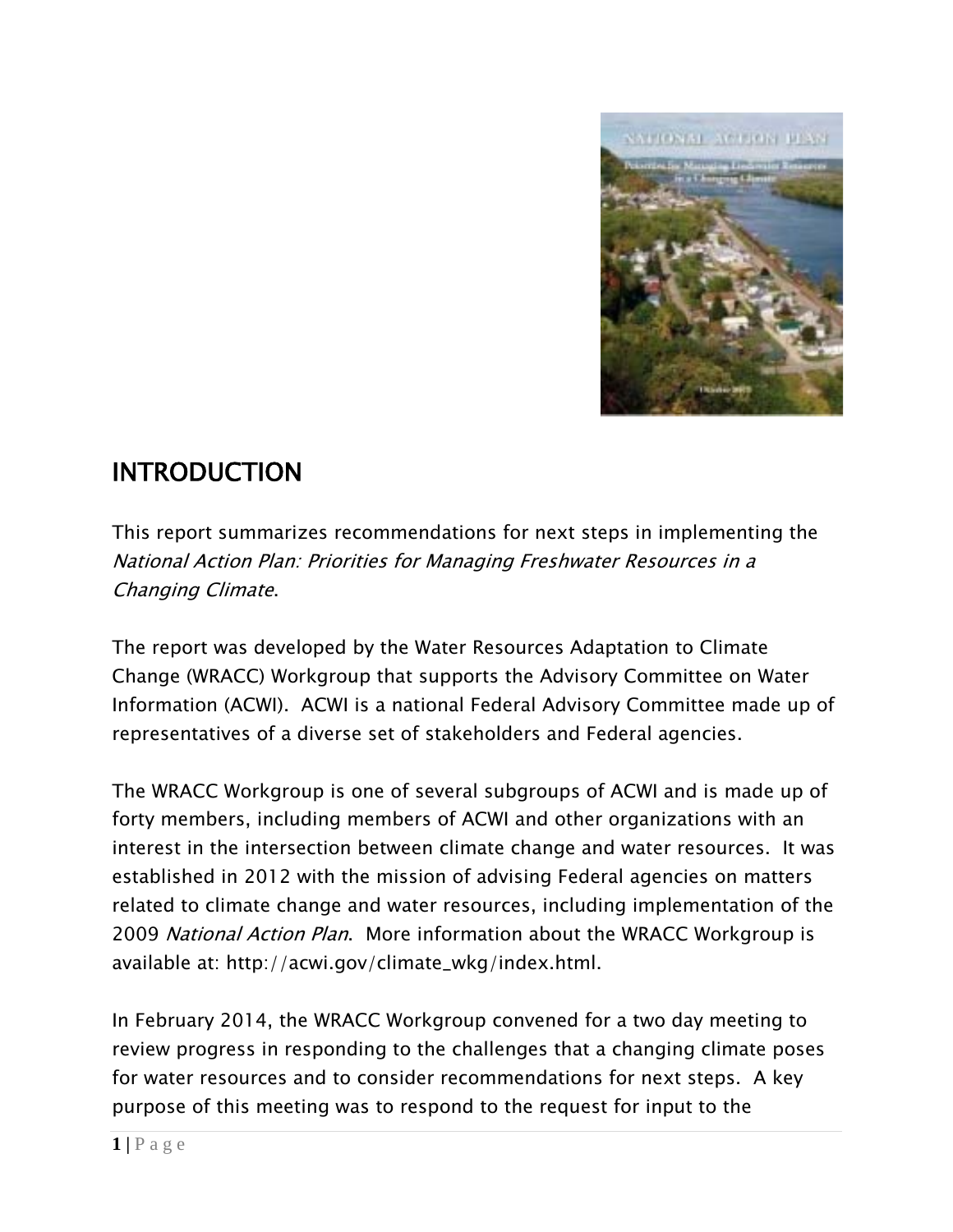development of a report required under section 3 of Executive Order 13653 "Preparing the United States for the Impacts of Climate Change" addressing actions that are:

"necessary to make the Nation's watersheds, natural resources, and ecosystems, and the communities and economies that depend on them, more resilient in the face of a changing climate."

The report required under section 3 of the Executive Order is to be completed in August of 2014 and is to:

"build on efforts already completed or underway as outlined in agencies' Adaptation Plans, as discussed in section 5 of this order, as well as recent interagency climate adaptation strategies such as the *National Action* Plan: Priorities for Managing Freshwater Resources in a Changing Climate…"

The WRACC organized five subgroups based on the major topics of recommendations in the National Action Plan:

- $\triangleright$  Data and information for decision-making;
- $\triangleright$  Vulnerability assessment;
- $\triangleright$  Water use efficiency and conservation;
- $\triangleright$  Integrated water resource management; and
- $\triangleright$  Capacity building in training and outreach.

The subgroups were charged with identifying and describing a limited number of critical next steps that would complement and strengthen the actions now underway to implement the *National Action Plan*. Each of these subgroups has a Federal and non-Federal co-chair and met by conference call prior to the February meeting. Subgroups include persons who are representatives to the WRACC Workgroup as well as others from WRACC member organizations. Each subgroup worked to develop an initial assessment of next steps and then, at the February meeting, met in break-out sessions to refine ideas and report to the full group for feedback and discussion. The subgroups then prepared the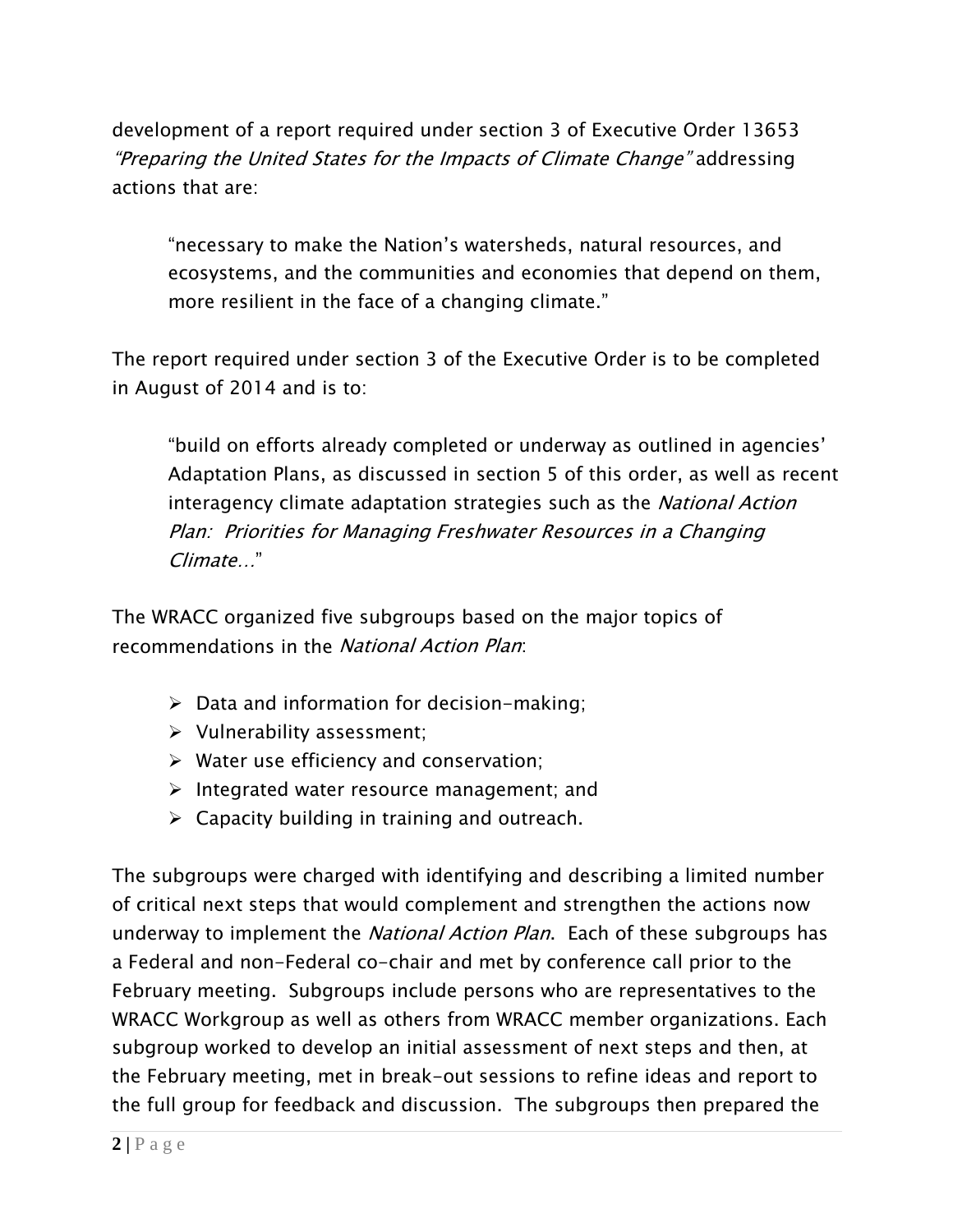summary reports of their recommendations that are included in this report. These reports are the product of the subgroups and the general consensus of the WRACC Workgroup but are not formal positions of the agencies or organizations participating in the Workgroup. The subgroups deliberations were also informed by additional input and information from a private sector and nonprofit panel, as well as background information from panel presentations by Federal agency representatives.

In addition, several ideas and recommendations were discussed at the meeting more generally and are included in a closing section of this report.

A summary of the major recommendations provided in the report is provided as a preface to the more detailed subgroup reports.

This draft report will be submitted to the full ACWI for review and approval and forwarded to the Council on Environmental Quality and the Office of Management and Budget for their consideration in the development of the report required under section 3 of Executive Order 13653.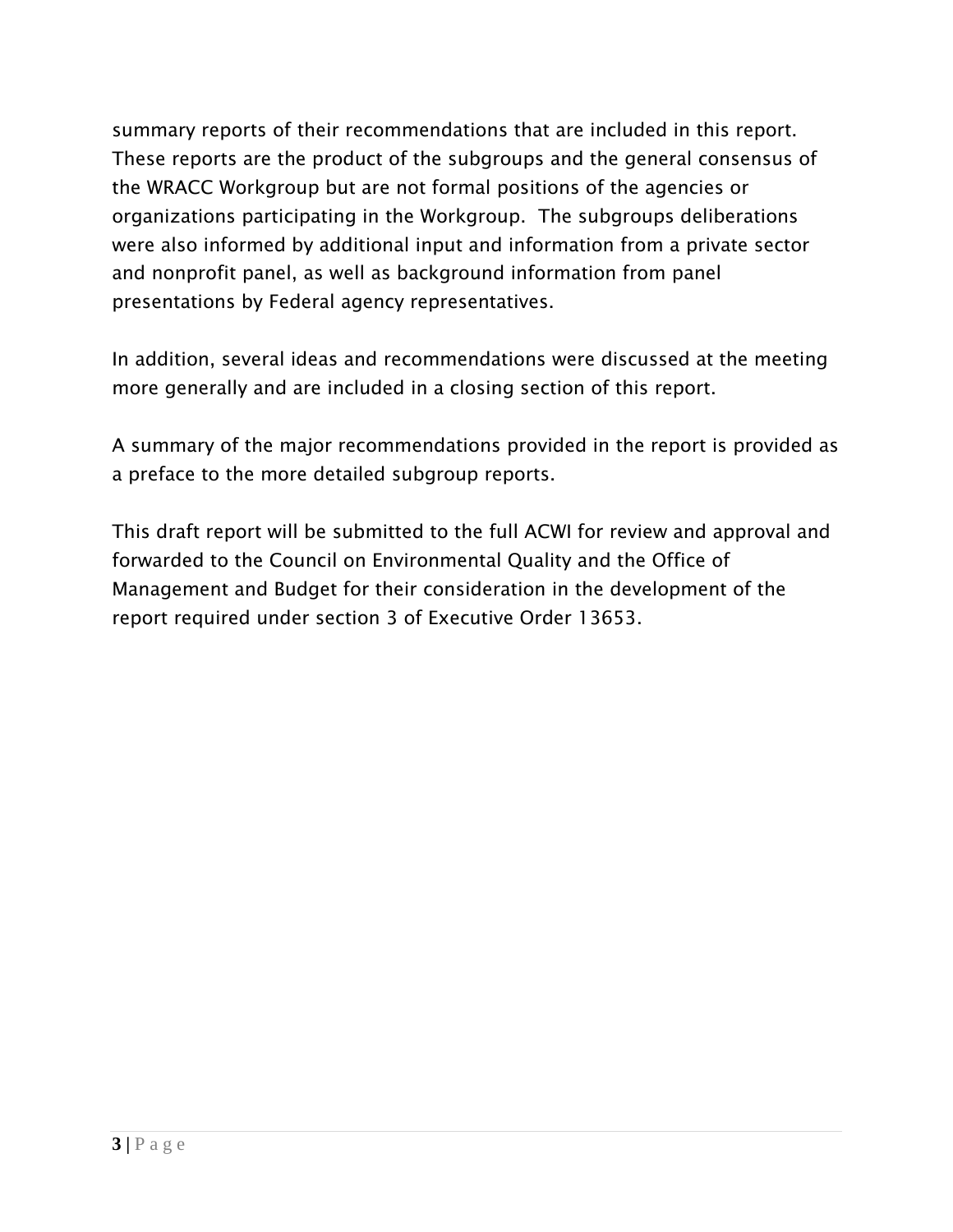## SUMMARY OF RECOMMENDATIONS

The next steps in implementing the *National Action Plan* identified by the WRACC Workgroup are presented in summary below and described in greater detail in the reports of the subgroups provided in the next section.

Water Data and Information Subgroup: This subgroup focused on the sufficiency and accessibility of data and information needed to make decisions related to preparedness for climate change.

Recommendation 1: Ensure continuity and viability of long-term hydroclimate observations and data management systems by establishing a coordinated process in which each Federal agency develops a plan and budget for its key observing system(s) showing how that agency will dedicate resources to evaluate data and information adequacy and then sustain and upgrade its system(s) to meet those needs.

Recommendation 2: Enhance data access and interoperability of data systems, including encouraging the Subcommittee on Water Availability and Quality (SWAQ) to develop and oversee implementation of a plan for improved water data access and interoperability across agency boundaries. This includes the development of an integrative tool to assist in the access to data and information from multiple sources.

Recommendation 3: Bolster critical data sets, including those related to groundwater, stream/river flow, health data (waterborne disease), water use, and paleoclimate reconstruction.

Assessment of Vulnerability Subgroup: This subgroup focused on evaluating the adequacy of infrastructure needed to adapt to changing climate and our abilities to make this assessment and/or plan and design for improvements.

Recommendation 1: Develop guidance for, and provide assistance to, communities and water utilities of all sizes on how to use existing climate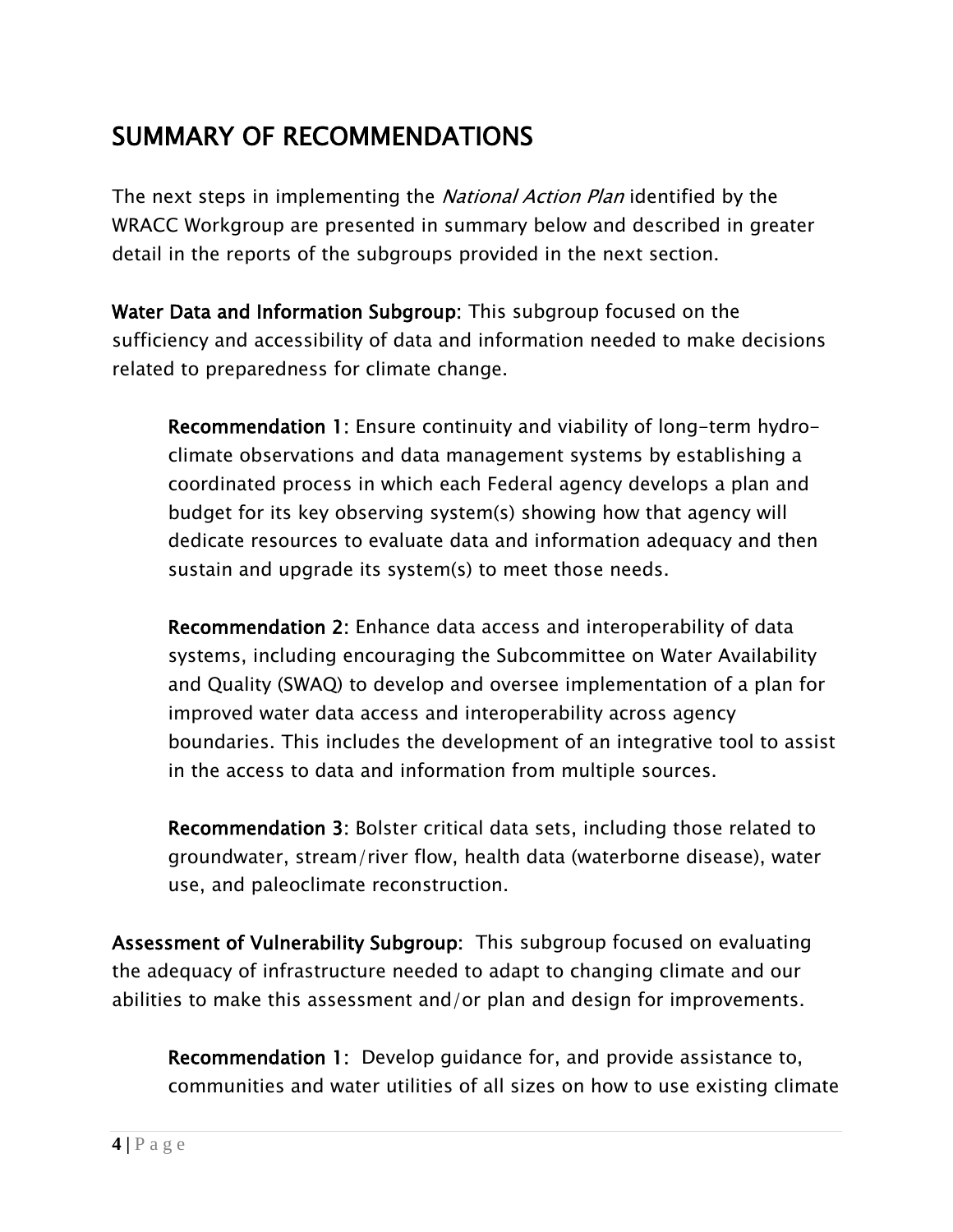and extreme weather data, information, and tools in order to build capacity for assessing vulnerability and implementing responses to increase resilience.

Recommendation 2: Create a strategic plan for engagement and collaboration with non-Federal water institutions or partners to enhance messaging, improve the use of climate information, and cultivate a collaboration to inform and improve future climate tool development.

Water Use Efficiency Subgroup: This subgroup focused on a review of options to improve water use efficiency.

Recommendation 1: Agriculture should be prioritized for development of "nationally consistent metrics for water use efficiency," a recommendation contained in the National Action Plan.

Recommendation 2: The Department of Energy should update Federal efficiency standards for showerheads, faucets, toilets, and urinals and consider incorporating a performance standard for products.

Recommendation 3: The Federal government should promote programs and legislation to develop a national funding program for water efficiency and reuse/reclamation that would mirror but not replace existing programs managed in western States by the Bureau of Reclamation.

Integrated Water Resources Management Subgroup: This subgroup considered issues and opportunities for improvements to water resources management.

Recommendation 1: Facilitate Federal agency coordination to achieve Integrated Water Resources Management and climate resiliency by:

 $\triangleright$  considering the reestablishment of an interagency Water Resources Council, such as authorized by the Water Resources Planning Act of 1965;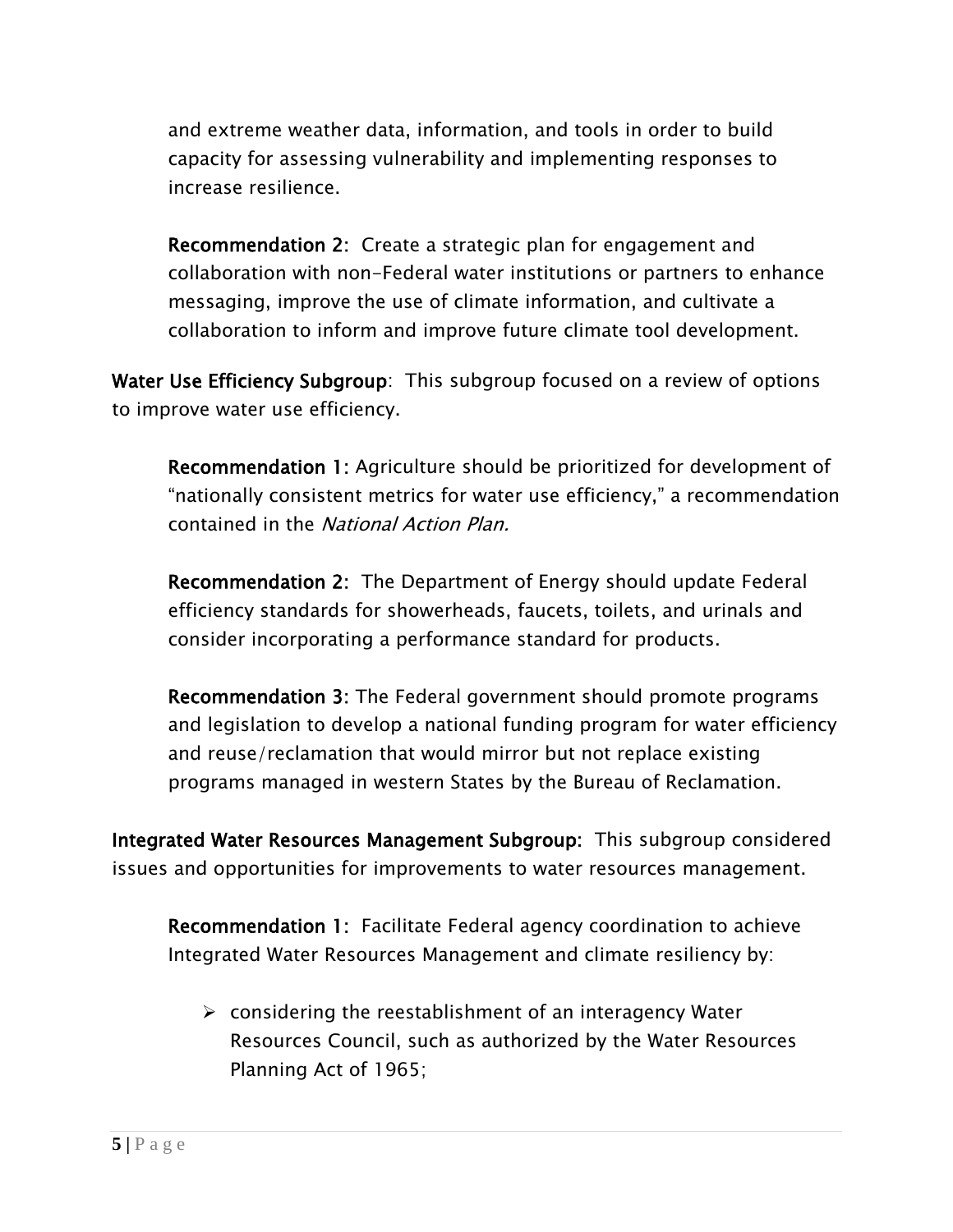- $\triangleright$  creating a Federal Water Coordinator with authority at the Executive Office of the President; or
- creating regional Federal Agency Support Teams consisting of Federal agencies with water resources responsibilities to facilitate collaboration between the states and Federal government regarding water and climate issues, using the Western States Federal Agency Support Team (WestFAST) as a possible template and model.

Recommendation 2: Expand existing programs and create new incentives to empower State, interstate, local and tribal governments to assess and plan on a watershed or aquifer basis for preparedness and resilience of their water resources.

Recommendation 3: Incentivize use and protection of ecosystem services (i.e., natural capital) by expanding and coordinating existing efforts, including adapting or creating new funding programs to promote planning and implementation.

Training and Capacity Building Subgroup: This subgroup assessed ideas and options related to use of training and other educational tools to build capacity for adapting water resources management to a changing climate.

Recommendation 1: Identify the information sharing needs for National Action Plan actions, and develop mechanisms to facilitate sharing, such as expanding the role and resources of Water Resources Research Institutes at State Land Grant Colleges to include both research and capacity building for climate change adaptation.

Recommendation 2: Support education and training to build response capability, including expanding existing workforce training and college traineeships, requiring training of technical service providers, such as planners, engineers and consultants, and highlighting existing layperson training on climate change.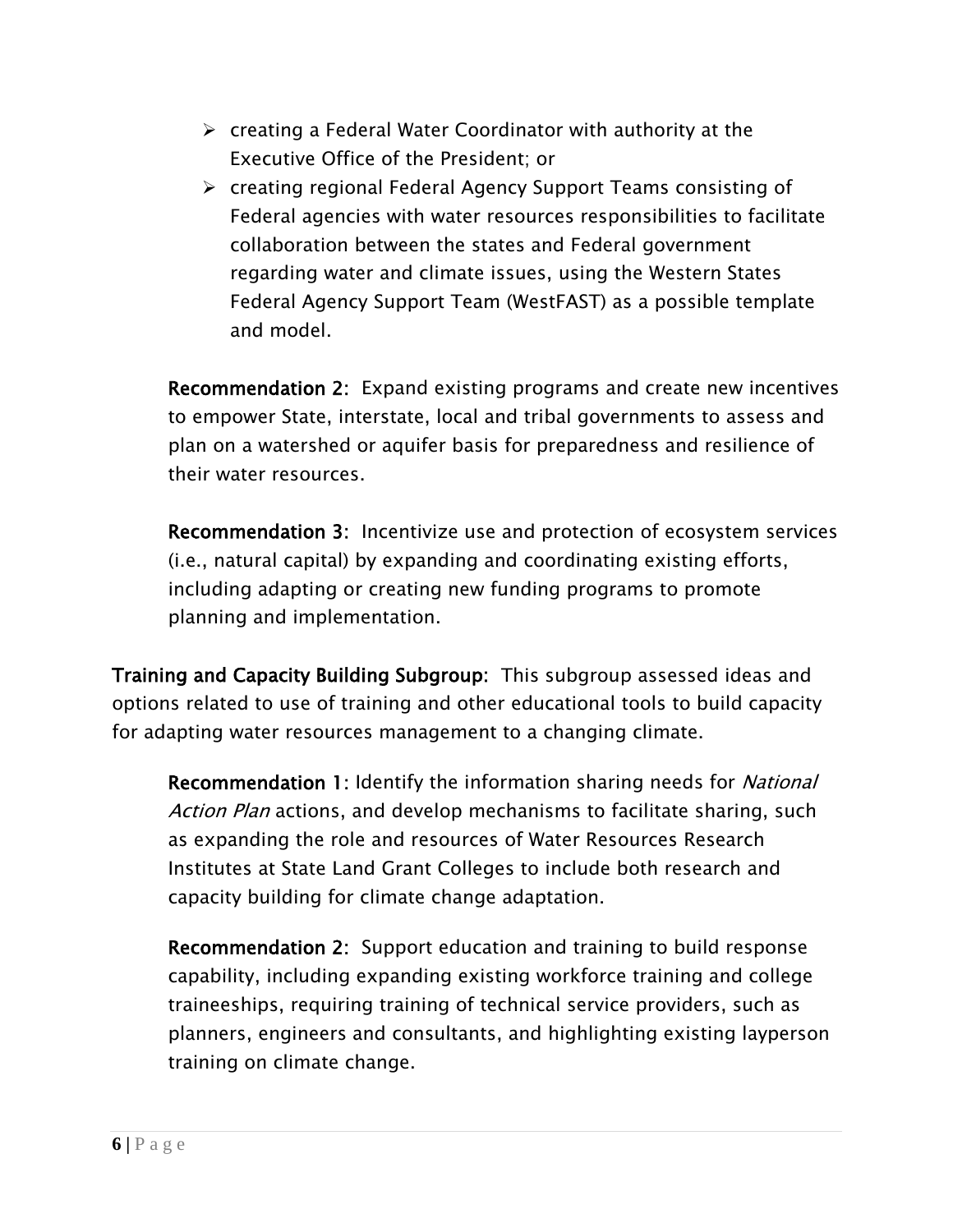#### Additional Recommendations Derived from February Workgroup Meeting:

Several recommendations arose from general discussions at the meeting of the Workgroup.

Recommendation 1: Consider establishing a Natural Infrastructure State Revolving Loan Fund or other programs to enable State planning and investment in natural system infrastructure to adapt to more extreme weather and a changing climate.

Recommendation 2: Consider promoting "premium sharing" with local governments by the National Flood Insurance Program to strengthen community-wide, preventative actions to reduce flood risks and the economic and human costs of flooding.

Recommendation 3: Consider supporting a nonprofit organization to promote integrated water resources management professional training/accreditation and project recognition on a voluntary basis.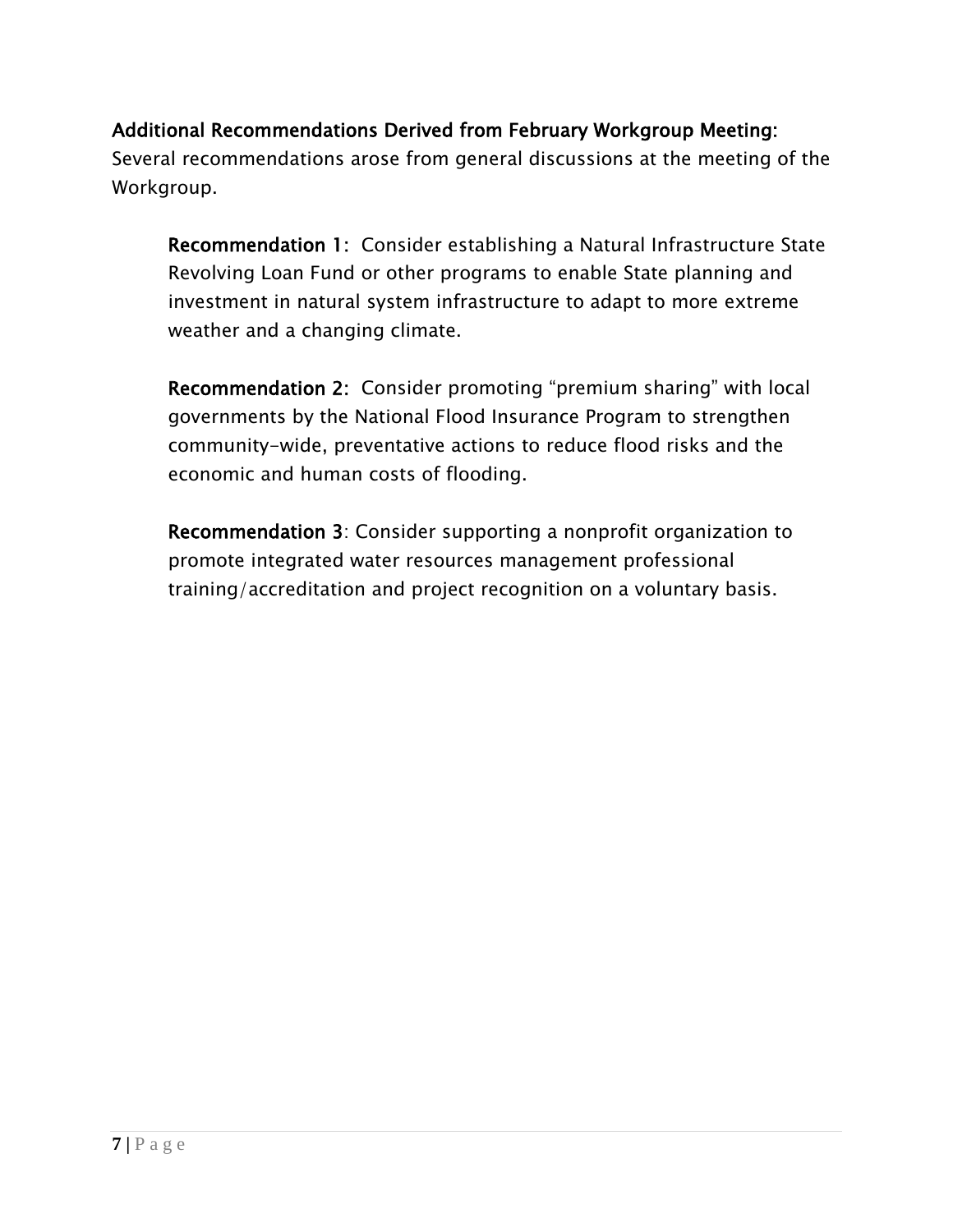# REPORTS OF SUBGROUPS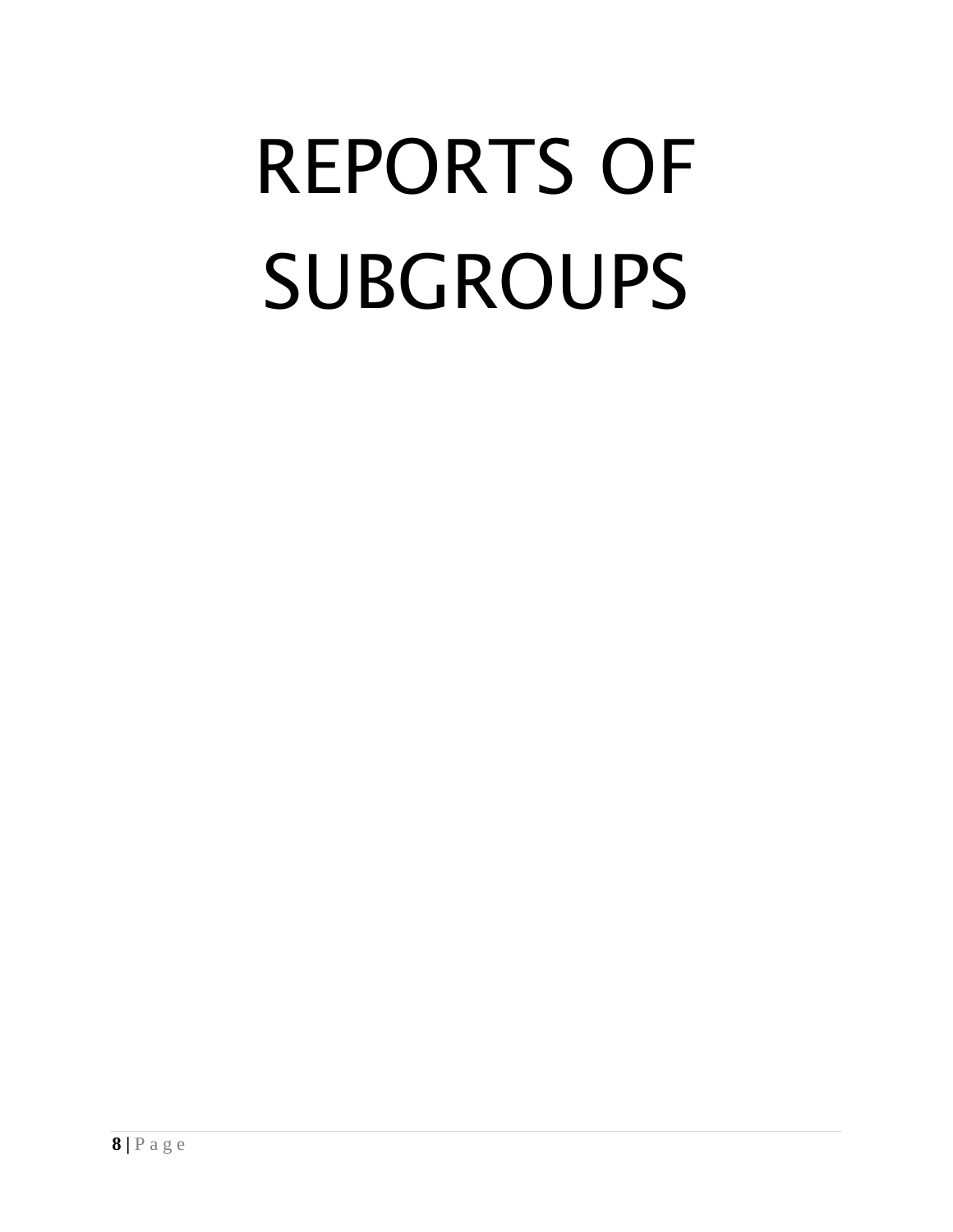## Report of the Data and Information Subgroup to the

## Water Resources Adaptation to Climate Change Workgroup of the Advisory Committee on Water Information

Members of the Subgroup:

- Ron Hoffer; Environmental Protection Agency, co-chair
- Aris Georgakakos; National Water Research Institute, co-chair
- Joan Brunkard; Centers for Disease Control and Prevention
- Dave Fuller; National Tribal Council
- Noel Gollehon; US Department of Agriculture; Natural Resources Conservation Service
- Jeanine Jones; Western States Water Council
- Julie Kiang; US Geological Survey
- Chris Reimer; National Ground Water Association
- John Schmerfeld; Fish and Wildlife Service
- Troy Thomson; US Department of Agriculture; Forest Service
- Ernie Wells; National Oceanic and Atmospheric Administration; National Weather Service
- Dwayne Young; Environmental Protection Agency

Recommendation 1: Ensure continuity and viability of long-term hydro-climate observations and data management systems by directing each Federal agency to develop a plan and budget for its key observing system(s) showing how that agency will dedicate resources to evaluate data and information adequacy and then sustain and upgrade its system(s) to meet those needs.

#### Issue

The 2011 National Action Plan (NAP) makes priority recommendations for reducing climate change risk; an identified priority is to *improve water* resources and climate change information for decision-making through supporting actions including strengthening data for understanding climate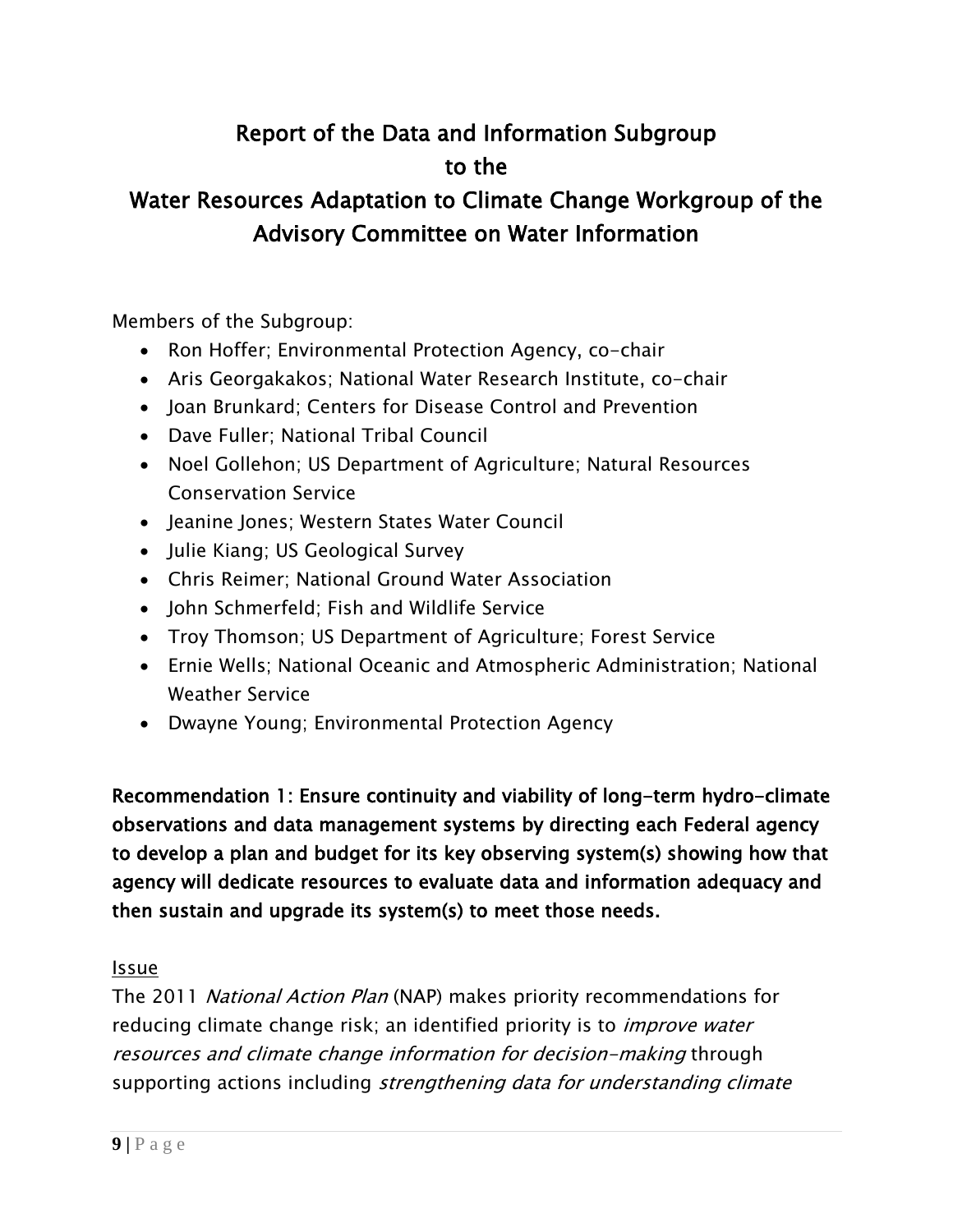impacts on water resources. Multiple Federal agency monitoring programs cover various facets of the hydrologic cycle and provide fundamental data for managing the Nation's water resources, including:

- $\triangleright$  the National Weather Service cooperative observer program (precipitation) and weather satellites;
- $\triangleright$  USDA's Snotel program (snowpack);
- $\triangleright$  the USGS stream gaging and groundwater monitoring programs; and
- $\triangleright$  the NASA/USGS Landsat earth observing mission (water use).

Aging observing system infrastructure and Federal budget cuts threaten the continuity of long-term observing records, and a lack of Federal resources has limited efforts to upgrade and modernize existing networks to expand data collection to meet the needs of water resources adaptation to climate change.

#### Importance

Observations and data form the foundation upon which all water management is based – that which cannot be measured cannot be managed. Continuity and sustainability of long-term observations are essential for a broad spectrum of purposes including forecasting and managing extreme events (floods and droughts), tracking waterborne diseases, managing international treaties and interstate compacts, and complying with Federal public health and safety and environmental regulatory requirements. Response to expected impacts of climate change – extremes becoming more extreme, loss of mountain snowpack, shifts in timing of runoff – requires expansion of observing capabilities in key areas, including high-elevation snowpack monitoring and greater density of precipitation observations, especially in mountainous terrain.

As has been well recognized in the stakeholder community, the observing system most at risk of loss of continuity of long-term records is the NWS cooperative observer program. This relatively dense network of precipitation stations provides essential data for engineering design of many types of flood control and stormwater infrastructure.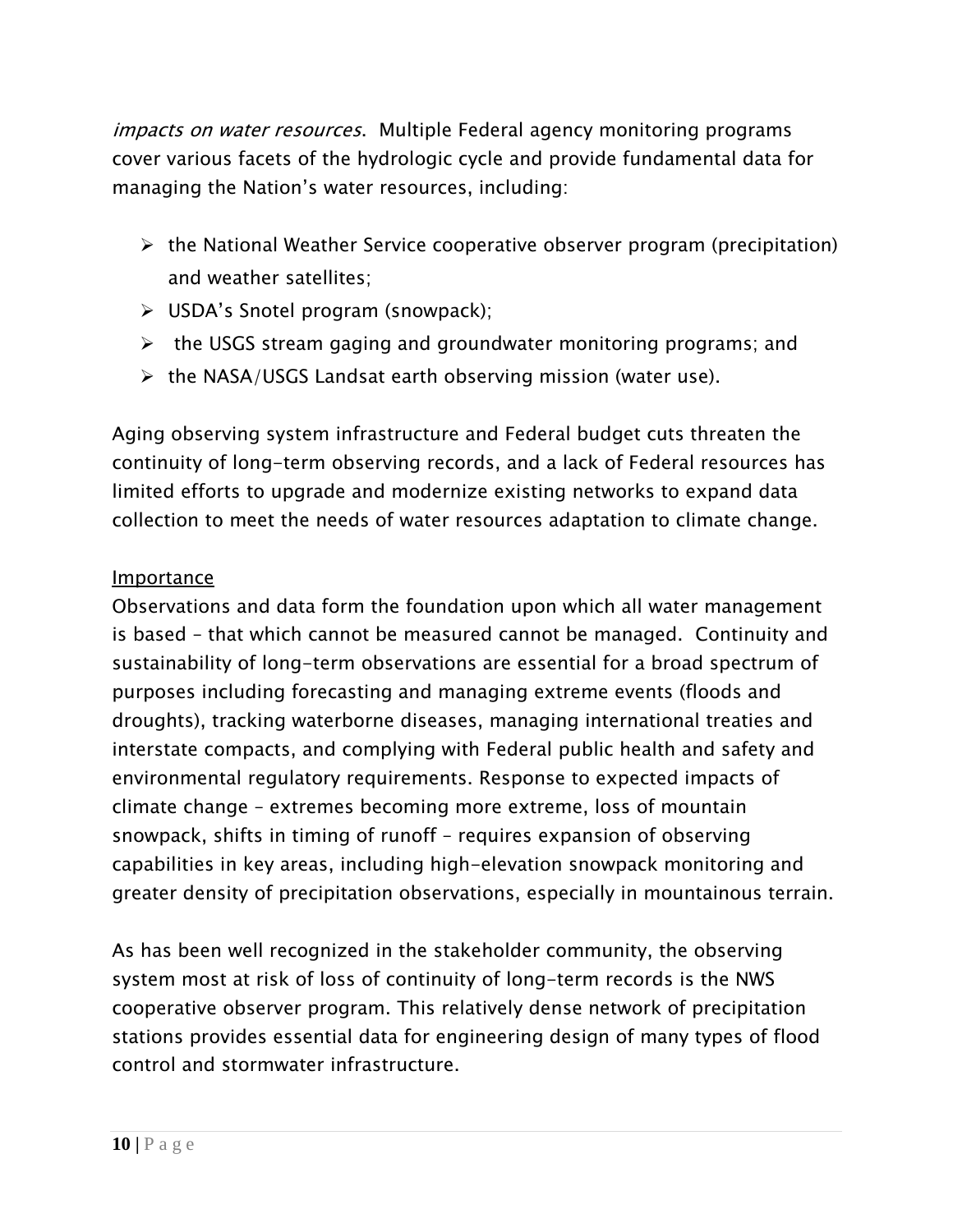#### Existing Federal Activities

The NAP calls for strengthening data to understand climate change impacts, but does not define what strengthening entails. The February 2014 working draft of NAP 2013 progress highlights and 2014 implementation plan is conspicuously silent on activities associated with maintaining and improving observing systems. Addressing the observing system issues will be neither quick nor easy in the current budget climate. Ongoing sustained action is needed, and a priority must be placed on this effort. The subgroup recommends that the NAP implementation plan include as a specific task that each Federal agency develop a plan for its key observing system(s) showing how that agency will dedicate resources to sustaining and upgrading its system(s).

Recommendation 2: Enhance data access and interoperability of data systems, including encouraging the Subcommittee on Water Availability and Quality (SWAQ) to develop and oversee implementation of a plan for improved water data access and interoperability across agency boundaries. This includes the development of an integrative tool to assist in the access to data and information from multiple sources.

#### Issue

While there are multiple Federal data systems that can be used for assessing climate risks and solutions, there are major gaps in communication between and across such systems. Data needs to be more easily accessible in a machine readable format in a way that will allow Federal data sets to be interoperable, using common open-source data standards and standard terminology. Federal agencies should develop this plan with the goal in mind of developing an integrated platform or portal that will enable the easy discovery of these datasets and their incorporation into models or other decision support tools for water resource managers. There are ongoing Federal efforts in this area but there remains a need to bring in more partners.

Federal data used by water resource managers is often available in very different formats from various sources. These data are also typically only available as a download from a web site, with only a few examples of these data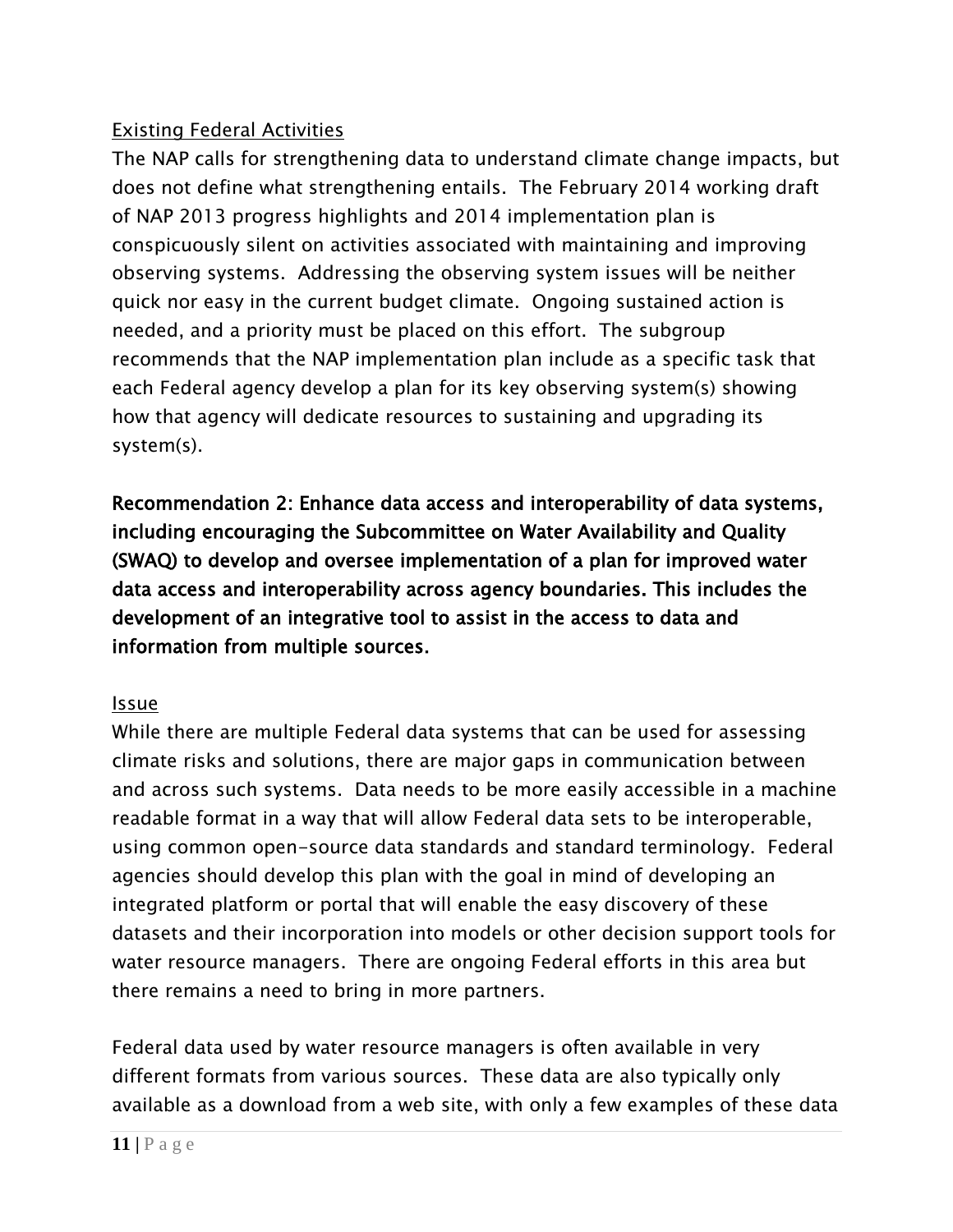being available as a web service that can be incorporated into another application or model. Many of the data sets used by water resource managers are very similar in nature, in that they are measuring a given parameter, or set of parameters (i.e., flow or precipitation) at a given location, at set intervals of time. Because of this, the potential exists to use a common data format (or schema) and a common set of web services for all of these data sets.

#### Importance

On May 9, 2013, the President issued an Executive Order titled "Making Open and Machine Readable the New Default for Government Information." Specifically, this EO requires agencies to collect or create information in a way that supports downstream information processing and dissemination activities. This includes "using machine readable and open formats, data standards, and common core and extensible metadata for all new information creation and collection efforts." Doing this would allow for third-party developers to develop applications that can consume data from sources in an automated fashion, thereby removing the need for a user to specifically go to each Federal web site, download the data of interest, format it into a common format, and use it in an application.

By providing automated access to the data, tools can be designed that can provide real-time information for decision makers, and allow for a more rapid adjustment to changes in events. It also will allow for a reduced cost for the users of Federal data.

A 2011Report to Congress by the interagency Subcommittee on Water Availability and Quality (SWAQ) titled: Strengthening the Scientific Understanding of Climate Change Impacts on Freshwater Resources of the United States (available at: [http://acwi.gov/9506\\_report\\_to\\_congress\\_](http://acwi.gov/9506_report_to_congress_%20aug2011_FINAL.pdf)  [aug2011\\_FINAL.pdf\)](http://acwi.gov/9506_report_to_congress_%20aug2011_FINAL.pdf) had two significant findings related to data interoperability and integration, as follows:

• Finding 18: Interoperable Data Systems. Ready access to the full range of hydro-climatic data collected by government agencies and other interests is inadequate. Data are collected using a range of protocols, which are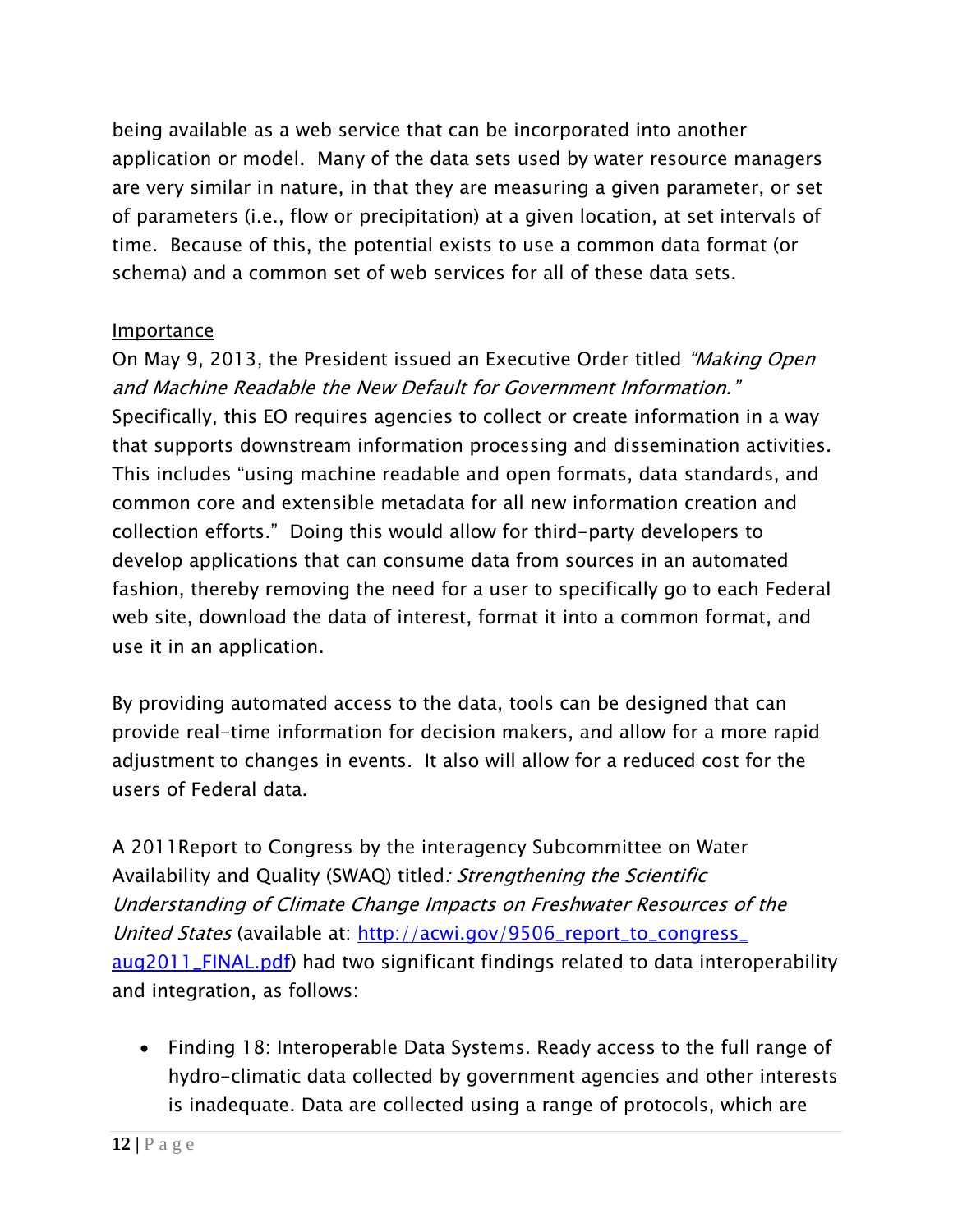not always documented, and are archived in a variety of ways, from modern relational databases to paper copies in files. There is much to be gained from use of consistent documentation standards and improvements in interoperability of data systems.

• Finding 19: Data and Decision-Making. In general, hydro-climatic data are insufficiently integrated (or readily integratable by the user community) to support important management decisions and hydroclimatic data are inadequately connected to information on issues of social relevance.

#### Existing Federal Activities

While there is a challenge to advance interoperability, there are ongoing efforts that form a good basis for forward motion, including:

- Integrated Water Resources Science and Services (IWRSS) a collaborative effort of USGS, NOAA, and USACE to better share resources and expertise to help solve the nation's water resource issues;
- $\triangleright$  the Federal Support Toolbox for Integrated Water Resources Management - an online clearinghouse for data, models, and tools related to water resources;
- $\triangleright$  the Water Quality Portal (USGS and EPA) a collaborative effort between USGS, EPA, and the National Water Quality Monitoring Council to make water quality monitoring data available in a common format; and
- $\triangleright$  WaterML 2.0 an example of a standard exchange format that could be used for many water datasets.

The USGS has been working with the Open Geospatial Consortium on development and testing of this standard.

To strengthen and coordinate this work, the existing Subcommittee on Water Availability and Quality (SWAQ) should be encouraged to develop and oversee implementation of a plan for improved water data access and interoperability.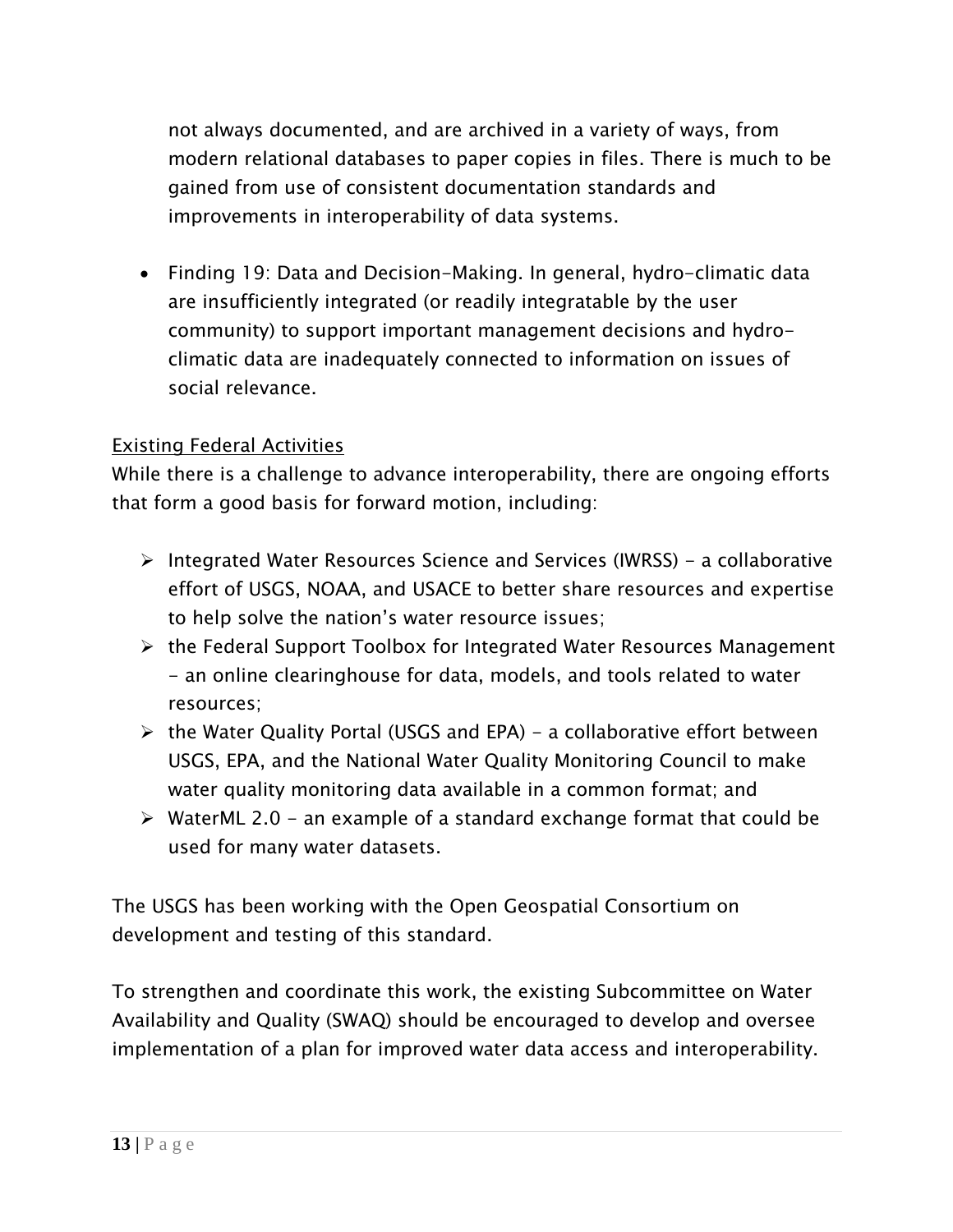Recommendation 3: Bolster critical data sets, including those related to groundwater, stream/river flow, health data (waterborne disease), water use, and paleoclimate reconstruction.

#### Issue

Issues 1 and 2 are "bigger picture" data and information matters, though it is also clear that certain critical data sets are not being gathered in sufficient depth and scope. Four of these are highlighted: groundwater, health data (waterborne disease), water use, and paleoclimate reconstruction.

#### Importance

Groundwater: Implementation of a comprehensive national groundwater monitoring program and information system able to characterize and attribute groundwater quantity and quality trends in major US aquifers, support reliable vulnerability assessments, and inform adaptation planning and management processes is greatly needed. The need for dependable and comprehensive groundwater data and information to support actionable resource assessments and adaptation strategies is becoming imperative in view of intensifying drought projections for many US regions (including the southwest, southeast, and the Great Plains), and anticipated sizable increases in agricultural water use in the same regions (2014 NCA, water chapter).

The combined stresses of water demand increases and declining recharge rates are expected to challenge the sustainability of many US aquifers. Coastal aquifers are facing additional threats due to sea level rise, sea water encroachment, and greater storm surges. Data and information are also necessary to assess the potential role of groundwater aquifers in climate adaptation strategies. For example, surface water and groundwater resources can be managed conjunctively, with higher reliance on surface water during wet climatic periods and groundwater during dry periods. Infiltration basins and injection wells may also enhance groundwater recharge at times of high flows. The current lack of data and information prevent reliable groundwater assessments and the formulation of suitable adaptation strategies. In response to this need, the ACWI Subcommittee on Ground Water has proposed the longterm operation and management of the National Groundwater Monitoring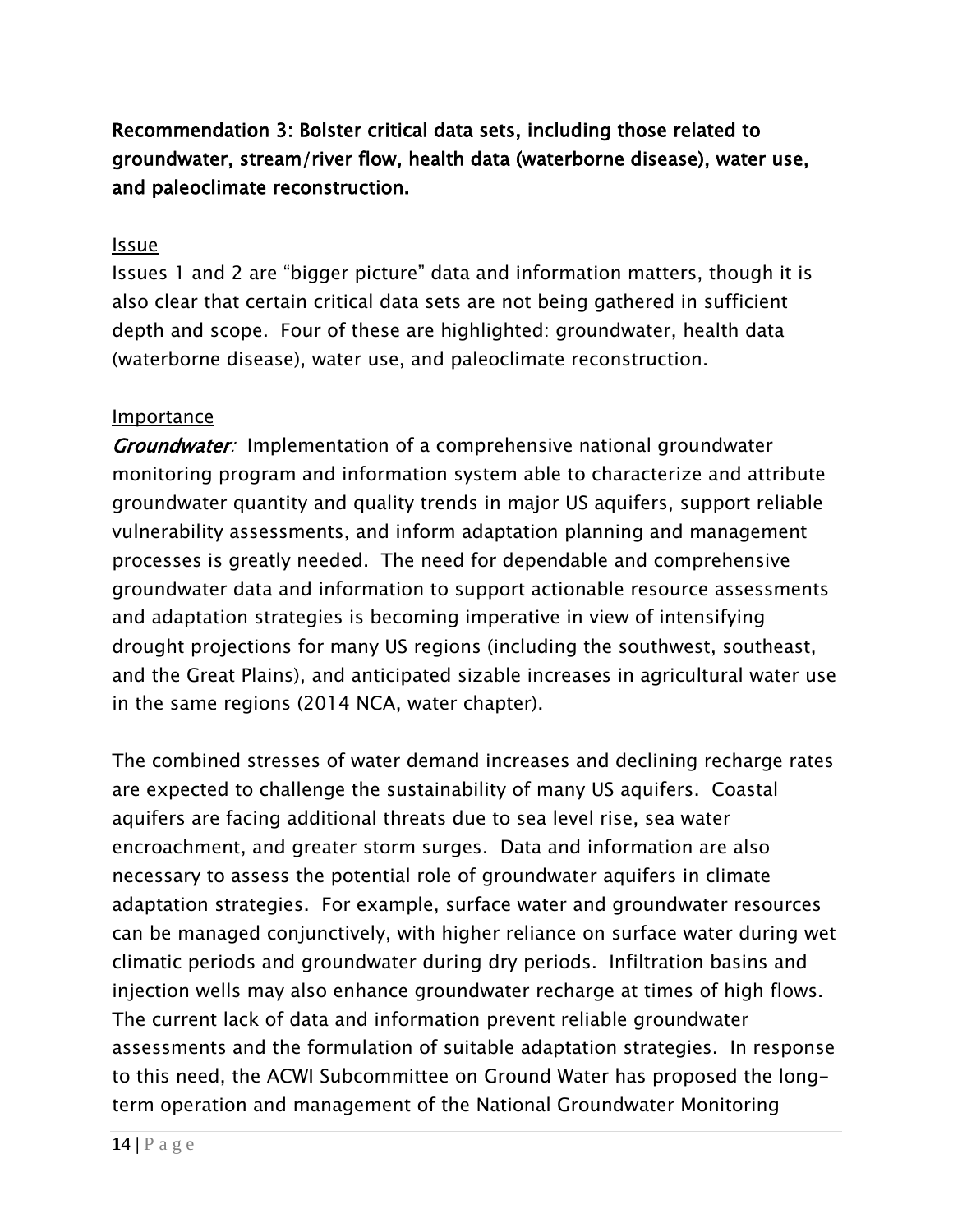Network (NGWMN) (see [http://acwi.gov/sogw/NGWMN\\_ InfoSheet\\_final.pdf\)](http://acwi.gov/sogw/NGWMN_%20InfoSheet_final.pdf). Work to date includes a Framework Document, data portal, and five successful pilot level demonstrations and this network should be implemented.

Health Data (Waterborne Disease): One of the potential health impacts of climate change is an increase in the prevalence of waterborne disease due to changes in the geographic distribution or range of waterborne pathogens and increased exposure to pathogens during extreme weather events if water and wastewater treatment systems are compromised or overwhelmed.

Surveillance data on waterborne disease outbreaks have been collected by State health departments and reported to CDC for approximately 40 years, while data on the most prevalent waterborne pathogens in the U.S., *Cryptosporidium* and Giardia, have been collected for two decades. Ensuring the continuity of public health surveillance systems and building public health capacity for reporting is essential to provide reliable, representative, long-term data and observations that can provide a baseline for evaluating future potential linkages between climate and weather variables and waterborne disease.

Further, additional data on emerging, climate-sensitive waterborne pathogens such as *Vibrios, Naegleria fowleri*, and harmful algal blooms, are needed to document, predict, and develop adaptive preventive measures to changing transmission routes and ranges of these pathogens. As water resources become increasingly scarce and water reuse applications increase, it is important to collect public health data on both the benefits and risks of water reuse and to include a public health perspective in developing guidance for best practices around water reuse applications with potential human exposures.

Water Use: Water use changes over time due to changes in population, land use practices, climate, and many other factors. Furthermore, the response of different water use sectors (for example, residential, industrial, or agricultural) may differ. While detailed information may be available to local water users, national compilations of water use are coarse in both temporal and spatial resolution. To understand the many factors affecting water use and to facilitate the creation of useful projections of water use into the future, more detailed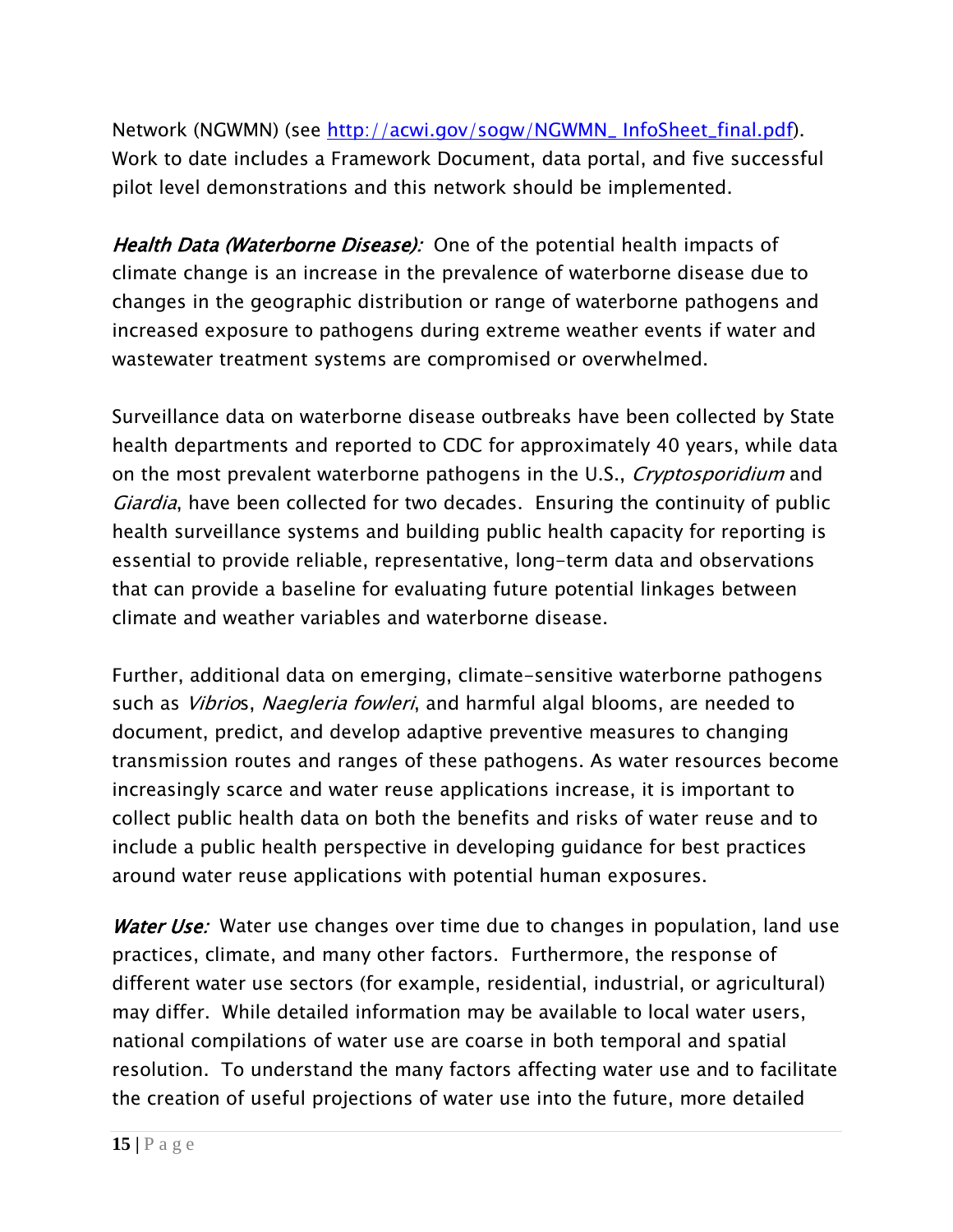information on water use is needed. The USGS 5 year reports are critical to this need and should be reassessed to ensure that they are sufficiently rigorous.

Paleoclimate Reconstruction: Instrumental records of streamflow, aquifer levels, and other water-related variables are generally limited to the past 100- 150 years. Other environmental indicators, such as tree-rings, flood deposits, and indicators of subsurface condition can be used to provide information on previous floods or droughts that were experienced before the instrumental record began. Such information can be tremendously helpful in putting more recent events into context, and to assist planners in preparing for events that were more extreme than those experienced in the instrumental record. The availability of such information is limited, and additional work to expand paleoclimate reconstructions of streamflow would be beneficial to water managers.

#### Existing Federal Activities

While there are Federal efforts underway in these selected areas, they require significant strengthening. Recommendation 2 of the *National Action Plan* (2011) includes Actions 3 and 4 for improving water resources and climate data. However, specific actions related to groundwater, water use, health and paleoclimate are either lacking, or progress in recent annual plans is unclear. Strengthening is also called for in parallel efforts. For example, the establishment of a national groundwater monitoring network and information system was called for by the ACWI Subcommittee on Ground Water. These recommendations outline a comprehensive groundwater monitoring framework to address key data gaps that are crucial for supporting adaptation planning and management decisions.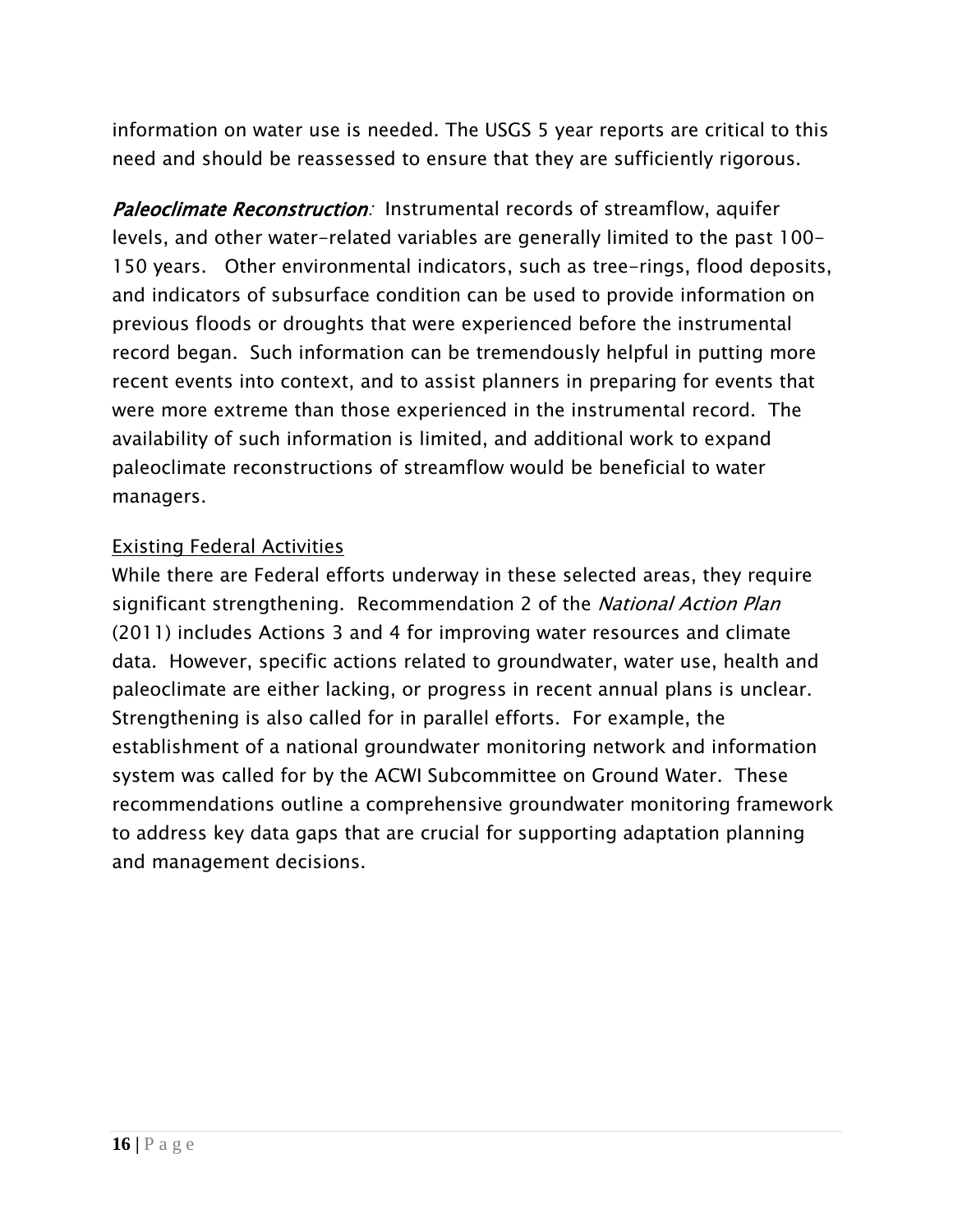## Report of the Assessment of Vulnerability Subgroup to the

## Water Resources Adaptation to Climate Change Workgroup of the Advisory Committee on Water Information

Members of the Subgroup:

- Judy Francis; National Association of County Planners; co-chair
- Nancy Beller-Simms; National Oceanic and Atmospheric Administration, co-chair
- Paul Fleming; City of Seattle
- Sasha Peterson; Society of Adaptation Professionals
- Doug Bellomo; Federal Emergency Management Agency
- Casey Brown; University of Massachusetts
- Cynthia Finley; National Association of Clean Water Agencies

Recommendation 1: Develop guidance for, and provide assistance to, communities and water utilities of all sizes on how to use existing climate and extreme weather data, information, and tools in order to build capacity for assessing vulnerability and implementing responses to increase resilience.

#### Issue and Existing Activities

As we have learned through our webinars and presentations, many Federal agencies and other organizations have developed a variety of vulnerability and risk assessment tools and disseminate data sets in various mediums. There is a wide breadth of applications of these products, but limited information available to guide potential users in making decisions about data interpretation and appropriate applications. This can result in confusion over findings and potentially flawed assessments.

#### Importance

The goal of this priority is to increase the usefulness of existing tools. This guidance will help clarify the context and appropriate uses of existing tools and leverage the previous Federal investment in creating the tools. Additional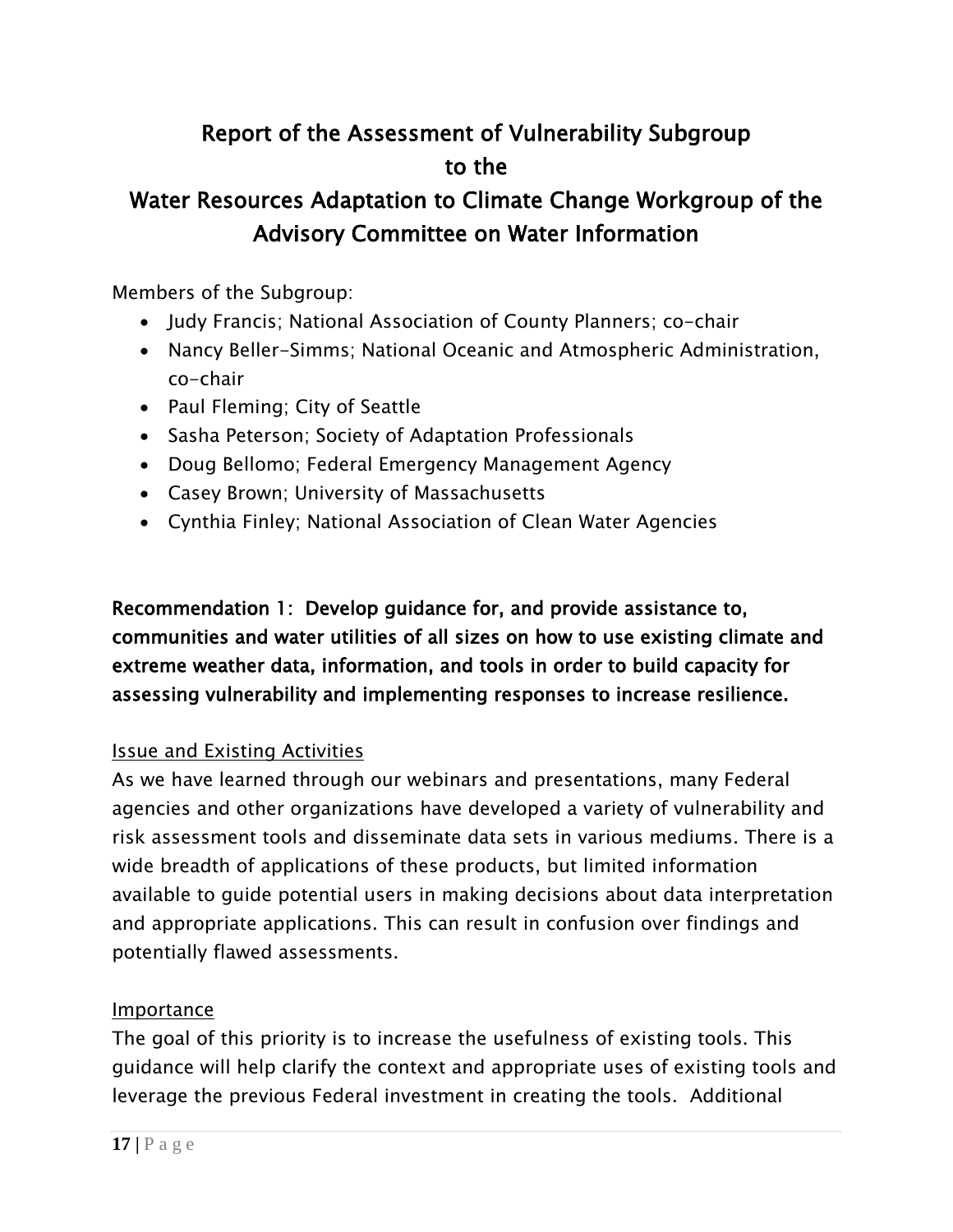development of some climate information can be useful, but there is enough information available that isn't being utilized effectively to inform climate risk (probability x magnitude) and vulnerability assessment (exposure & sensitivity).

Recommendation 2: Create a strategic plan for engagement and collaboration with non-Federal water institutions or partners to enhance messaging, improve the use of climate information, and cultivate a collaboration to inform and improve future climate tool development.

#### Issue and Existing Activities

Water infrastructure risk and vulnerability is an issue that encompasses a broad spectrum of potential stakeholders at all levels of government and both private and non-profit sectors. Each of these groups has functioning information dissemination systems, but they are not always effectively communicating outside their own spheres of influence. At the local level, decision-makers are most attentive to professional organizations such as the National Association of Counties, the League of Municipalities, and the American Planning Association. Similarly, the non-profit and private sectors have their own professional groups with extensive information exchange mechanisms. Agencies may provide cursory information to these groups, but opportunities for comprehensive interaction are lacking, and there is little or no feedback loop present to determine if a tool or data set has actually been useful in practical applications.

#### Importance

The goal of this recommendation is to build and enhance relationships among the Federal agencies (e.g. interagency working group on water) and key professional societies, regional entities, organizations, and existing entities in the water space. This will also diversify the set of "messengers" to deliver the information and increase use of the information. Example non-Federal partners include WUCA, AWWA, AMWA, NACo, APA, National League of Cities, U.S. Conference of Mayors, and state Leagues of Municipalities. These non-Federal partners are trusted "messengers" of information that could facilitate greater usage of existing tools and better inform the development of new and more effective tools. Such partnerships could also provide a forum for better communications between data managers and water resource practitioners.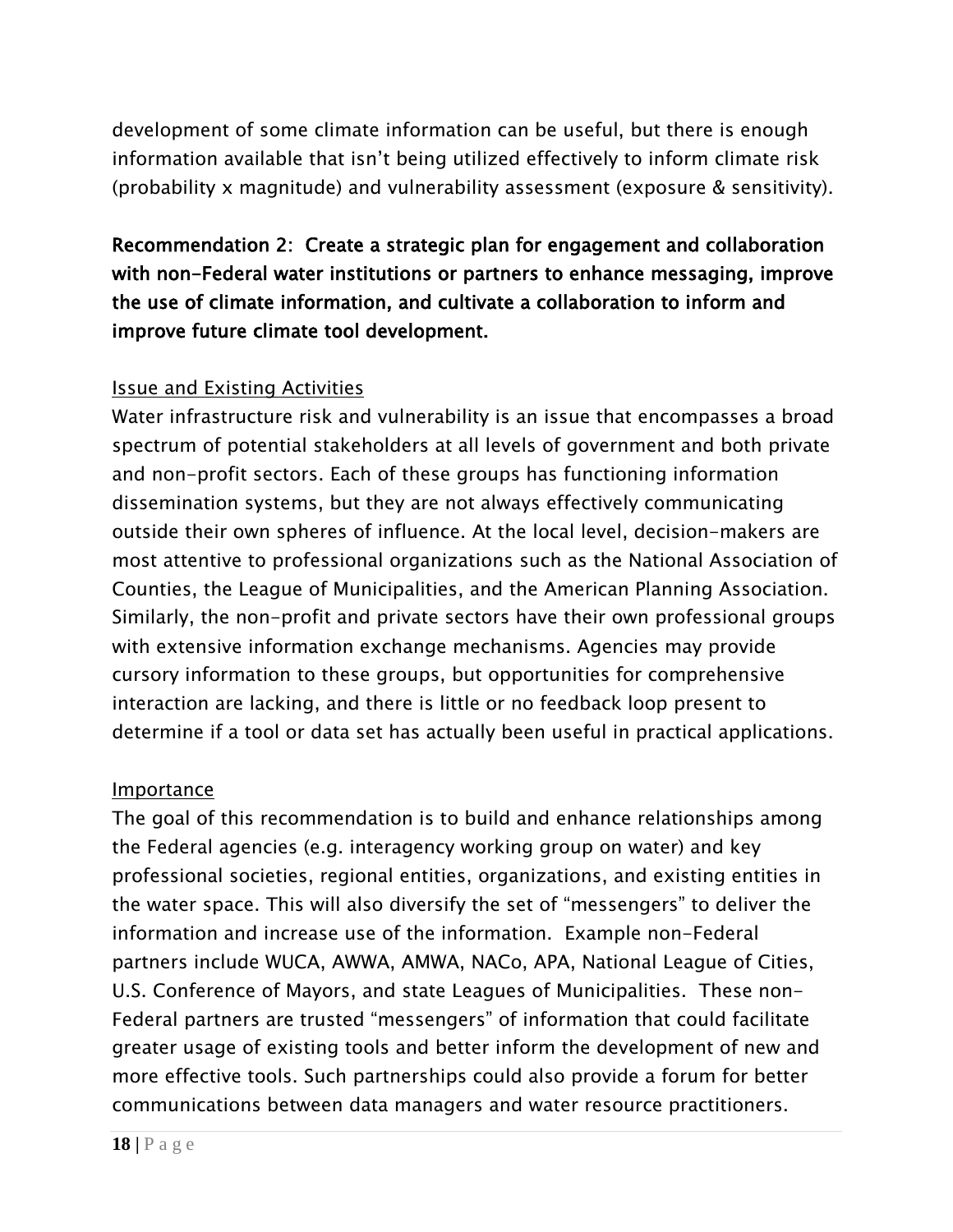As part of a strategic approach to development of tools, Federal agencies should coordinate with professional associations and organizations that develop and maintain model standards, regulations and data sets that are incorporated by reference by Federal, state and municipal authorities in their regulations, or are recognized as industry standards for designing infrastructure and other projects associated with land development to ensure these products reflect that the climate is transient.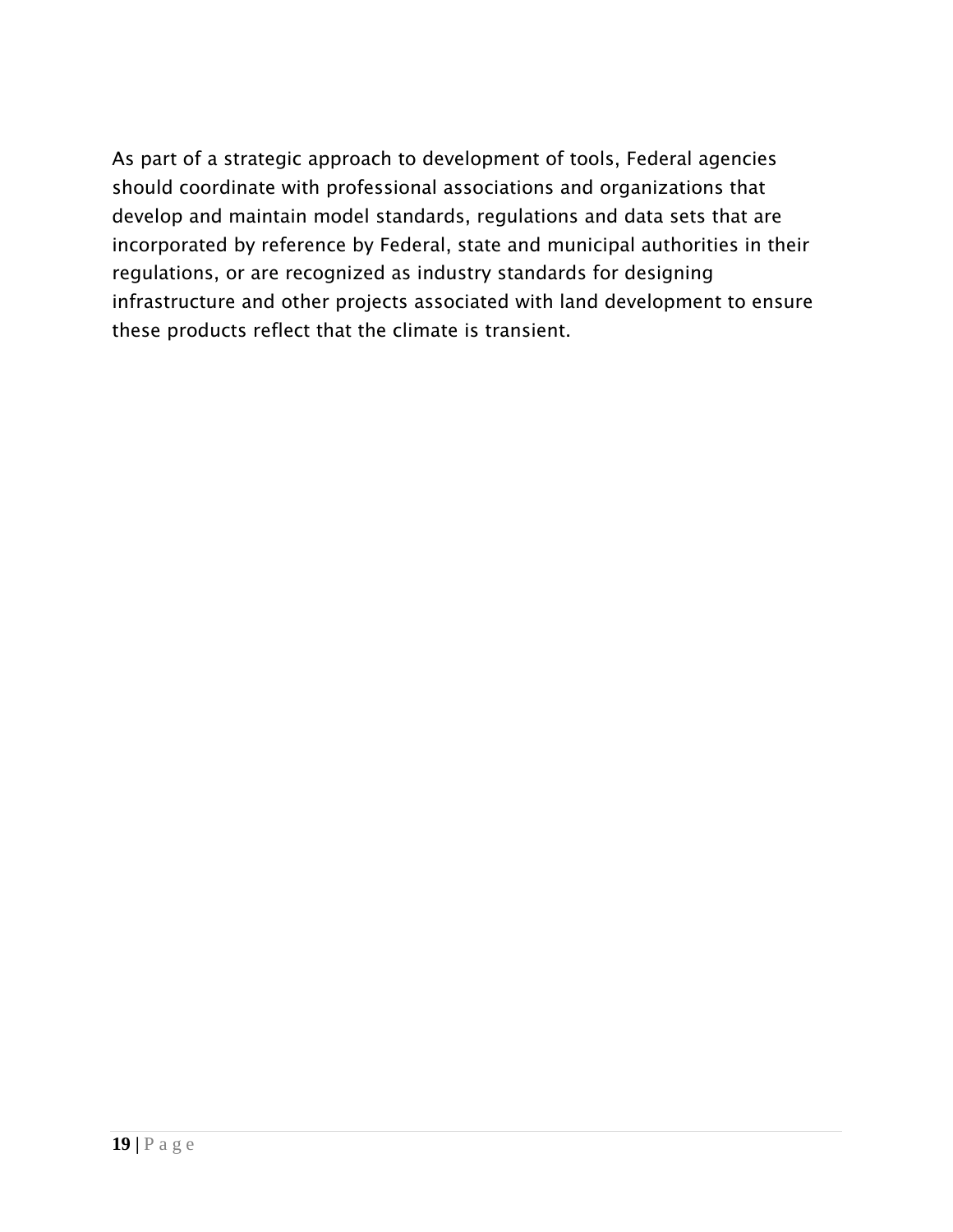## Report of the Water Use Efficiency Subgroup to the

## Water Resources Adaptation to Climate Change Workgroup of the Advisory Committee on Water Information

Members of the Subgroup:

- Veronica Blette; Environmental Protection Agency, co-chair
- Brandon Kernen; Association of State Drinking Water Administrators, cochair
- Michael Block, National Ground Water Association
- Adam Carpenter; American Water Works Association
- Ben Chou; Natural Resources Defense Council
- Paul Wiegand; National Council for Air and Stream Improvement

#### Recommendation 1: Agriculture should be prioritized for development of "nationally consistent metrics for water use efficiency," a recommendation contained in the National Action Plan.

#### Issue

Agriculture is the largest consumptive user of water in the U.S., accounting for 80 to 90 percent of all consumptive water use. The Federal government can provide leadership by further incentivizing soil management and irrigation practices that save water in Federal loan and insurance programs (e.g., the Federal Crop Insurance Program), $1$  upgrading outdated infrastructure, encouraging metering of water deliveries to all agricultural districts, and implementing water pricing reforms for future contracts involving Federal water-wholesalers (e.g., using volumetric rates; ensuring rates adequately reflect construction, operation, and maintenance costs).[2](#page-23-1)

<span id="page-23-0"></span><sup>&</sup>lt;sup>1</sup> Claire O'Connor, Soil Matters: How the Federal Crop Insurance Program should be reformed to encourage low*risk farming methods with high-reward environmental outcomes* (2013), NRDC, available at http://www.nrdc.org/water/soil-matters/files/soil-matters-IP.pdf.

<span id="page-23-1"></span><sup>&</sup>lt;sup>[2](http://www.nrdc.org/water/soil-matters/files/soil-matters-IP.pdf)</sup> Juliet Christian-Smith and Chris Kaphiem, *Volumetric Water Pricing and Conjunctive Use: Alta Irrigation District* (2013), Pacific Institute, available at [http://www.pacinst.org/wp-](http://www.pacinst.org/wp-content/uploads/sites/21/2013/02/volumetric_water_pricing_and_conjunctive_use3.pdf)

[content/uploads/sites/21/2013/02/volumetric\\_water\\_pricing\\_and\\_conjunctive\\_use3.pdf.](http://www.pacinst.org/wp-content/uploads/sites/21/2013/02/volumetric_water_pricing_and_conjunctive_use3.pdf)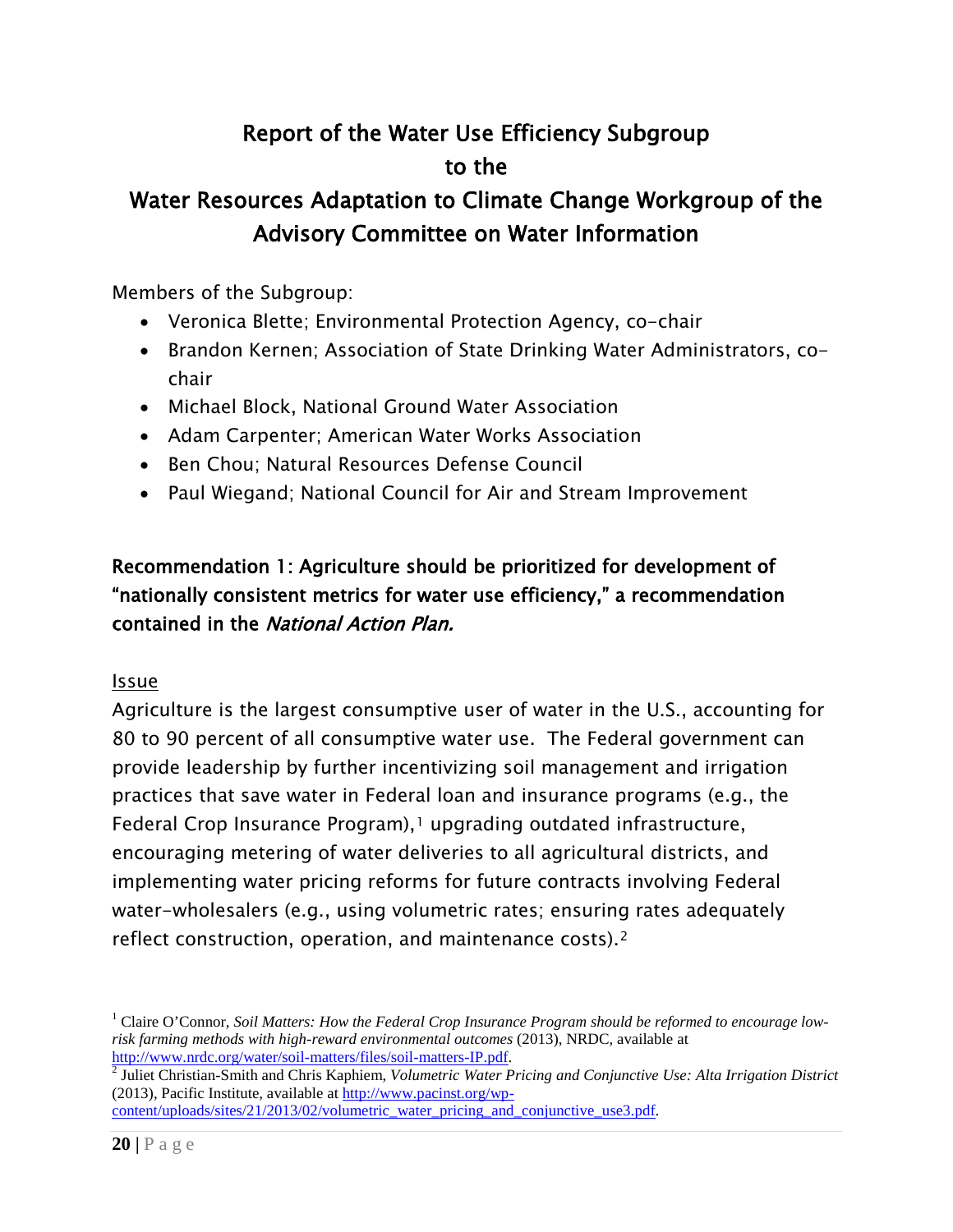Federal agencies should also engage with stakeholders from States, agricultural associations, researchers, and other groups to identify and implement additional actions that can reduce water withdrawals and improve agricultural water efficiency and promote the use of effluent. These actions can include the development and implementation of new technology, the use of financial incentives and technical assistance, and the identification and implementation of best practices in water efficiency and crop selection that can result in more sustainable practices, such as effluent reuse.

#### Importance

In 2005, agricultural irrigation accounted for 37 percent of all freshwater withdrawals and 62 percent of all freshwater withdrawals if thermoelectric withdrawals are excluded.[3](#page-24-0) Older, outdated irrigation systems also lose significant amounts of water to evaporation and seepage during conveyance—in some cases up to 20 percent.<sup>4</sup> Of the nearly 55 million acres that were irrigated in 2008, 40 percent used surface gravity systems, 56 percent used sprinkler systems, and 7 percent used micro- or sub-irrigation systems.[5](#page-24-2)  Micro-irrigation techniques are typically more water efficient than surface or sprinkler irrigation methods.<sup>[6](#page-24-3)</sup> A Pacific Institute study estimates that agricultural water efficiency improvements, ranging from modest crop shifting to various advanced irrigation techniques, could reduce consumption by 0.6 to 3.4 million acre-feet per year, in areas of California supplied by the Sacramento-San Joaquin Delta.[7](#page-24-4)

<span id="page-24-0"></span><sup>&</sup>lt;sup>3</sup>Joan F. Kenny, Nancy L. Barber, Susan S. Hutson, Kristin S. Linsey, John K. Lovelace, and Molly A. Maupin, *Estimated Use of Water in the United States in 2005* (2009), USGS, 4, available at [http://pubs.usgs.gov/circ/1344/.](http://pubs.usgs.gov/circ/1344/)<br><sup>4</sup> Glenn-Colusa Irrigation District, "GCID Landowner and Water User Meetings," available at http://www.g

<span id="page-24-2"></span><span id="page-24-1"></span> $\frac{1}{2}$  The total exceeds 100 percent because more than one irrigation method could be used. USDA, "Land Irrigated by Method of Water Distribution: 2008 and 2003," *2008 Farm and Ranch Irrigation Survey* (2009), available at [http://www.agcensus.usda.gov/Publications/2007/Online\\_Highlights/Farm\\_and\\_Ranch\\_Irrigation\\_Survey/fris08\\_1\\_](http://www.agcensus.usda.gov/Publications/2007/Online_Highlights/Farm_and_Ranch_Irrigation_Survey/fris08_1_04.pdf)04.pdf.

<span id="page-24-3"></span><sup>&</sup>lt;sup>[6](http://www.agcensus.usda.gov/Publications/2007/Online_Highlights/Farm_and_Ranch_Irrigation_Survey/fris08_1_04.pdf)</sup> Terry A. Howell, "Irrigation Efficiency," *Encyclopedia of Water Science* (2003), 468, available at http://www.cprl.ars.usda.gov/pdfs/Howell-Irrig%20Efficiency-Ency%20Water%20Sci.pdf.

<span id="page-24-4"></span><sup>&</sup>lt;sup>[7](http://www.cprl.ars.usda.gov/pdfs/Howell-Irrig%20Efficiency-Ency%20Water%20Sci.pdf)</sup> Heather Cooley, Juliet Christian-Smith, Peter H. Gleick, *More With Less: Agricultural Water Conservation and Efficiency in California* (2008), Pacific Institute, available at [http://www.pacinst.org/wp](http://www.pacinst.org/wp-content/uploads/2013/02/more_with_less3.pdf)[content/uploads/2013/02/more\\_with\\_less3.pdf.](http://www.pacinst.org/wp-content/uploads/2013/02/more_with_less3.pdf)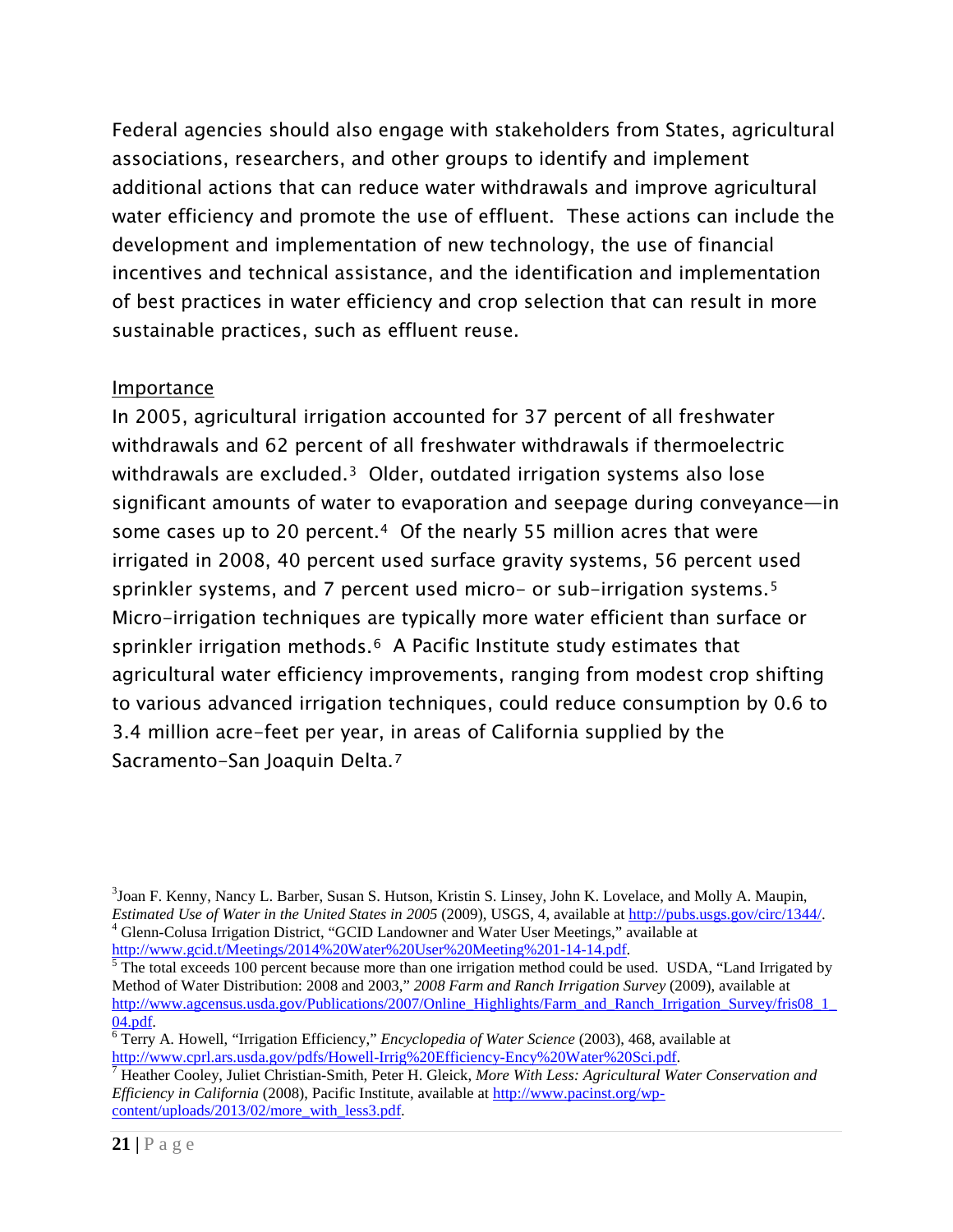#### Existing Federal Activities

There are a variety of USDA conservation programs, such as the Environmental Quality Incentives Program (EQIP) and the Conservation Stewardship Program, that are used to fund water conservation and efficiency improvements. The Bureau of Reclamation also funds some water efficiency improvement projects. Additionally, USDA through the National Institute of Food and Agriculture (NIFA) also funds a nationwide system of cooperative extension offices to provide information, such as best practices for soil management and irrigation, to farmers and other agricultural stakeholders. The President's Climate Action Plan also included the development of USDA Regional Climate Hubs, which will help provide technical support and information to farmers on best management practices with a changing climate. However, there is no specific recommendation in the *National Action Plan* on improving agricultural water efficiency and reuse.

#### Recommendation 2: The Department of Energy should update Federal efficiency standards for showerheads, faucets, toilets, and urinals and consider incorporating a performance standard for products.

#### Issue

Minimum efficiency standards for plumbing products were established by the Energy Policy Act (EPAct) of 1992. These standards were codified with a final DOE rulemaking in 1998 but have not been updated since then. Current Federal efficiency standards also do not take into account product performance as the EPA WaterSense program does.

#### Importance

These products are large consumers of indoor water use: toilets consume nearly 27 percent, showers nearly 17 percent, and faucets almost 16 percent.[8](#page-25-0)  A study by ACEEE and ASAP estimates that if the WaterSense efficiency levels were adopted for consumer products, it would result in annual savings of more than 150 billion gallons of water in 2035 and substantial energy savings.

<span id="page-25-0"></span><sup>8</sup> EPA, "Indoor Water Use in the United States," [http://www.epa.gov/WaterSense/pubs/indoor.html.](http://www.epa.gov/WaterSense/pubs/indoor.html)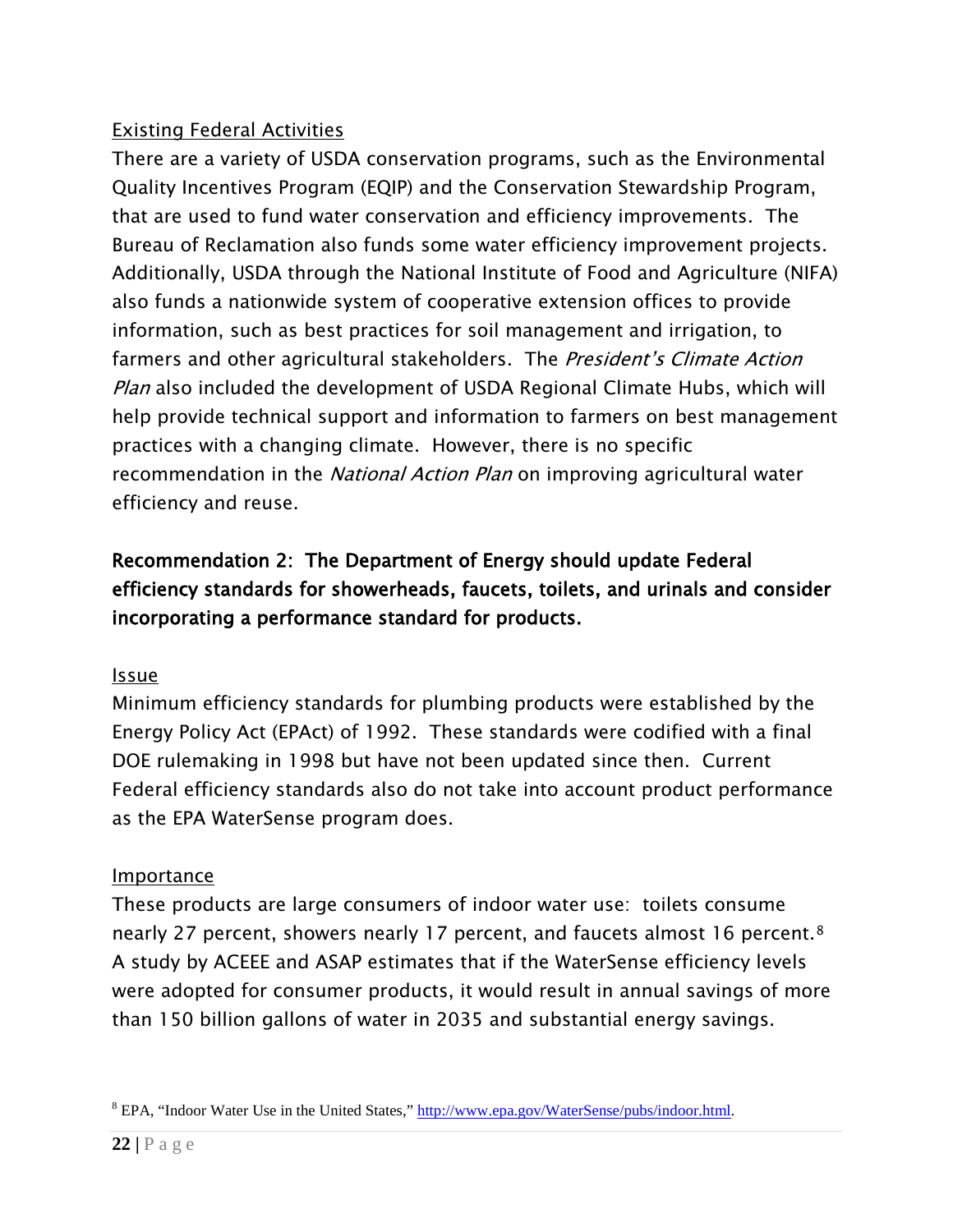| <b>Product</b>                                           | WaterSense<br>Specification | <b>Annual Water</b><br>Savings (gal) | Annual<br><b>Electricity</b><br>Savings (TWh) | Annual<br><b>Natural Gas</b><br>Savings (Btu) |
|----------------------------------------------------------|-----------------------------|--------------------------------------|-----------------------------------------------|-----------------------------------------------|
| <b>Faucets</b><br>(residential<br>lavatory) <sup>9</sup> | $1.5$ gpm                   | 48 billion                           | 2.7                                           | 18 trillion                                   |
| Toilets <sup>10</sup>                                    | $1.28$ gpf                  | 92 billion                           |                                               |                                               |
| Urinals <sup>11</sup>                                    | $0.5$ gpf                   | 13.6 billion                         |                                               |                                               |

#### Existing Federal Activities

The current law requires DOE to review efficiency standards for consumer products every six years,<sup>[12](#page-26-3)</sup> but these standards have not been revised in fifteen years.[13](#page-26-4) The Appliance and Equipment Standards program within the DOE Buildings Technologies Office is responsible for setting minimum Federal efficiency standards for these consumer products, and historically, this has been viewed as a low priority for DOE. Enforcement of existing efficiency standards also remains a challenge.[14](#page-26-5) Manufacturers are required to certify that their products meet minimum Federal standards; however, DOE does not always verify that products do in fact meet the minimum standards.

There have been significant improvements in the efficiency of consumer products since these standards were adopted. At the time these Federal standards were established, they pre-empted existing State standards. In 2010, DOE officially waived preemption so that States (and local jurisdictions) could adopt more stringent standards. At least three States (California, Texas,

<span id="page-26-0"></span><sup>&</sup>lt;sup>9</sup> ACEEE and ASAP, *The Efficiency Boom: Cashing In on the Savings from Appliance Standards* (2012), 29, available at http://www.appliance-standards.org/sites/default/files/The%20Efficiency%20Boom.pdf.

<span id="page-26-3"></span>

<span id="page-26-2"></span><span id="page-26-1"></span><sup>&</sup>lt;sup>10</sup> ACEEE and ASAP 2012 at 32.<br><sup>11</sup> ACEEE and ASAP 2012 at 41.<br><sup>12</sup> Under 42 U.S.C. 6295(m)(1), within 6 years after issuance of any final rule establishing or amending a standard, DOE is required to publish a notice determining whether to amend such standards. If DOE determines that amendment is warranted, DOE must also issue a notice of proposed rulemaking including new proposed energy conservation standards by that same date.<br><sup>13</sup> The EPAct minimum efficiency standards were codified in a final rule in 1998. Federal Register, FR 63 13308

<span id="page-26-4"></span><sup>(</sup>March 18, 1998)

<span id="page-26-5"></span><sup>&</sup>lt;sup>14</sup> See Office of the Inspector General, DOE, *Audit Report: The Department of Energy's Appliance and Equipment Standards Program* (2013), [http://energy.gov/sites/prod/files/2013/08/f2/OAS-M-13-05.pdf.](http://energy.gov/sites/prod/files/2013/08/f2/OAS-M-13-05.pdf)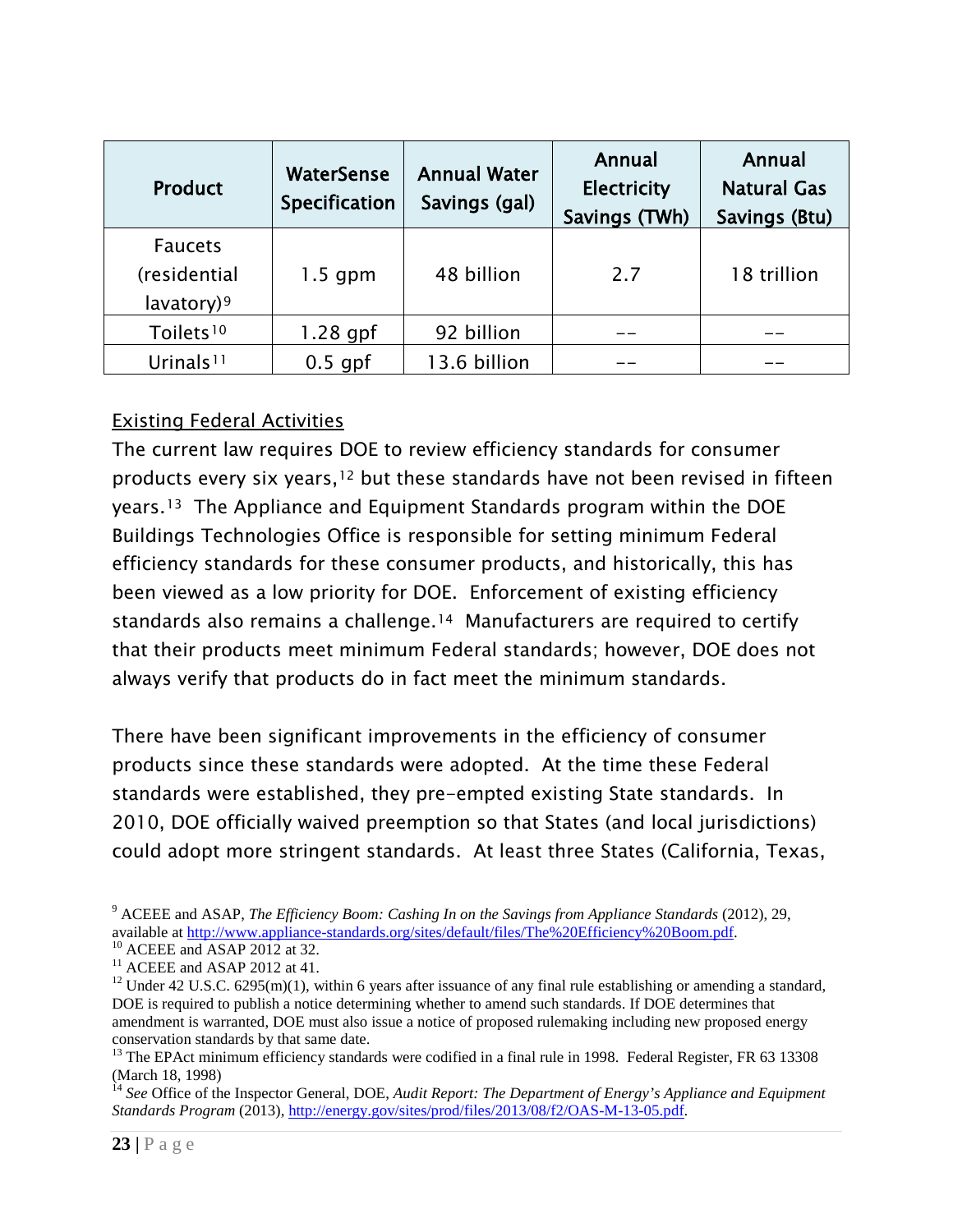and Georgia) and numerous cities, including New York City, Los Angeles, and San Francisco, have adopted more stringent standards.<sup>[15](#page-27-0)</sup> In 2011, DOE issued a request for information (RFI) on States and cities that have adopted more stringent efficiency standards since preemption was waived and information on new plumbing products that exceed Federal efficiency standards.[16](#page-27-1) In 2013, DOE finalized a rulemaking to amend the test procedure for these products.<sup>[17](#page-27-2)</sup>

However, an update of the Federal efficiency standards for consumer plumbing products would not replace the need for EPA's WaterSense program, which has encouraged manufacturers to improve product efficiency and helped consumers to make informed choices about products that save water and money without compromising performance. Since its inception, the WaterSense program has helped to save nearly 490 billion gallons of water and more than \$8.9 billion in water and energy bills.<sup>18</sup>

Recommendation 3: The Federal government should promote legislation to develop a national funding program for water efficiency and reuse/reclamation that would mirror but not replace existing programs managed in western States by the Bureau of Reclamation.

#### Issue

There is no nationwide source of Federal funding that has the specific goal of advancing water efficiency and water reuse/reclamation projects. Funding programs that are available for projects in western States have helped to advance the adoption of water efficiency and reuse projects in that part of the country. The absence of similar programs in the eastern half of the country hinders the ability of the Federal government to incentivize the adoption of similar projects which could improve the resiliency of water resources.

<span id="page-27-0"></span><sup>&</sup>lt;sup>15</sup> These standards generally follow the EPA WaterSense specifications: 1.28 gpf for toilet, 0.5 gpf for urinals, 1.5 gpm for private lavatories, and 2.0 gpm for showerheads.

<span id="page-27-1"></span><sup>&</sup>lt;sup>5</sup> "Faucets, Showerheads, Water Closets, and Urinals," 76 *Federal Register* 163 (23 August 2011), pp. 52644-52646.

<span id="page-27-2"></span><sup>&</sup>lt;sup>17</sup> "Energy Conservation Program for Consumer Products and Certain Commercial and Industrial Equipment: Test Procedures for Showerheads, Faucets, Water Closets, Urinals, and Commercial Prerinse Spray Valves," 78 *Federal Register* 205 (23 October 2013), pp. 62970-62988.<br><sup>18</sup> EPA, "WaterSense – Milestones," [http://www.epa.gov/WaterSense/about\\_us/milestones.html.](http://www.epa.gov/WaterSense/about_us/milestones.html)

<span id="page-27-3"></span>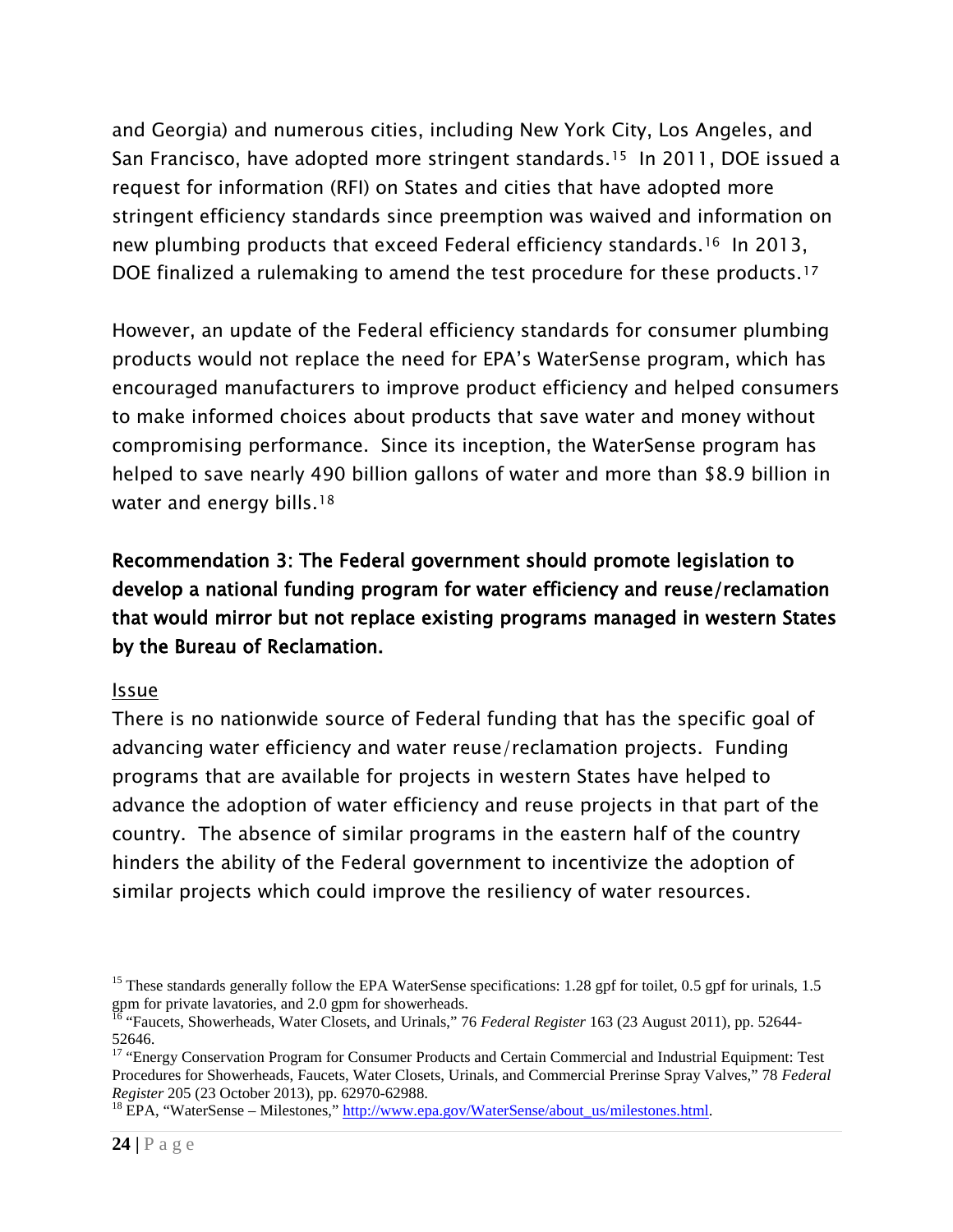#### Importance

Availability of water resources is a growing concern in the country – whether due to drought or growing population - and these concerns can be expected to further grow in the future due to climate change. Historically, concerns about water scarcity have primarily been in the western part of the country and Federal programs have been initiated to address them. However, increasingly water shortages are observed in the eastern half of the country and similar funding programs do not exist to address them.

#### Existing Federal Programs

Funding is available for some types of water efficiency activities through the State Revolving Fund programs administered by States and overseen by EPA. However, this funding is primarily focused on the need to address aging infrastructure challenges faced by water and wastewater utilities.

Programs provided for by the Secure Water Act of 2009[19](#page-28-0) and earlier statutes authorize the Bureau of Reclamation to make grants to fund projects that improve water efficiency and reuse. This authority is specific to western States that are within the jurisdiction of the Bureau of Reclamation, and not available to States in the eastern half of the country [\(http://www.usbr.gov/WaterSMART\)](http://www.usbr.gov/WaterSMART).

 Water and Energy Efficiency Grants -These grants provide for projects to conserve and use water more efficiently, increase the use of renewable energy, improve energy efficiency, benefit endangered and threatened species, facilitate water markets, or carry out other activities to address climate-related impacts on water or prevent any water-related crisis or conflict. In 2012-2013, \$31million in funding was provided for 76 projects that are expected to save 158,000 acre-feet annually, enough to serve more than 650,000.

<span id="page-28-0"></span><sup>&</sup>lt;sup>19</sup> From P.L 111-11Sec. 9504 "The Secretary may provide any grant to, or enter into an agreement with, any eligible applicant to assist the eligible applicant in planning, designing, or constructing any improvement— (A) to conserve water; (B) to increase water use efficiency; (C) to facilitate water markets; (D) to enhance water management, including increasing the use of renewable energy in the management and delivery of water; (E) to accelerate the adoption and use of advanced water treatment technologies to increase water supply;…" .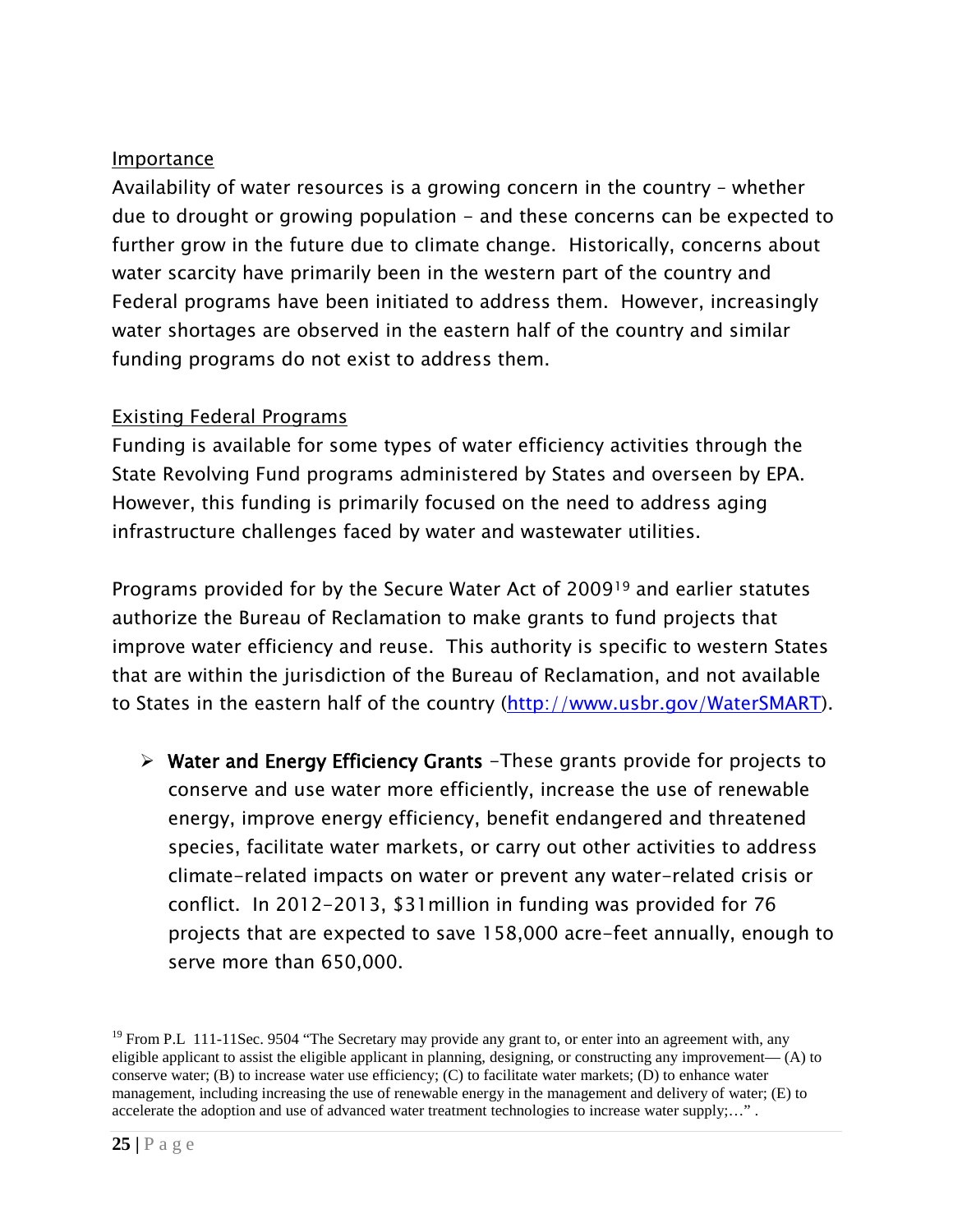$\triangleright$  Title XVI Water Reclamation and Reuse Program - Reclamation provides funding for projects that reclaim and reuse municipal, industrial, domestic or agricultural wastewater and naturally impaired ground or surface waters. Reclaimed water can be used for a variety of purposes, such as environmental restoration, fish and wildlife, groundwater recharge, municipal, domestic, industrial, agricultural, power generation or recreation. Water reuse is an essential tool in stretching limited water supplies.

Other Important Issues - Although they were not included as one of the three priority recommendations, the subgroup discussed two other issues that they believe warrant greater attention from the Federal government.

- 1. Develop Methods for Quantitative Cost/Benefit Assessment of Water Efficiency Actions: Greater attention is needed to developing and sharing techniques for quantifying costs and benefits of actions undertaken to improve water efficiency in different sectors. Practices that act to foster increased conservation of water resources and improved efficiency of water use will be key elements in local adaptation strategies. Implementing these strategies, however, must be considered in light of the full water and energy lifecycle which considers both related environmental tradeoffs (e.g., pollutant emissions resulting from increased energy consumption required to support water reuse, increased water and energy use required to utilize biofuels) and the value that will accrue to society by way of foresighted adaptation efforts. Unfortunately, techniques for quantifying and monetizing these costs and benefits in a manner that is relevant to local situations and comparable between locales or with national standards are not widely available. The Federal government should initiate the design of methods for monetizing these costs and benefits. Local governments making use of such methods would have enhanced powers to justify the incremental cost of adaptation efforts.
- 2. Create Incentives to Aggregate Energy and Water Efficiency Opportunities. Clean water and air regulatory programs need to be modernized and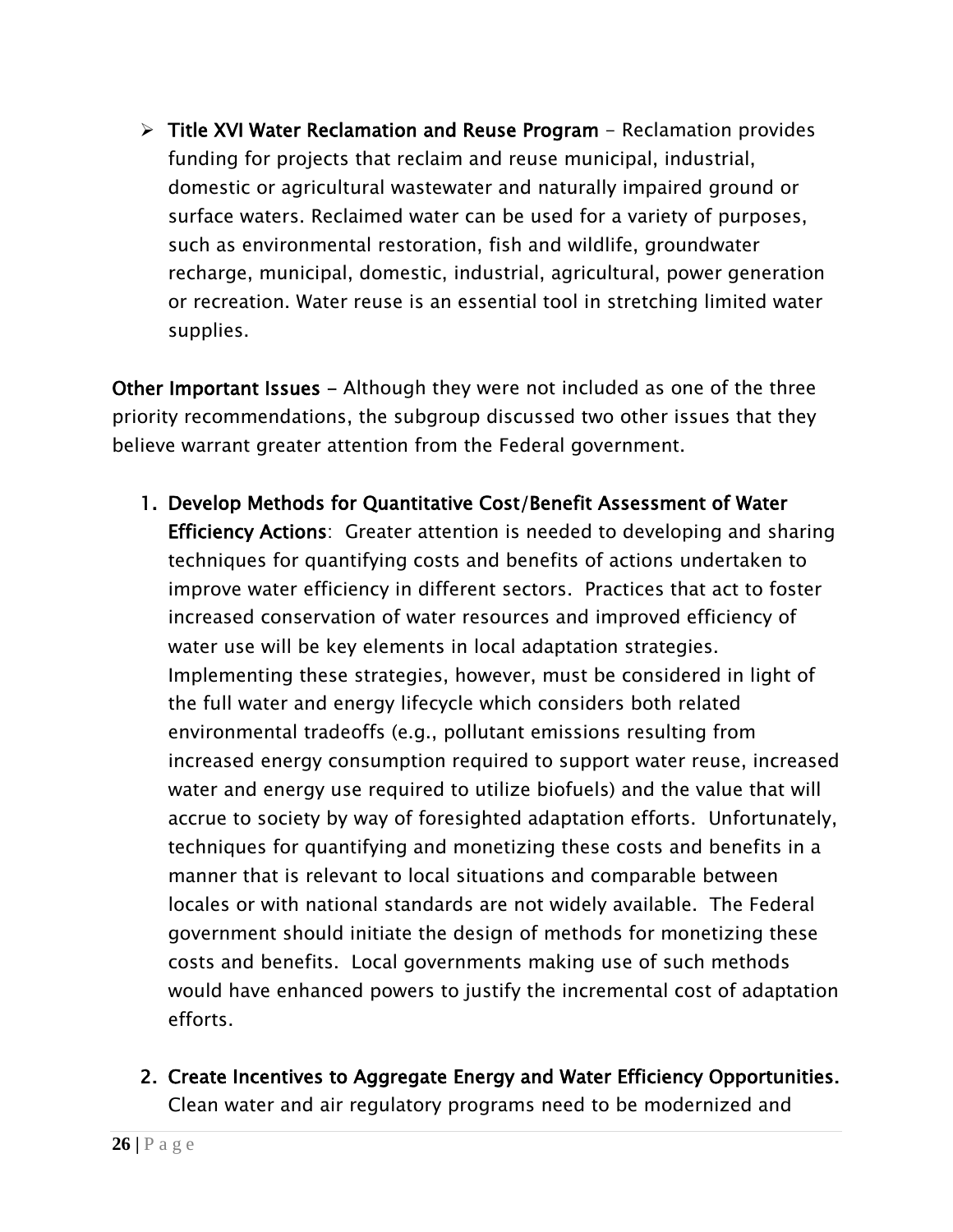aligned to increase water and energy efficiency as a center piece to climate change mitigation and resiliency. Energy development, generation and consumption, and water production and use are directly interrelated throughout the entire water/energy lifecycle. For example, the production of most sources of energy involves water consumption, energy consumption, water quantity/quality impacts, and air quality impacts. The distribution of water involves energy consumption, water consumption, and air quality impacts. [Energy and water efficiency](http://www.chevron.com/globalissues/energyefficiencyconservation/) is the least costly and most plentiful form of new energy and water sources available. However, efficiency opportunities are often disaggregated so mechanisms that provide a strong incentive for combining efficiency opportunities into substantial initiatives need to be developed in lieu of developing new sources of water or energy. Agency plans and regulatory structures should be modified and updated to align air and water regulatory programs to consider total environmental impacts holistically and to encourage, require or provide financial and/or regulatory incentives to significantly improve water and energy efficiency.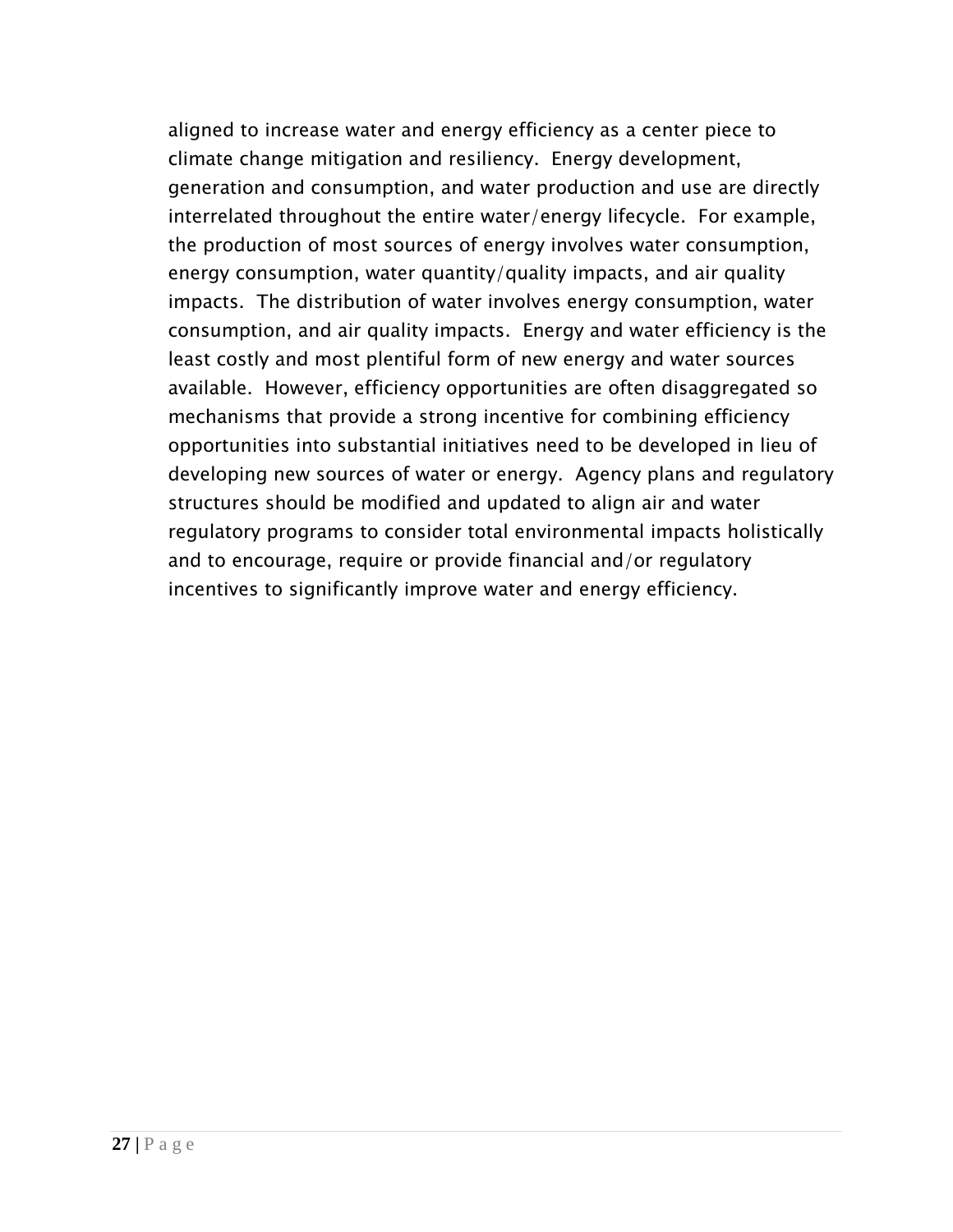## Report of the Integrated Water Resources Management Subgroup to the

## Water Resources Adaptation to Climate Change Workgroup of the Advisory Committee on Water Information

Subgroup members:

- Rolf Olsen; Army Corps of Engineers; co-chair
- Carol Collier; American Water Resources Association; co-chair
- Elizabeth Berger; US Forest Service
- Tamara McCandless; US Fish and Wildlife Service
- Mike Muse; Environmental Protection Agency
- Erica Brown; Association of metropolitan Water Agencies
- Dave Carlton; Association of State Floodplain Managers
- Gary Belan; American Rivers
- Ben Grumbles; US Water Alliance
- Brenna Mannion; National Association of Clean Water Agencies
- Patrick McCarthy; The Nature Conservancy
- David Berry; Sustainable Water Resources Roundtable

#### Recommendation 1: Facilitate Federal agency coordination to achieve Integrated Water Resources Management (IWRM) and climate resiliency.

#### Issue

To achieve resilience and preparedness for climate change in the management of freshwater resources we must work in an integrated, holistic way using watershed boundaries (IWRM). (Note that when the term "watershed" or "watershed management" is used this is not intended to include the interaction of both surface watershed and ground water aquifer.)

Responsibilities and authorities to manage and regulate water resources are spread across multiple Federal agencies. In order to achieve IWRM, the programs of these agencies need to be better coordinated.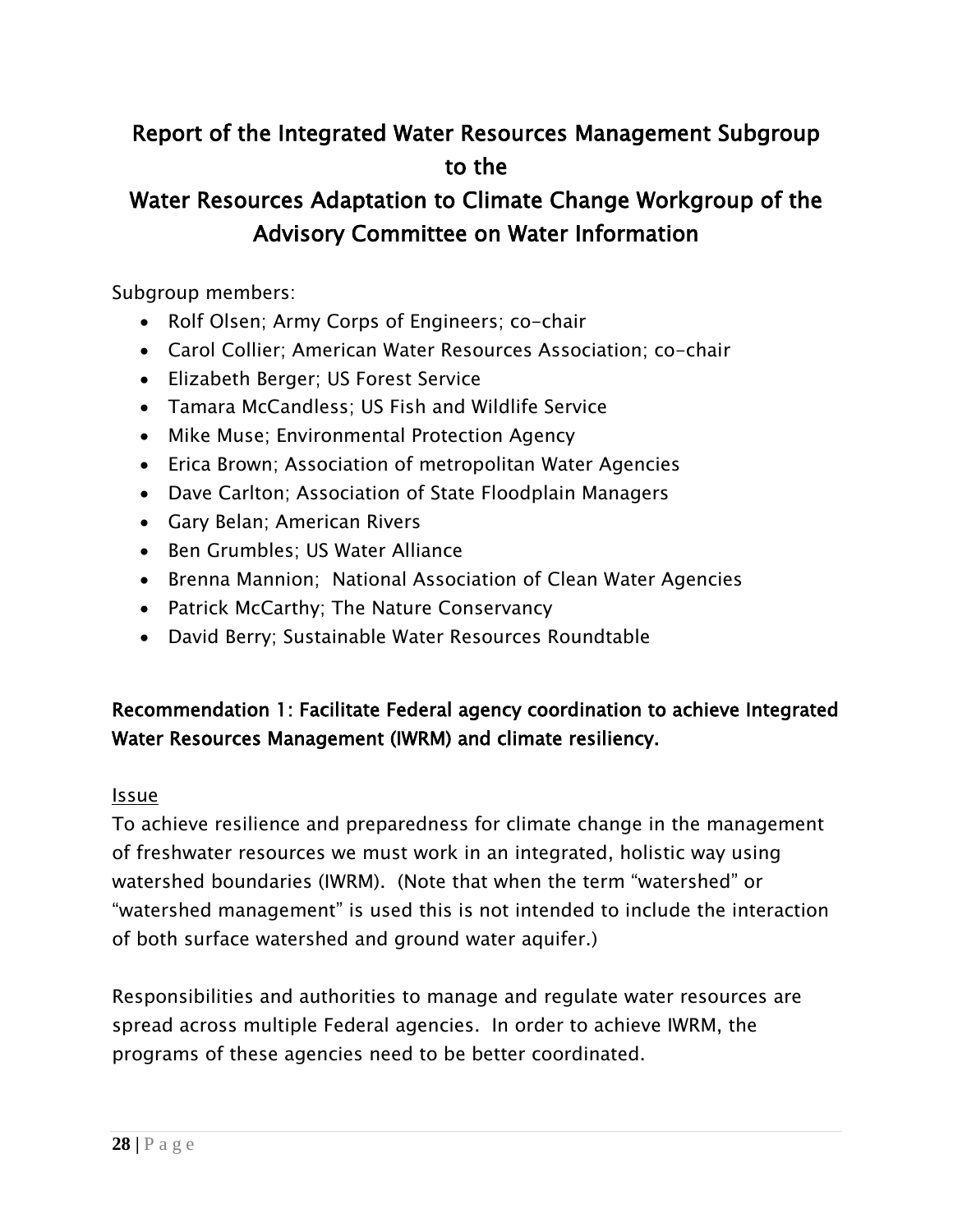Some possible mechanisms to better integrate Federal agencies in the assessment, planning, and management of water resources include the following:

- $\triangleright$  A Water Resources Council, such as authorized by the Water Resources Planning Act of 1965;
- $\triangleright$  A Federal Water Coordinator with authority at the Executive Office of the President; or
- $\triangleright$  Regional Federal Agency Support Teams consisting of Federal agencies with water resources responsibilities to facilitate collaboration between the states and Federal government regarding water and climate issues, using the Western States Federal Agency Support Team (WestFAST) as a possible template and model.

#### Importance

There are over 30 Federal Agencies that touch the issues of climate change and water resources. In order to apply focus on the critical issue of climate change and the likely impacts to water resources and the nation's economy, it is important to show a unified and coordinated approach by the Federal agencies. Also, in current time of limited budgets, a focused approach will provide a more efficient and cost effective way to develop strategies, work with other levels of government, and implement solutions.

#### Existing Federal Activities

The Water Resources Planning Act of 1965 established the U.S. Water Resources Council (WRC) to coordinate Federal water programs and policy. During the early 1980s, the Reagan Administration thought States should play a primary role in water management, so the WRC was disbanded in 1983. The Water Resources Planning Act was never repealed and the WRC remains authorized, but no funding has been appropriated since FY1983 for the WRC.

A more recent action to improve Federal agency coordination was the creation of the Western States Federal Agency Support Team (WestFAST). WestFAST was established at the request of the Western Governors to support the Western Governors Association and the Western States Water Council in coordinating Federal efforts regarding water resources in the West. Twelve Federal agencies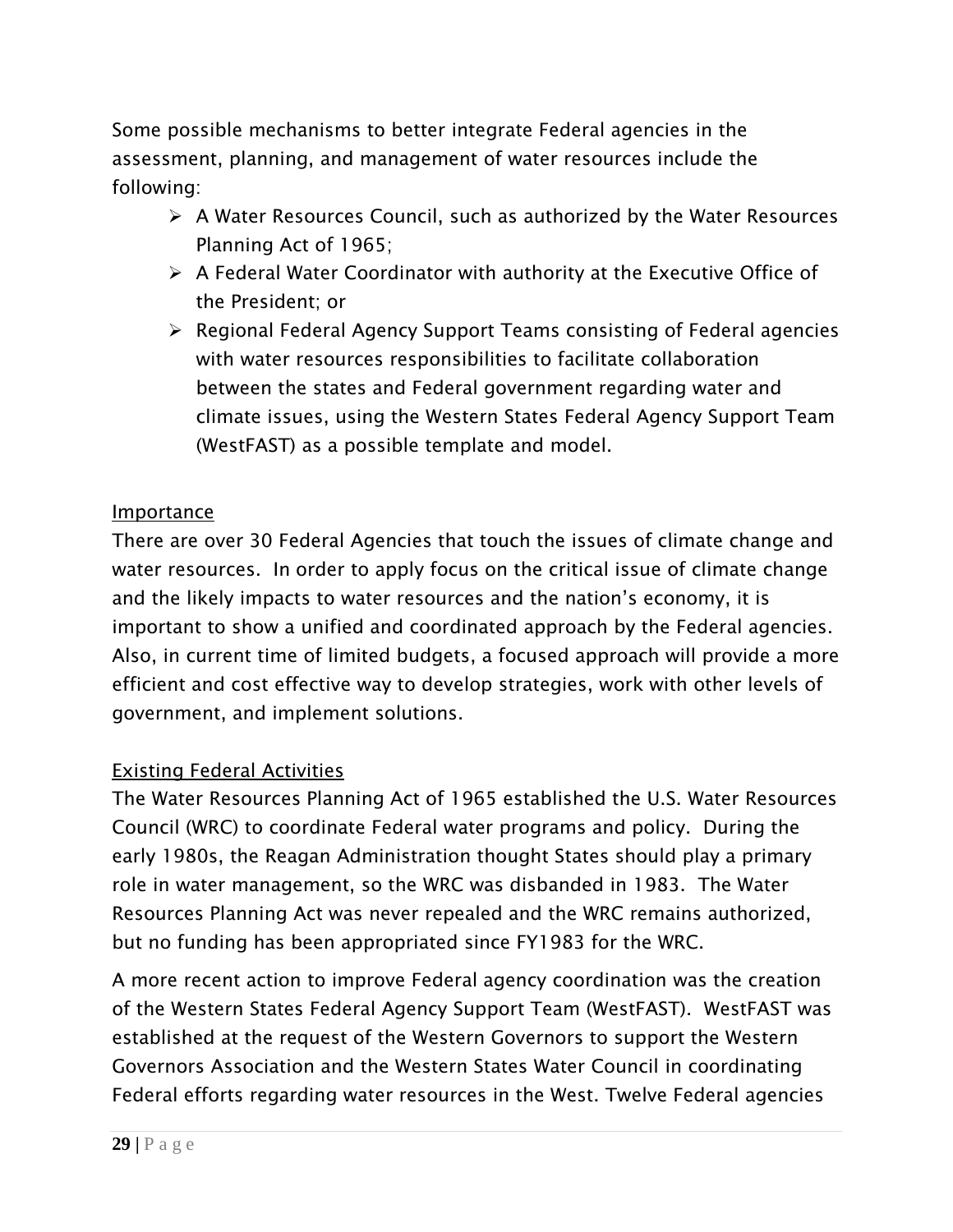participate in WestFAST and a Federal Liaison is stationed in the Council's Salt Lake City, Utah offices to facilitate coordination between WestFAST and the western states.

Another Federal interagency collaboration is the National Integrated Drought Information System (NIDIS) led by NOAA. NIDIS objectives include drought monitoring, forecasting, and early warning. There have also been a number of recent studies and action plans developed by individual agencies or multiple agencies, organized by CEQ.

#### Recommendation 2: Expand existing programs and create new incentives to empower State, interstate, local and tribal governments to assess and plan on a watershed or aquifer basis for preparedness and resilience of their water resources.

#### Issue

There is a need to include all levels of government in watershed assessment, planning, and management. Responsibility for water resources management is divided among Federal, State, interstate, local, tribal, and private interests, and these entities need to work together to achieve IWRM.

Some specific mechanisms to improve the Federal support to State, interstate, local and Tribal governments include the following:

- $\triangleright$  Appoint an Ombudsman for State/Federal Coordination;
- Develop more programs like Silver Jackets and the USDA Forest Service Watershed Condition Framework (watershed restoration action plans);
- EPA and OMB, in coordination with State agencies, should continue to modernize the infrastructure needs surveys conducted under the Clean Water Act and Safe Drinking Water Act to capture the costs for preparedness and resilience as accurately as possible;
- $\triangleright$  Expand the SECURE Water Act, a law that authorizes Federal water and science agencies to work together with State and local water managers to plan for climate change and the other threats to our water supplies, and take action to secure our water resources for the communities, economies, and the ecosystems they support;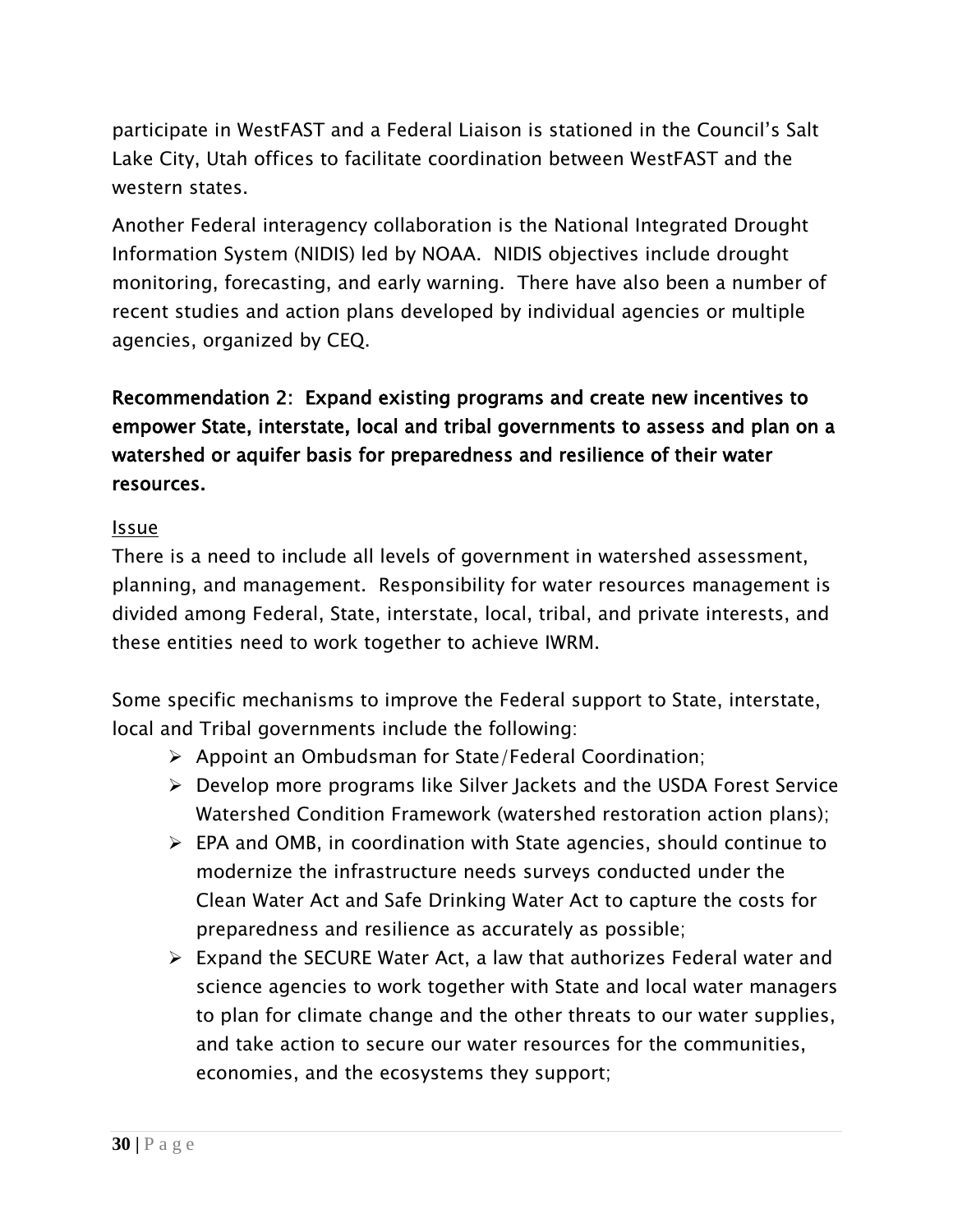- The Department of Interior's WaterSMART grant program, which was authorized in SECURE, provides support for IWRM planning and implementation by local, State and regional water providers and users in collaboration with Federal water and science agencies;
- $\triangleright$  Develop and fund River Basin Commissions;
- $\triangleright$  Include requirements in All Hazards Mitigation Plans for planning for climate resiliency;
- $\triangleright$  Require funding and grant programs to include IWRM watershed assessments including climate resiliency as a first step to funding; and
- $\triangleright$  Provide tools (models, monitoring, and assessment methods) and/or funding to State, interstate, local and tribal governments to support IWRM.

The Federal government could encourage IWRM by developing or expanding incentive programs that are revenue neutral or have minimal budget impact. For instance:

- $\triangleright$  Allow a faster track for permits for communities with watershed plans;
- $\triangleright$  Reduce local cost share for USACE Feasibility Studies and construction projects;
- $\triangleright$  Implement sliding cost share that depends on how well a community implements risk reduction and supports ecosystem services;
- ▶ Programs like FEMA's Community Rating System (reduced insurance rates).

Federal, State, interstate, local and tribal agencies can work with partner organizations to facilitate implementation of IWRM. These organizations could include professional associations, water sector-based organizations, and organizations of local governments, such as the APA, the NGA, and the National League of Cities, and WUCA.

#### **Importance**

While planning and development of action plans are best conducted at regional/watershed scales, much of the implementation occurs at the local level. Federal agencies often best serve a support role to the other levels of government. With the uncertainty associated with water resource impacts due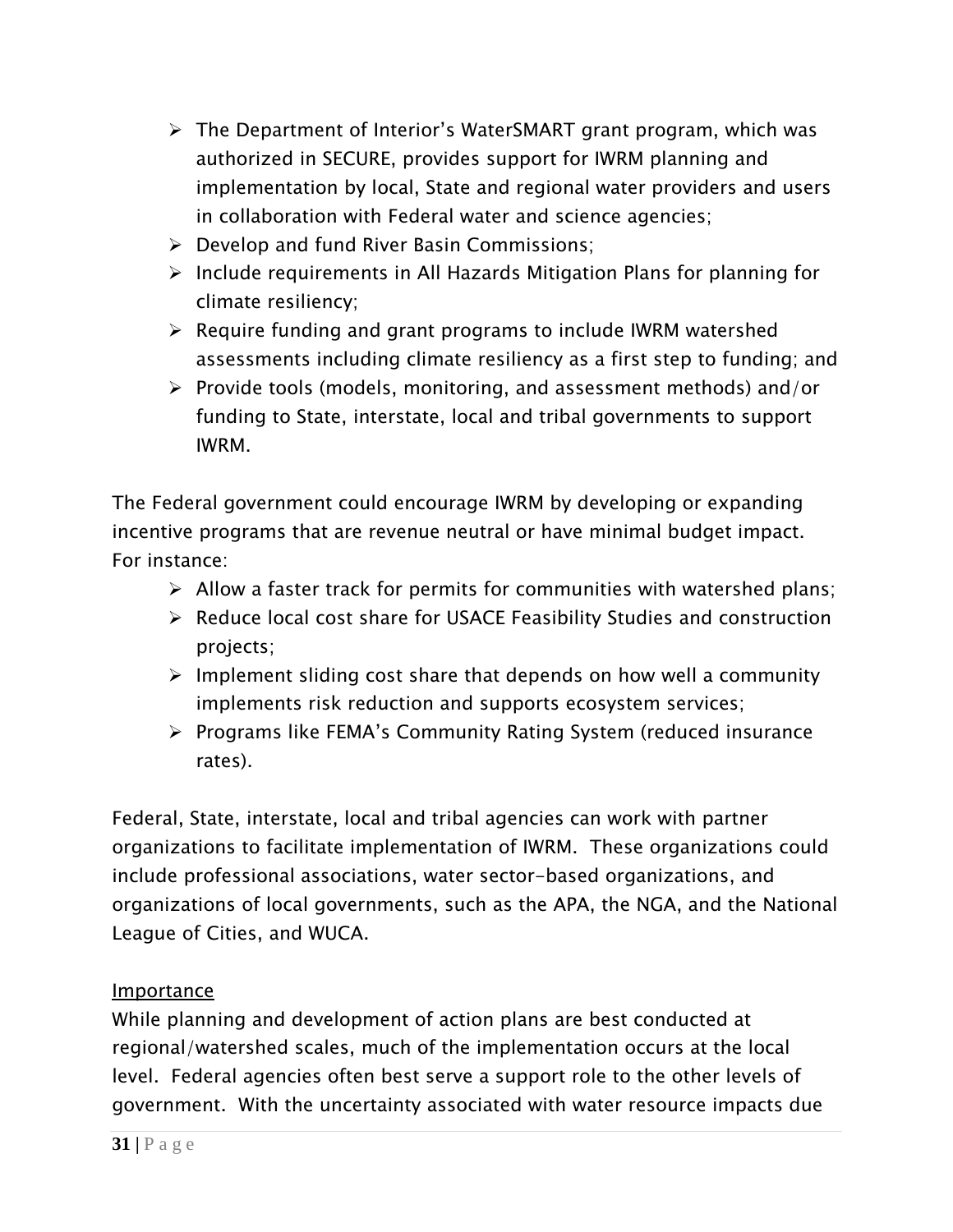to climate change, Federal agencies will play a very important role in assistance to other government levels.

#### Existing Federal Activities

The Silver Jackets is a program that brings together Federal agencies with State agencies to support improved flood risk management. A similar program for integrated water resources management in general could be developed.

The National Flood Insurance Program's (NFIP) Community Rating System (CRS) is an example of an incentive program to encourage community floodplain management activities that exceed the minimum NFIP requirements. Communities can qualify for reduced flood insurance rates. The USACE Federal Support Toolbox was developed to facilitate assistance to State and interstate governments by Federal agencies.

Recommendation 3: Incentivize use and protection of ecosystem services (i.e., natural capital) by expanding and coordinating existing efforts, including adapting or creating new funding programs to promote planning and implementation.

#### Issue

Natural solutions are often more resilient to extreme weather and other forces of climate change than the use of solely gray infrastructure. The use and protection of ecosystem services should be incentivized.

#### Importance

Natural systems provide many services that should be part of an integrated water resources management framework. Healthy upstream watersheds have terrestrial, riparian, and aquatic ecosystems that capture, store, and release water, sediment, and nutrients. Healthy watersheds can sustain terrestrial, riparian, aquatic, and wetland habitats that are capable of supporting diverse populations of riparian and aquatic species. Floods are a natural occurrence and floodplains will periodically be flooded. Recognizing the natural and beneficial uses and functions of floodplains and wetlands and restoring or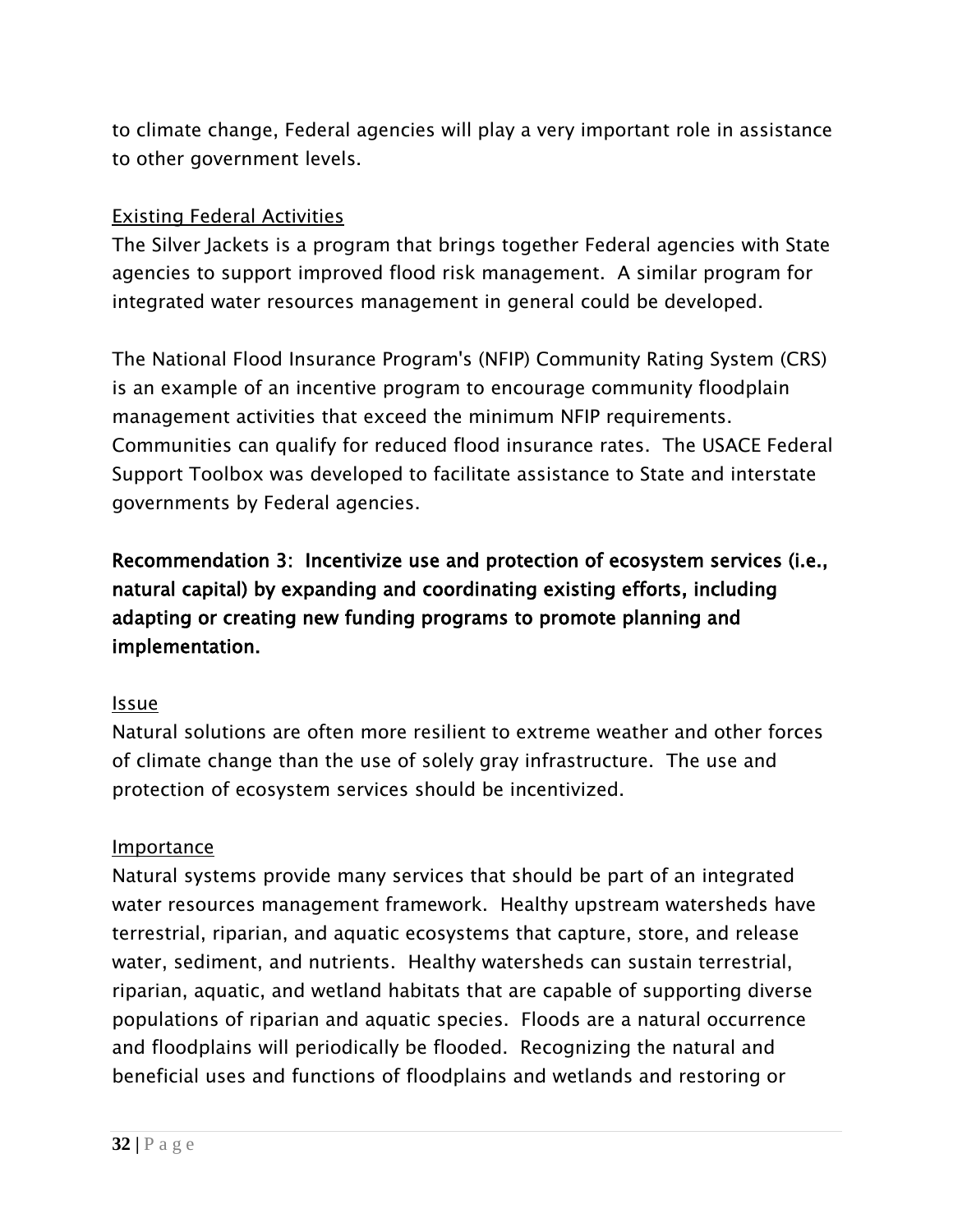protecting floodplains and wetlands will reduce the risk of future flood damages.

#### Existing Federal Activities

Many Federal agencies use or consider ecosystem services in their policies and management decisions.

- EPA, NOAA, USACE, USDA, and DOI have policies related to ecosystem services.
- The Federal Resource Management and Ecosystem Services (FRMES) project brings together Federal agencies and outside expertise to share ideas and build a consistent approach to integrating ecosystem services into Federal resource management and planning processes.
- FEMA is taking steps to build ecosystem services into its cost-benefit analyses for new projects.
- $\triangleright$  The National Science and Technology Council (NSTC) has a Subcommittee on Ecological Systems that coordinates some Federal activities.
- The USGS Science and Decision Center is starting an effort to understand the role of ecosystem services in climate adaptation. The Forest Service, USACE, and the USGCRP are participating in this effort.
- $\triangleright$  New policies adopted by USACE, FEMA and other Federal agencies recognize the multiple benefits of reducing flood risk and restoring ecosystems.
- $\triangleright$  USACE projects, especially those developed through the agency's Sustainable Rivers Project, are increasingly considering and implementing nonstructural measures, including structure removal and floodplain ecosystem restoration.
- ▶ CEQ's 2013 report: ["Principles and Requirements for Federal](http://www.whitehouse.gov/administration/eop/ceq/initiatives/PandG) Investments [in Water Resources"](http://www.whitehouse.gov/administration/eop/ceq/initiatives/PandG), calls for ecosystem services to be incorporated into water resources investment decisions by Federal agencies, including USACE, EPA, FEMA, DOI, and USDA.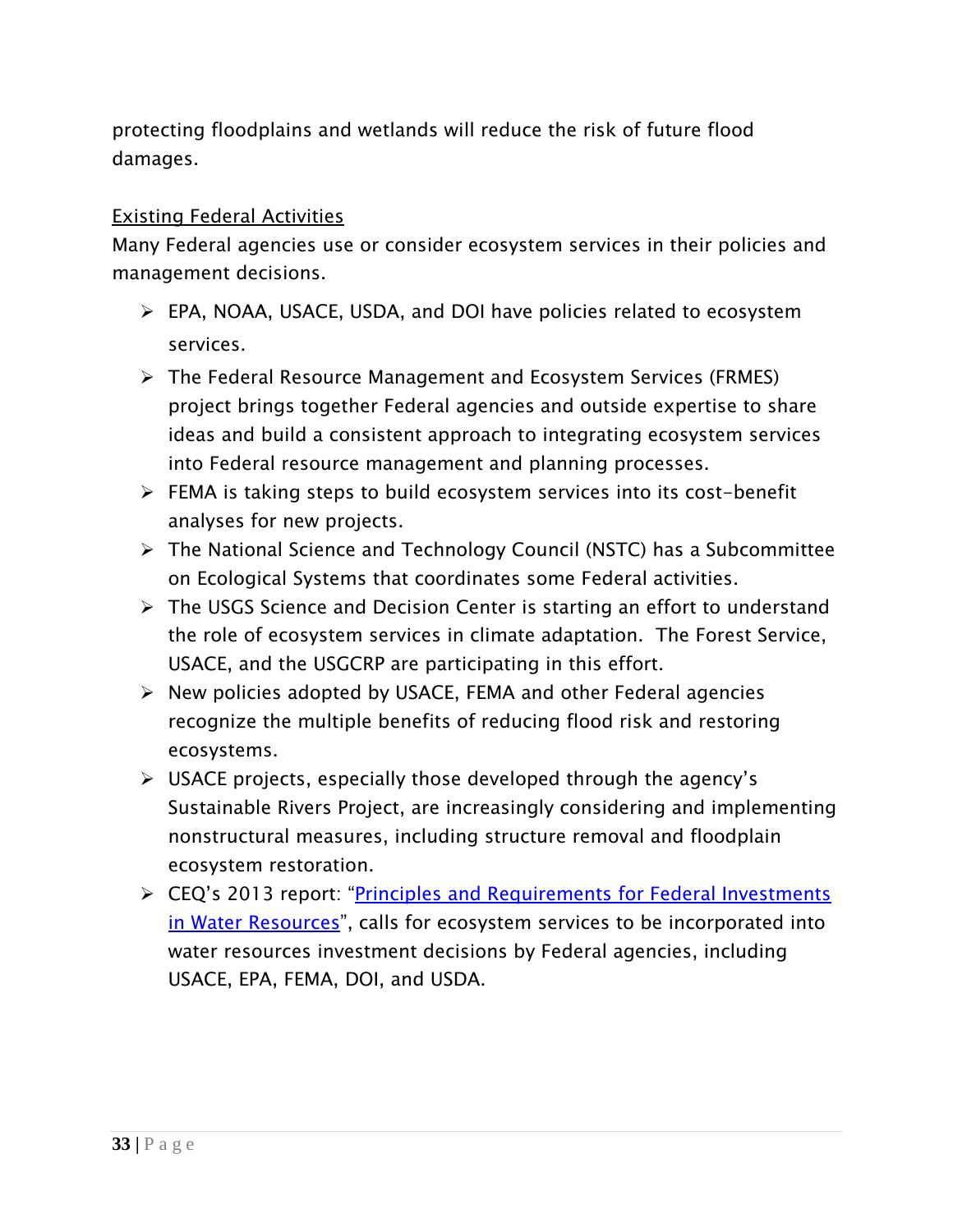## Report of the Training and Capacity Building Subgroup to the

## Water Resources Adaptation to Climate Change Workgroup of the Advisory Committee on Water Information

Subgroup members are:

- Levi Brekke; Bureau of Reclamation; co-chair
- Jeff Manning; Association of Clean Water Administrators; co-chair
- Peg Bostick; Association of State Wetland Managers
- Peter Evans; Interstate Council on Water Policy
- Chitra Kumar; Council on Environmental Quality
- Deirdre Mason; Association of State Groundwater Administrators
- Nancy Turyk; North American Lake Management Society

Recommendation 1: Identify the information sharing needs for *National Action* Plan actions, and develop mechanisms to facilitate sharing, such as expanding the role and resources of Water Resources Research Institutes (WRRI) at State Land Grant Colleges to include both research and capacity building for climate change adaptation.

#### Issue

One of the goals Stated in the E.O. Preparing the United States for the Impacts of Climate Change is to "(ii) reform policies and Federal funding programs that may, perhaps unintentionally, increase the vulnerability of natural or built systems, economic sectors, natural resources, or communities to climate change related risks;"

In order to accomplish this goal, government resource managers need to work hand-in-hand with counterparts across sectors and disciplines to share tools, data, information and resources developed for freshwater climate change adaptation and provide user support for diverse audiences in order to have better, more holistic decision-making. Ways to achieve this outcome include work with existing climate knowledge hubs (e.g., WRRI, State Associations) to facilitate cross-discipline knowledge-sharing networks (e.g., water resource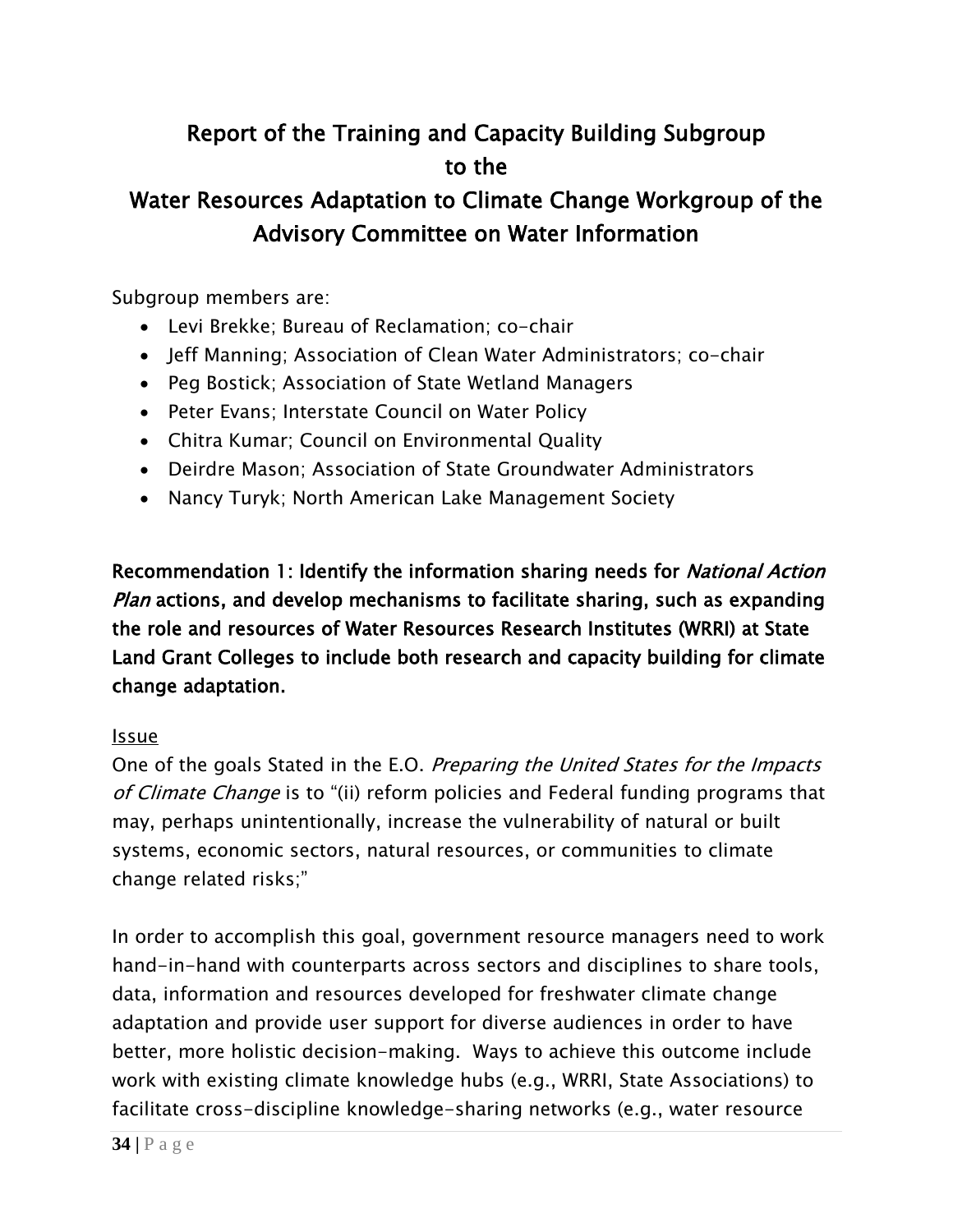managers and ecosystem service planners); and increased connections to nontraditional, non-professional networks (e.g., NGOs, community organizations). Many of the Freshwater NAP actions involve the need for development of information that would be useful to share, but other tools and resources may exist as well. Sustainable delivery mechanisms need to be identified.

#### Importance

Information sharing is an important part of capacity building because it enables effective decision-making, thereby ultimately reducing vulnerability of communities to impacts from climate change. Additionally, the absence of coordination and facilitation for information sharing on climate change data and information topics across sectors, disciplines, and user types can lead to inefficient or inaccurate decision-making. Local decision-makers have gained increasing access to data and tools in recent years but still lack guidance on how to connect them to planning at the local level (e.g., at the river basin level where planners wish to prepare for drought under future climate variability rather than under climate "stationarity"). Information sharing could make use of knowledge networks, communication/outreach, and tailoring of information products to specific audiences.

There is a need for capacity in this area. Cross-sector awareness would help to develop decision-makers' capacity to account for ecological and social benefits and consider trade-offs during climate resilience planning. Decision-making capabilities would be further enhanced by increasing knowledge of information-sharing methods that best mobilize public support for the tough decisions that will inevitably need to be made in a resource-constrained future with climate change.

In particular, there is a need for water resource management agencies to be aware of and responsive to the data and information needs of communities most vulnerable to the impacts of climate change so that consequences do not fall disproportionately on any particular economic sectors or communities. For example, lack of information about variable emergency response capabilities and aging water infrastructure across neighborhoods has led to inadequate response in low income areas during extreme weather events. By increasing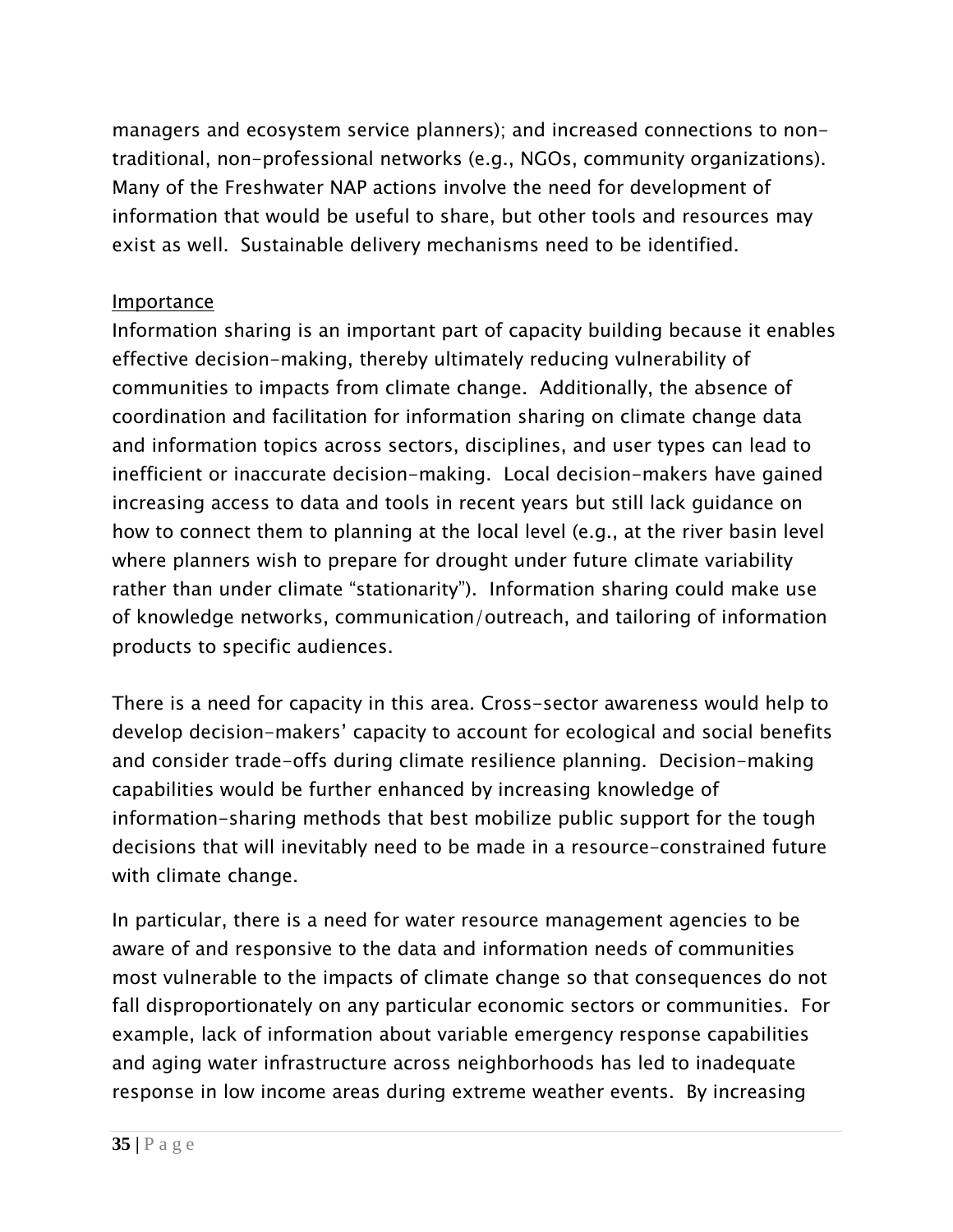networking with organizations representing the most vulnerable communities, water resource professionals would be better prepared to integrate these considerations into their decision-making.

#### Existing Federal Activities

While some level of capacity has been developed at the Federal level, it should be used to enhance and expand capacity at the State and local level. Part of information sharing involves issuance of user manuals and guidance documents that accompany data sets and tools, such as those on [www.climatedata.gov.](http://www.climatedata.gov/)

#### Recommendation

While NAP "Action #23 under Rec #6 - Engage Water Resources Research Institutes at land grant colleges in climate change adaptation was focused on research, we recommend expanding the charge to include capacity building for climate change. The WRRI is a very logical location hub for climate information and resources for dispersing information, opportunities for knowledge sharing, and educational training for States municipal staff, and the next entry level workforce. Information sharing by WRRIs and Extension can help to frame climate change impacts from regional perspectives, providing local relevance to climate change response and application of management tools. The WRRI can maintain and refine tools and information, and develop regionally relevant information, and include other disciplines, such as ecosystem service managers, when necessary. Other examples of work to accomplish this include identifying the particular water stakeholders that certain tools and information would be most useful to – beginning with the resource listing that was prepared by the ACWI Climate Workgroup.

Recommendation 2: Support education and training to build response capability, including expanding existing workforce training and college traineeships, requiring training of technical service providers such as planners, engineers and consultants, and highlighting existing layperson training on climate change.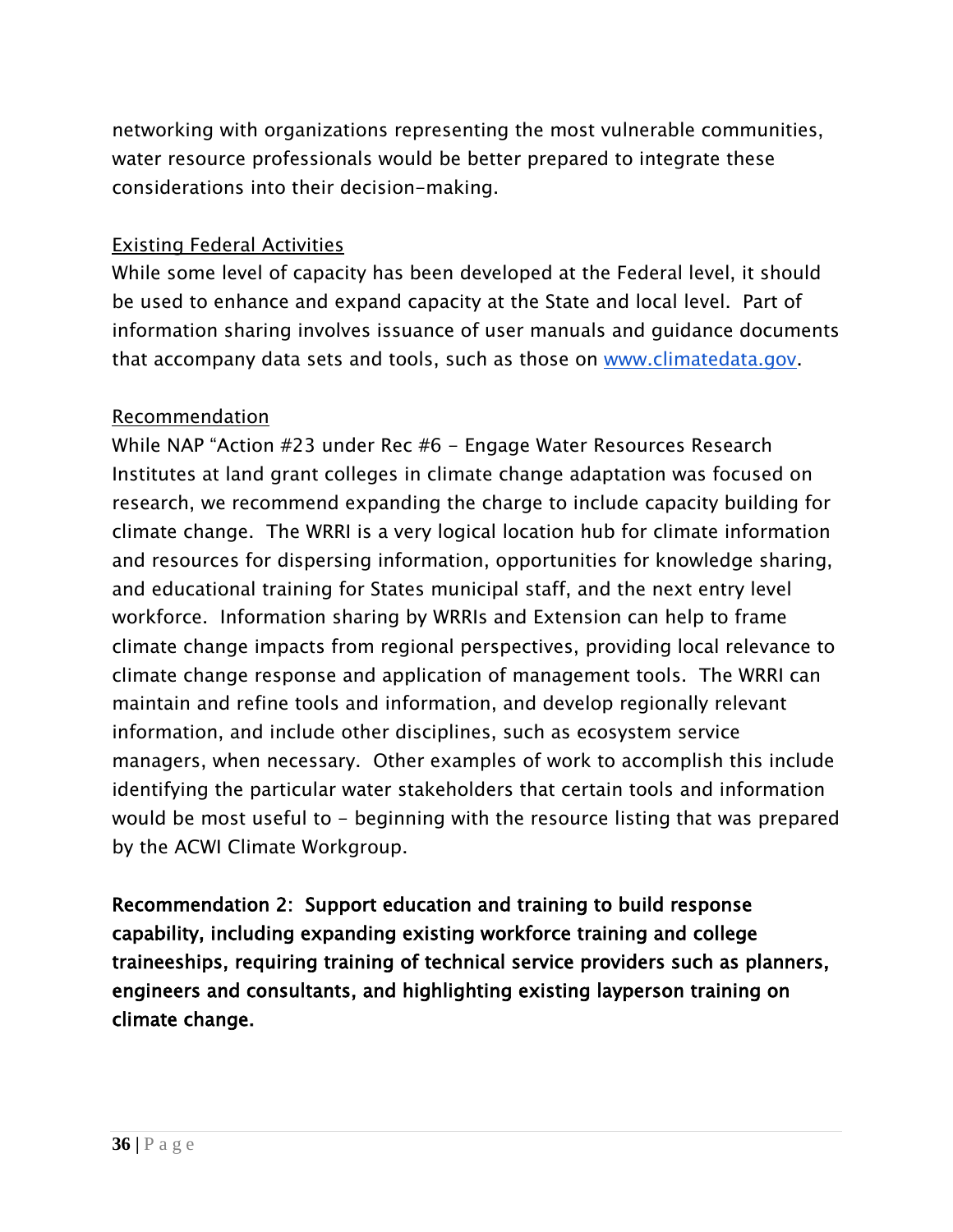#### Issue

To support effective water resources adaptation under climate change, we need to improve workforce expertise on integrating climate change information into decision-support and enhance stakeholder and community understanding of climate science, impacts, and adaptation.

#### Importance

Executive Order 13653 calls on Federal, State, local, tribal, and nongovernment entities to mainstream climate change considerations into their water resources planning and management. Education and training are essential building blocks for achieving this goal. This includes technical education for water resources professionals who must integrate climate change information into decision-support and layperson training for the stakeholder community on climate science, impacts, and adaptation. Expertise is currently concentrated in the research community and some agencies, but is not well distributed across the water resources community where adaptation occurs. While education and training needs are evident, shrinking budgets make it difficult for agencies to respond.

#### Existing Federal Activities

This priority follows from Recommendation #6 from the Freshwater NAP (2011), and particularly Actions 21 ("Establish a core training program on climate change science for local, Tribal, and State water resources managers").

Considerable progress has been made under this action. For example, pilot technical courses for water resources professionals have been developed and delivered through collaboration between the Federal Climate Change Adaptation Working Group (CCAWWG) and the UCAR COMET program (see Developing Climate Change Training Capacity in NAP Highlights 2013). Additionally, tool-specific training has been delivered via webinars hosted by EPA (Carrying out Climate Ready Water Utilities Webinars, NAP Highlights 2013). Also, climate change adaptation courses oriented towards ecosystem professionals have been offered through the USFWS National Conservation Training Center (NCTC).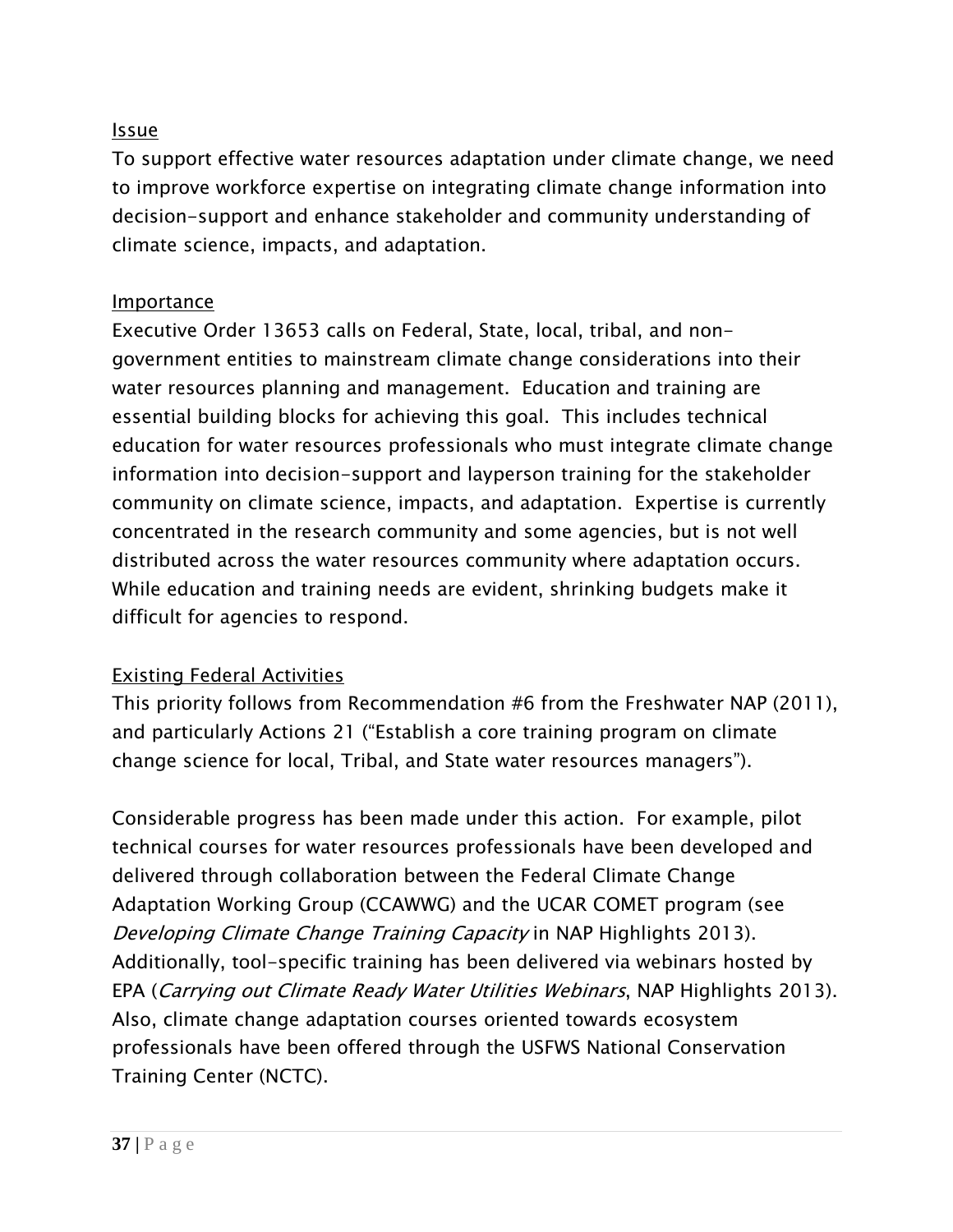While the outcomes of Action 21 activities are substantial, they do not fully address the recommendation #6 pertaining to workforce education. For example, the CCAWWG and UCAR COMET technical courses were delivered only as one-time pilots to a small number of Federal and non-Federal students. Future delivery of these courses, as well as those developed by EPA, USFWS NCTC and others, requires developing a business model where course delivery and refreshers are mostly likely funded by tuition fees, given agency funding limitations. This triggers the need to establish education demand among professionals, which can occur by agencies adopting planning requirements that require integration of climate change information into decision-support. Lastly, Action 21 activities were also focused on workforce education, and do not address the need for layperson training for stakeholders.

#### Recommendations

- Action 21 implementing agencies should continue to develop and pilotthe delivery of workforce-oriented education, but complement this business model development that aims for sustained future delivery reaching the larger professional workforce.
- Federal and non-Federal agencies should compel their technical service providers to seek educational opportunities, perhaps through adoption of planning requirements requiring integration of climate change information into decision-support, or inclusion of education requirements for adaptation grants/contracts recipients.
- The NAP Freshwater Impacts group should increase stakeholder community access to layperson training; perhaps through cataloging of resources that already exist and partnering with information sharing networks on delivery (see Priority 1).

#### Other Needs

#### Socio-Economically Vulnerable Communities

Socio-economically and environmentally vulnerable communities present unique challenges for climate change planners. Especially during major events (e.g. floods, droughts, etc.), underserved populations may be overshadowed unless agencies are able to adjust priorities and procedures. Further, in order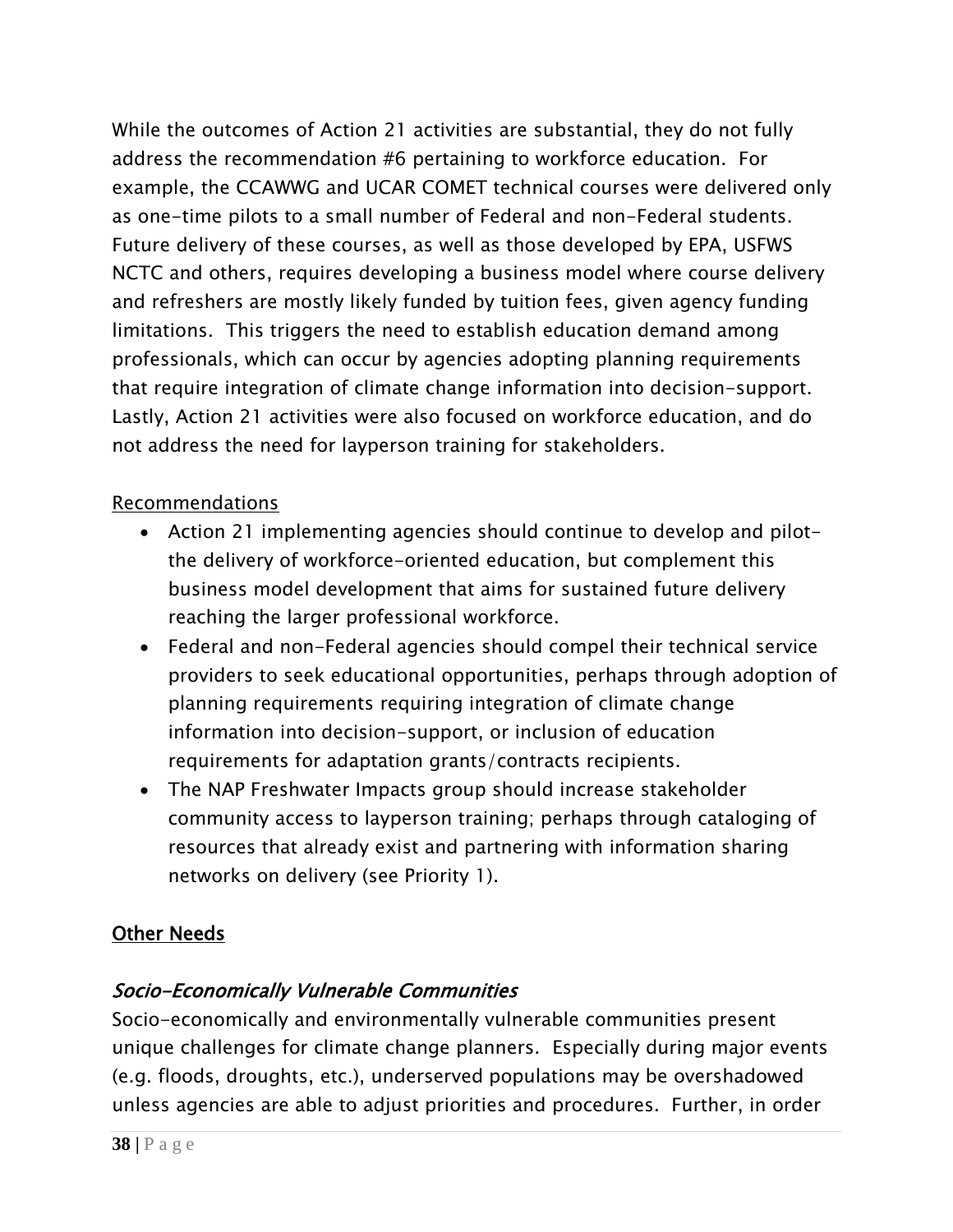to compel widespread support for implementation of climate change plans, there is a need for communities most vulnerable to the impacts of climate change to have greater capacity to engage in technical planning discussions. By increasing networking with organizations representing the most vulnerable communities, water resource professionals would be better prepared to integrate unique emergency response, infrastructure vulnerabilities, toxic migration, and other community-specific considerations into their resilience planning decisions, such that historic disparities are not perpetuated. Engaging a more general audience in capacity building activities would require forging new pathways and alliances at the local level. Though a sorely needed area of investment, mechanisms for capacity-building in vulnerable communities are probably better considered by State and local actors at this time.

#### Strengthening Connection between Water Resources and Ecosystem Adaptation **Communities**

Additional attention to the sharing of information among sectors is needed to integrate ecosystem services while avoiding unacceptable degradation of natural systems which will require expertise and resources outside of some agencies' priorities. Preparedness and response to changing climatic conditions will require nimble and collaborative responses by agencies and institutions to ensure that the interest of all freshwater-related needs are identified and considered in the decision-making process.

Given that the priorities of each agency are frequently tied to regulatory mandates and funding sources, differences among agencies may create barriers to working collaboratively on new challenges posed by climate change. Mandates, funding, and strategic planning for management of water supplies and water quality differ significantly from established priorities for the management of fish and wildlife habitat and protection of natural resources, but climate change may demand increased flexibility and coordination among these interests to maximize beneficial actions. Climate change can result in events and circumstances which may not have been anticipated at the time priorities were identified and funding was allocated; therefore, flexibility is necessary to allow agencies to reprioritize tasks, if necessary.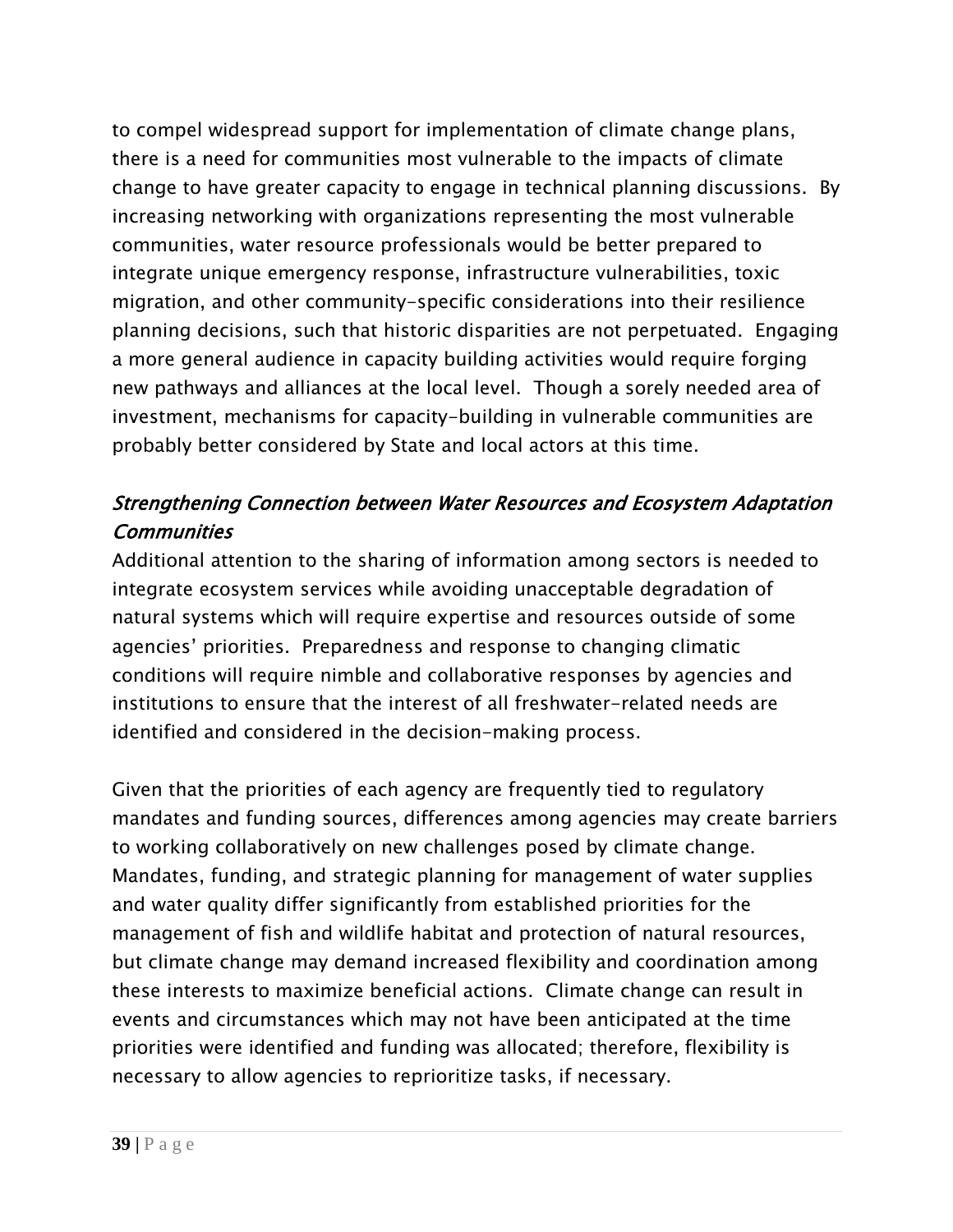• Example: The Quileute Indian Tribe's reservation is located on the Olympic Peninsula adjacent to Olympic National Park in Washington. Although there have been ongoing boundary disputes, sea level rise necessitated the adjustment of wilderness boundaries and park land to ensure that the tribe had sufficient high ground to relocate their schools, housing, and administrative buildings. Providing access to traditional fishing and hunting lands while ensuring access to the land by non-tribal members were also important considerations. HR1162 sought to provide the Quileute Indian Tribe tsunami and flood protection by shifting boundaries of the park and wilderness area. This sort of adjustment is highly unusual and provides an example of the flexibility which may be needed to address climate change challenges.

Complex changing conditions may not be anticipated or may involve solving challenges that have not previously been experienced in the United States or a region of the country. Collaboration across sectors and levels of government that include a variety of perspectives will result in the generation of better solutions to complex situations and a coordinated effort can result in the most efficient use of resources and expertise, but only if collaborators have the flexibility to respond.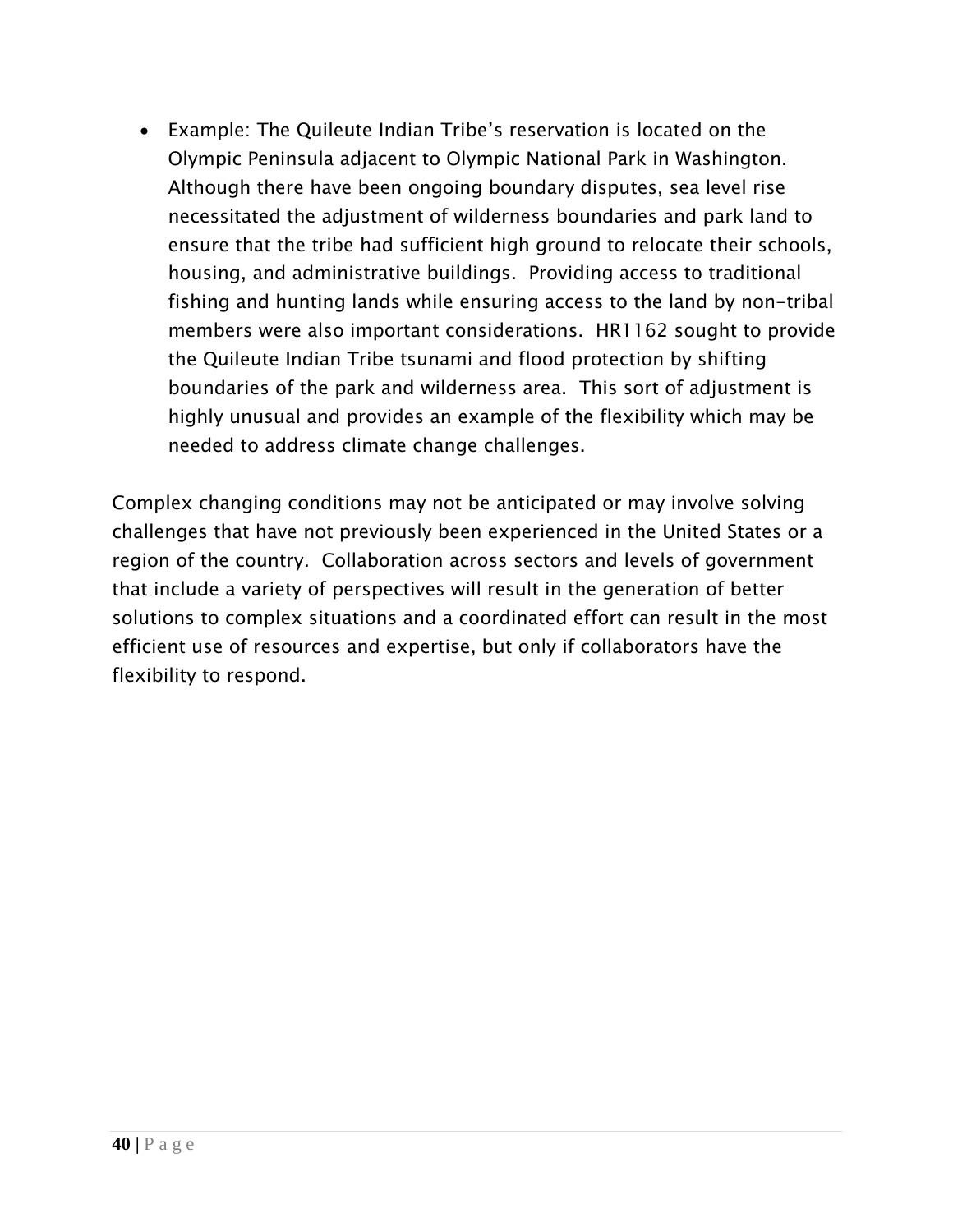## ADDITIONAL RECOMMENDATIONS DERVIED FROM FEBRUARY WORKGROUP MEETING

This report is organized around the reports of subgroups addressing the five key subjects described in the National Action Plan: Priorities for Managing Freshwater Resources in a Changing Climate. Although these five topics provided a useful framework for discussions, some ideas and proposals did not fit this structure or were identified and developed as a result of subsequent discussions. Three such ideas are presented as recommendations in this section.

Recommendation 1: Consider establishing a Natural Infrastructure State Revolving Loan Fund or other programs to enable State planning and investment in natural system infrastructure to adapt to more extreme weather and a changing climate.

#### Issue

Building the adaptive capacity of the Nation's water resources to a changing climate will require long term commitments to investing in the natural infrastructure needed to strengthen watershed resilience to flooding and drought and help fish, animals, and plants adapt to changing climatic conditions over the long-term. States can play an important role in leading the planning and investments in natural infrastructure. Most States, however, have not developed natural infrastructure plans or investment programs.

#### Importance

Examples of natural infrastructure a State might invest in to build resilience to a changing climate include:

- $\triangleright$  dune systems providing storm surge buffers;
- $\triangleright$  wetlands to build flood and drought resilience in a watershed;
- $\triangleright$  corridors that allow fish, animals, and plants to migrate as the climate changes; and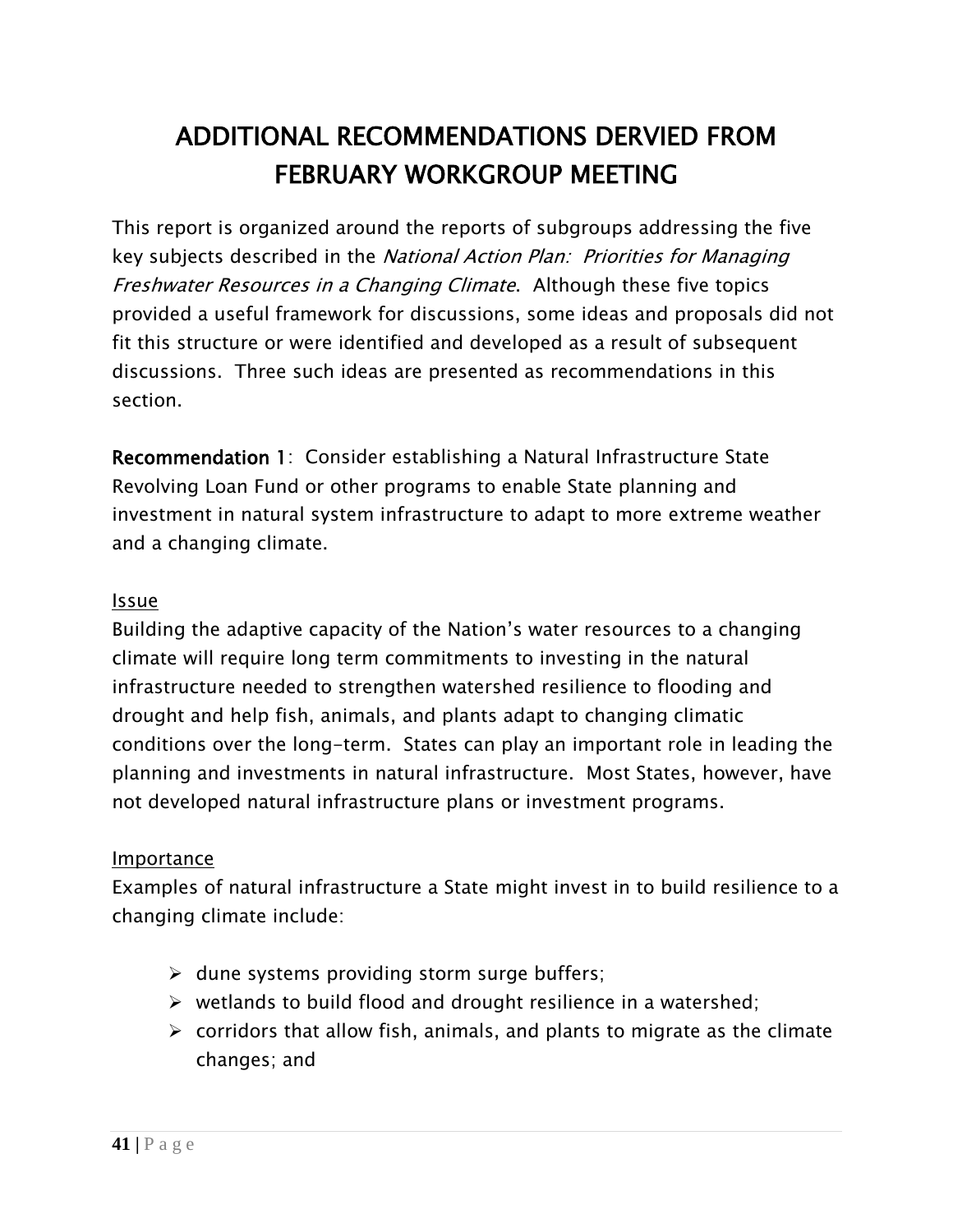$\triangleright$  conventional infrastructure that allows for continuity of corridors across obstacles such as highways (e.g.; a tunnel under a highway or fish passage/obstacle removal).

#### Existing Federal Activities

State Clean Water and Drinking Water State Revolving Funds (SRFs) currently offer financing to municipal water utilities to build conventional water treatment facilities. A new Natural Infrastructure State Revolving Loan Fund program would give a State the option of working with the Federal government and private investors to create a portfolio of investments that enhance the natural infrastructure of the State and strengthen climate resilience. Federal agencies should work with States and interested organizations to evaluate this concept and consider whether and how a State Revolving Fund model, or similar model, could contribute to meeting climate adaptation needs.

States opting to establish a Natural Infrastructure SRF could work with State agencies, Federal agencies, and other stakeholders to develop a State Natural Infrastructure Intended Use Plan comparable to the existing water infrastructure Intended Use Plans.

States would implement Intended Use Plans by making investments in natural resources including critical land acquisition, easements, and infrastructure to strengthen functions of natural resources. States could hold natural infrastructure investments for ten years without repayment to the SRF but could sell the investment with a permanent, binding commitment or easement to protect the natural features of the property in perpetuity. Transactions could be facilitated by a market at the State or national level. Buyers for the investments might include local organizations, parties seeking carbon credits, investors seeking to use available capital for social benefit, internet based "crowd-source" financing, and parties needing to meet compensation obligations (e.g., supplemental environmental projects under an enforcement action). Funds from the sale of the investments would be returned to the SRFs.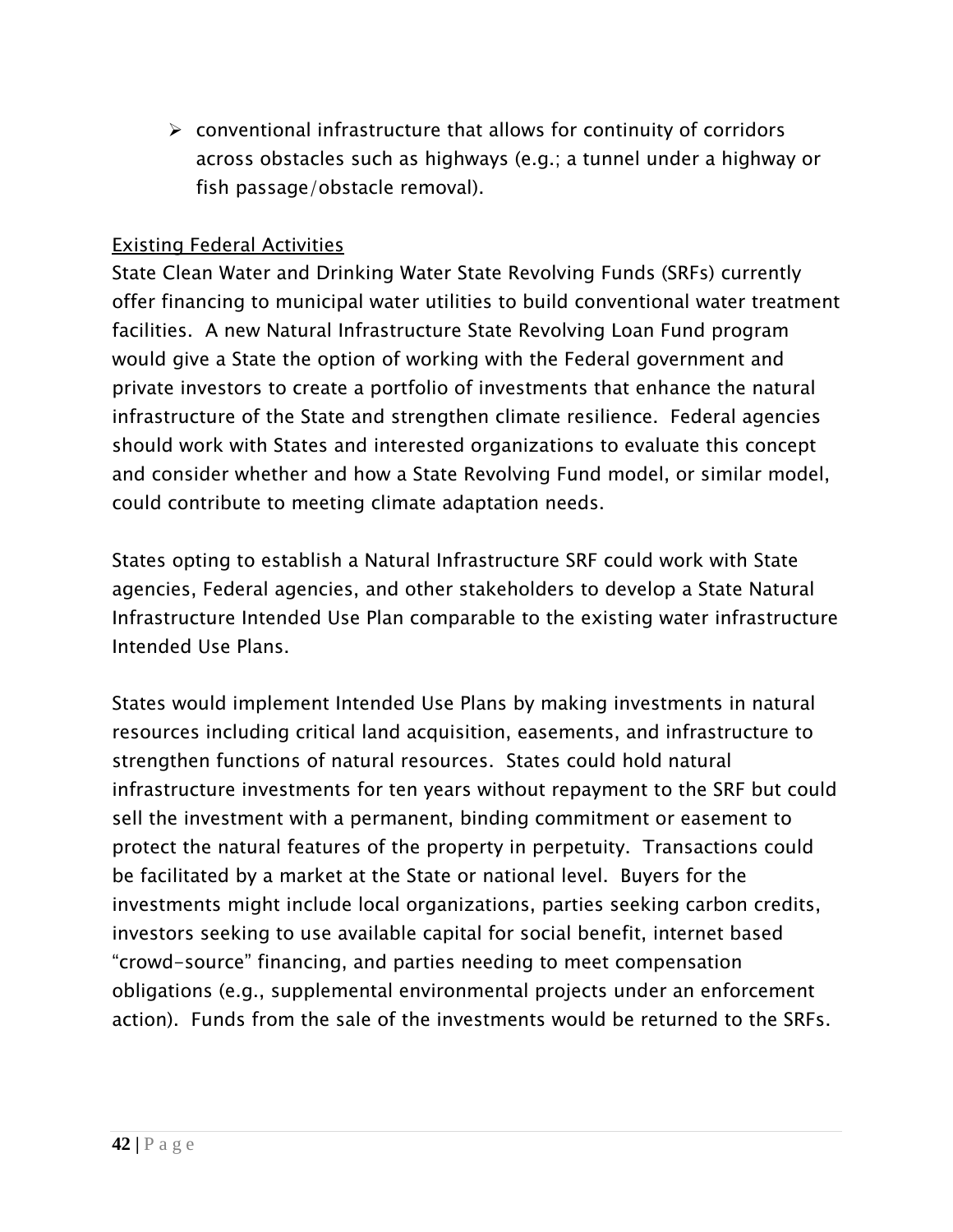Recommendation 2: Consider promoting "premium sharing" with local governments by the National Flood Insurance Program to strengthen community-wide, preventative actions to reduce flood risks and the economic and human costs of flooding.

#### Issue

Flooding, as a result of extreme weather and rising sea levels, poses a significant risk to many communities across the country. Many of these communities are not well prepared for managing flood events that are expected to occur with greater frequency in the future and lack the resources to develop and implement plans to reduce flood risks.

#### Importance

Flooding is a major cause of economic and human loss. The 30-year flood averages \$8.17 billion in damages and 89 deaths per year. Without improved flood prevention efforts, these economic and human costs are likely to rise as extreme weather events caused by climate change become more common, and as rising sea levels increase the vulnerability of coastal communities to inundation. Flooding also has significant consequences for the health of aquatic ecosystems including reduced water quality and potential interruption in drinking water and wastewater services.

#### Existing Federal Activities

The National flood Insurance Program (NFIP) provides homeowners with the option to buy flood insurance to recover from major flood damages. The Community Rating System (CRS) program provides a small reduction in flood insurance premiums paid by homeowners in communities where specific community flood prevention measures are implemented. Although the CRS program provides incentives for communities to take flood prevention actions, the financial benefits of the actions accrue to the homeowner rather than the community. Many communities lack the financial resources to implement CRS flood prevention measures or additional actions to improve retention and infiltration of floodwaters across a watershed. Reduced premiums can also encourage development within a floodplain.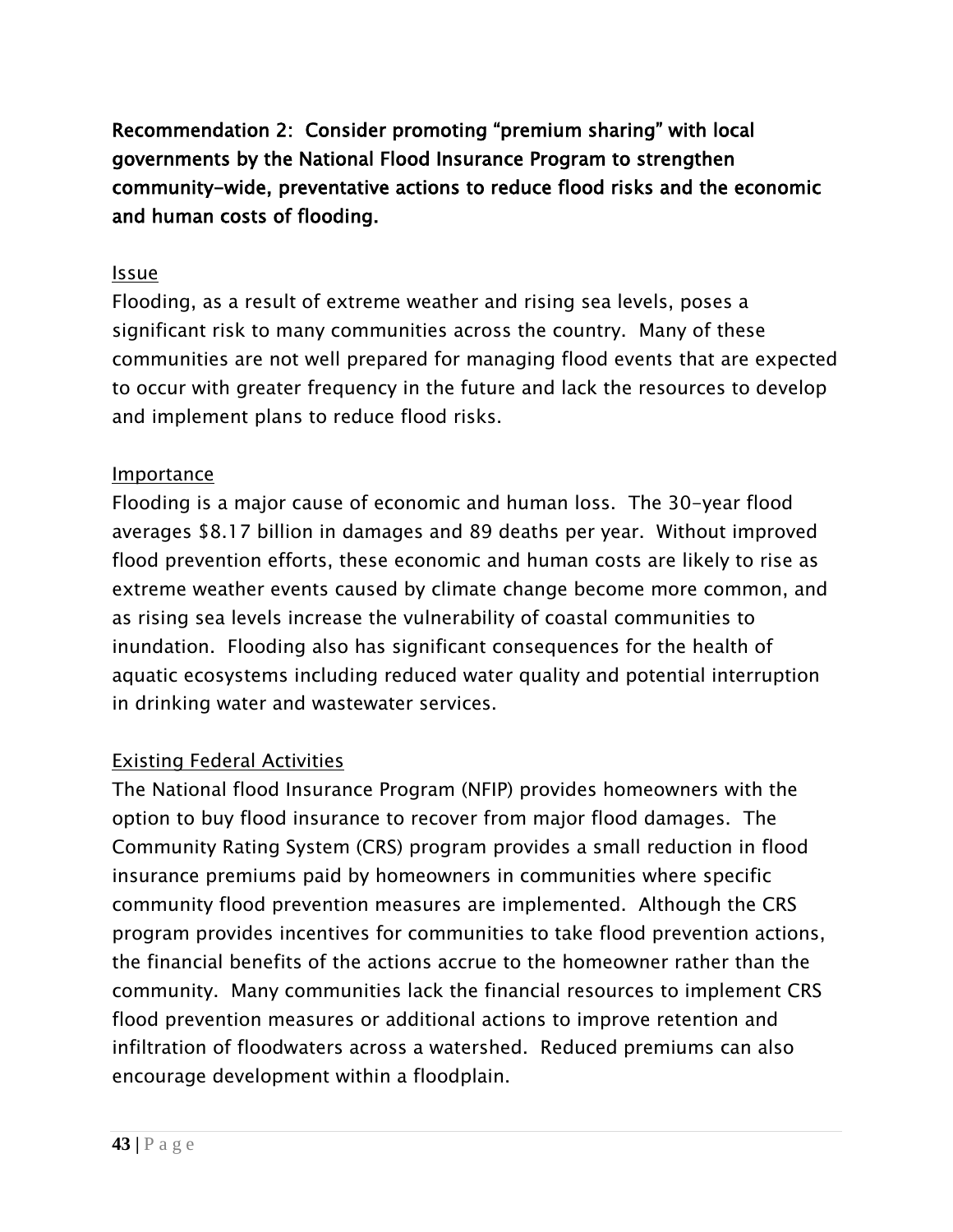The CRS program might be expanded to offer communities the option of "premium sharing" under the NFIP. A municipal government or regional authority that develops an approved flood risk reduction program on a community or watershed basis would be eligible to share with the Federal government some portion of the annual premiums (e.g.; 10 percent) being paid by home owners in that community to the national flood insurance fund. These funds would be available prior to a flood event and could be used to implement both upgrades to infrastructure and changes to policies and programs to improve flood prevention and reduce flood losses. Although "premium sharing" would slightly reduce the total value of the NFIP rebuilding fund, the investments by communities in flood prevention measures would reduce longterm claims on the fund by homeowners and provide more comprehensive and effective flood risk reduction for the community as a whole.

#### Recommendation 3: Consider supporting a nonprofit organization to promote integrated water resources management professional training/accreditation and project recognition on a voluntary basis.

#### Issue

Water resource management demands complex, long-term investments in built infrastructure including drinking water systems, irrigation systems, and ports and waterways. Engineering and design professionals in the public and private sectors play a central role in translating general plans into detailed blueprints. Many engineering professionals are interested in increasing the sustainability of the infrastructure they design and building climate resiliency but they lack commonly recognized standards and practices for this work. In addition, there is presently no mechanism to provide standardized recognition for water infrastructure projects that meet key sustainability thresholds and support integrated water resources management.

#### **Importance**

Individual water infrastructure projects often involve unique challenges that may not be a good fit with standardized "top down" requirements for sustainable design. An alternate, "bottom-up" approach is to develop throughout the water engineering community the training that professionals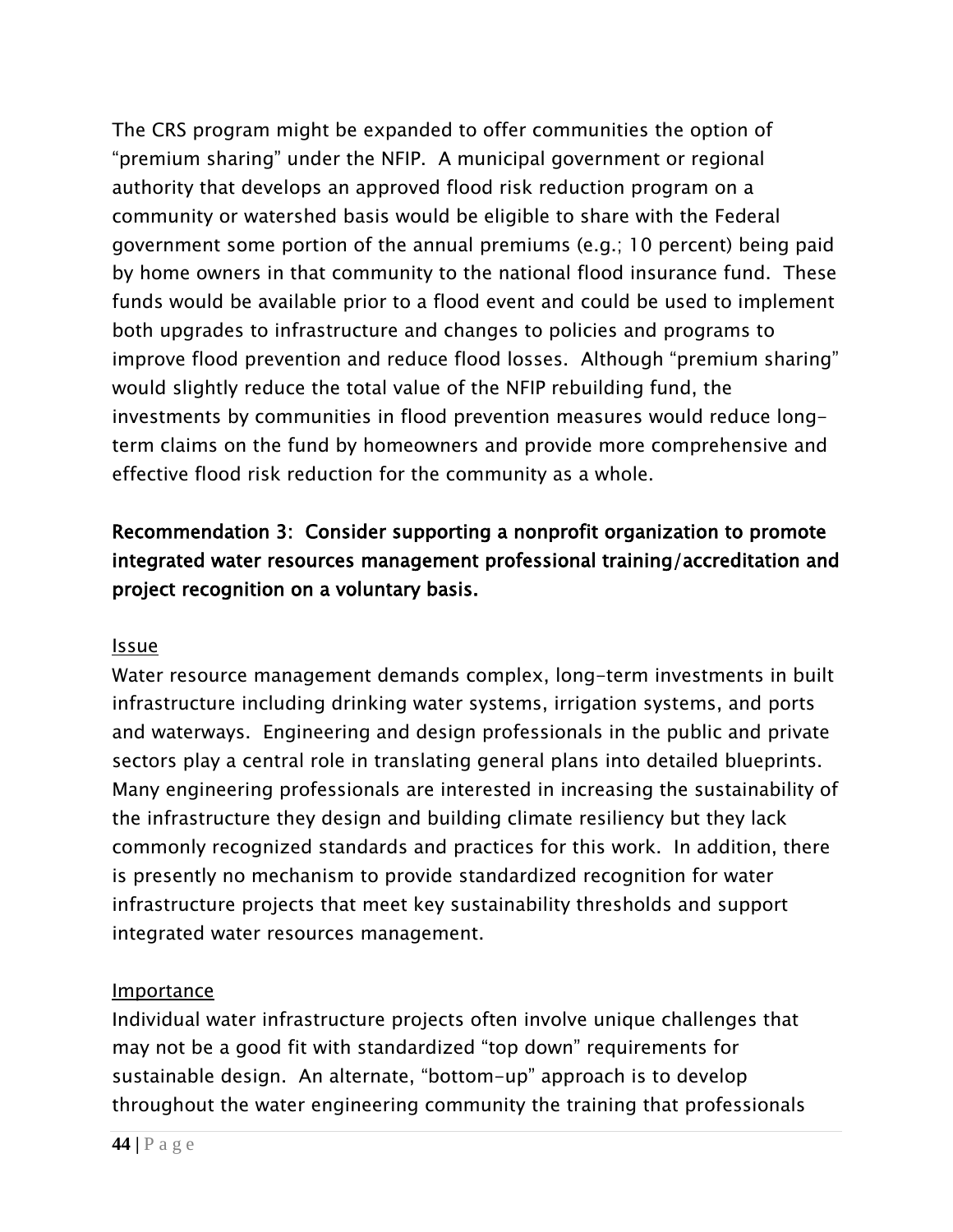need to define sustainable solutions to project design challenges that support an integrated approach to water resources management. A certification program related to sustainability for water design professionals would encourage professionals to take sustainability training. A corollary program to provide recognition of projects that meet clearly established sustainability thresholds would provide professionals with an incentive to implement sustainable design principles in water project plans. Emphasizing sustainability early in the design process will more likely lead to success, rather than attempting to add it on at a later date.

#### Existing Federal Activities

The Federal government has several policies and programs to promote design and execution of sustainable, climate-resilient water projects but does not provide water engineering professionals with sustainability training or certification and does not have common thresholds for recognizing the sustainable characteristics of water projects.

An existing program that could provide a model for the water infrastructure sector is the Leadership in Energy and Environmental Design (LEED) program now in place for the design of buildings. The LEED program provides sustainability training and certification to a diverse array of architects and other design professionals, and this certification is increasingly recognized as a necessary skill set for professional advancement and marketing. The LEED program also provides clear guidelines for project design features that result in a variable sustainability rating (e.g.; silver, gold, platinum) for a building.

Rather than operating a sustainability certification and recognition program for water infrastructure directly, the Federal government might provide start-up seed funding on a competitive basis to an existing non-profit organization with the capacity to implement the program. Once the certification and recognition process was established, it is likely to be financially self-sustaining without Federal funding by drawing on fees for training and other services. The economic and societal benefits of designing water infrastructure projects to be more sustainable are likely to outweigh the start-up and operating costs of the program.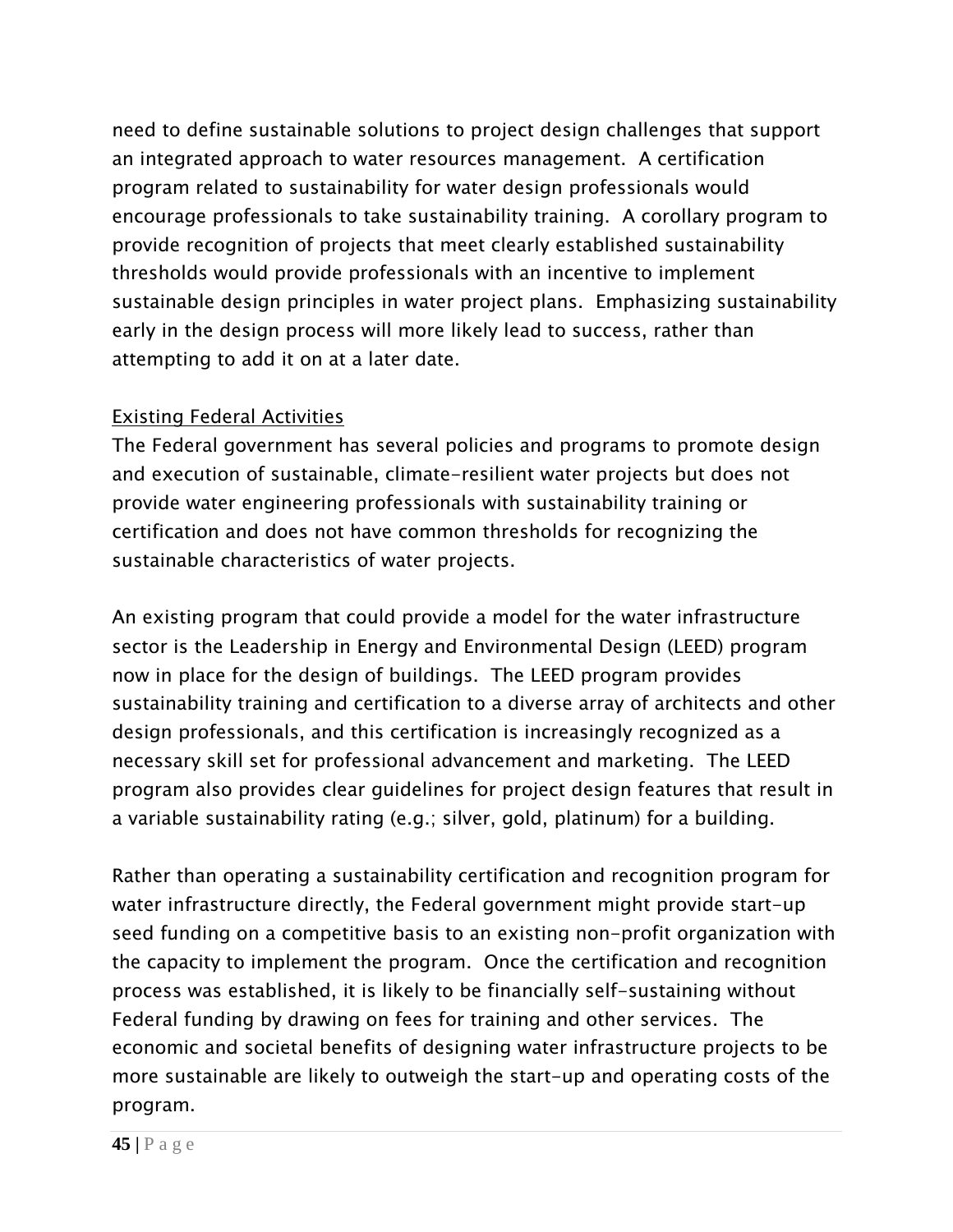# APPENDIX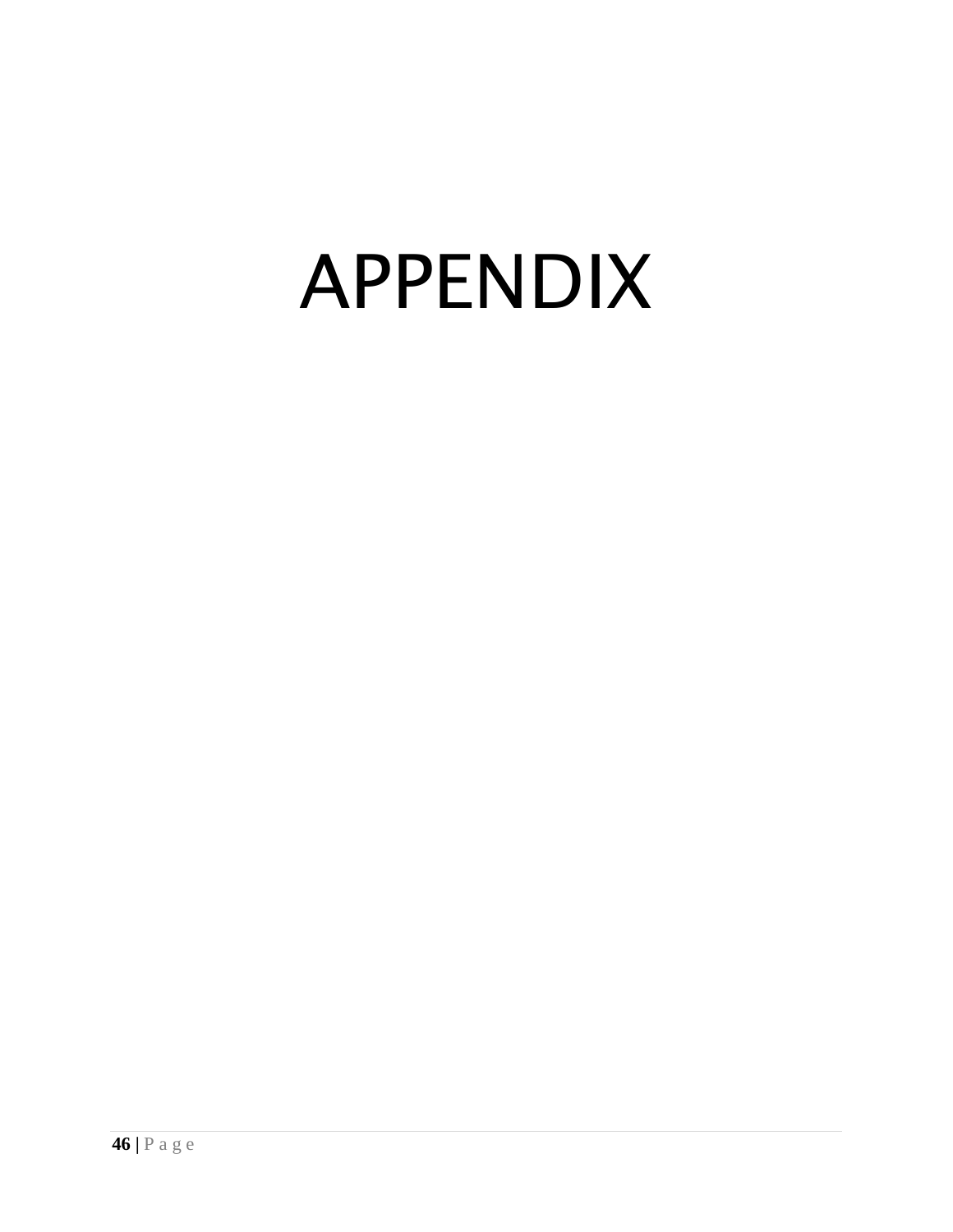| Workgroup<br><b>Federal Agencies</b><br><b>Alternate</b><br>Representative<br><b>Rolf Olsen</b><br>Army Corps of Engineers, Institute for |  |
|-------------------------------------------------------------------------------------------------------------------------------------------|--|
|                                                                                                                                           |  |
|                                                                                                                                           |  |
| <b>Water Resources</b>                                                                                                                    |  |
| Joan Brunkard<br><b>Centers for Disease Control and</b><br>Prevention                                                                     |  |
| Chitra Kumar<br><b>Council on Environmental Quality</b>                                                                                   |  |
| Noel Gollehon<br><b>Department of Agriculture, Natural</b><br><b>Resources Conservation Service</b>                                       |  |
| <b>Chris Carlson</b><br>Elizabeth Berger<br><b>Department of Agriculture, Forest</b><br><b>Service</b><br><b>Troy Thompson</b>            |  |
| <b>Department of Energy</b><br>Craig Zamuda                                                                                               |  |
| <b>Department of Homeland Security,</b><br>Mark Crowell<br>Doug Bellomo<br><b>Federal Emergency Management Agency</b><br>Paul Huang       |  |
| Jerad Bales<br><b>Bill Werkheiser</b><br>Department of Interior, U.S. Geological<br><b>Survey</b>                                         |  |
| Levi Brekke<br>Department of Interior, Bureau of<br><b>Reclamation</b>                                                                    |  |
| John Schmerfeld<br>Department of Interior, U.S. Fish and<br>Tamara<br><b>Wildlife Service</b><br><b>McCandless</b>                        |  |
| Jeff Peterson<br>Ron Hoffer<br><b>Environmental Protection Agency</b><br>Federal Co-Chair                                                 |  |
| <b>National Oceanic and Atmospheric</b><br>Ernie Wells<br>Chris Bunner<br><b>Administration; National Weather</b><br><b>Service</b>       |  |
| <b>National Oceanic and Atmospheric</b><br>Nancy Beller-Simms<br><b>Administration; Climate Program Office</b>                            |  |
| <b>Office of Science and Technology Policy</b><br>Peter Colohan                                                                           |  |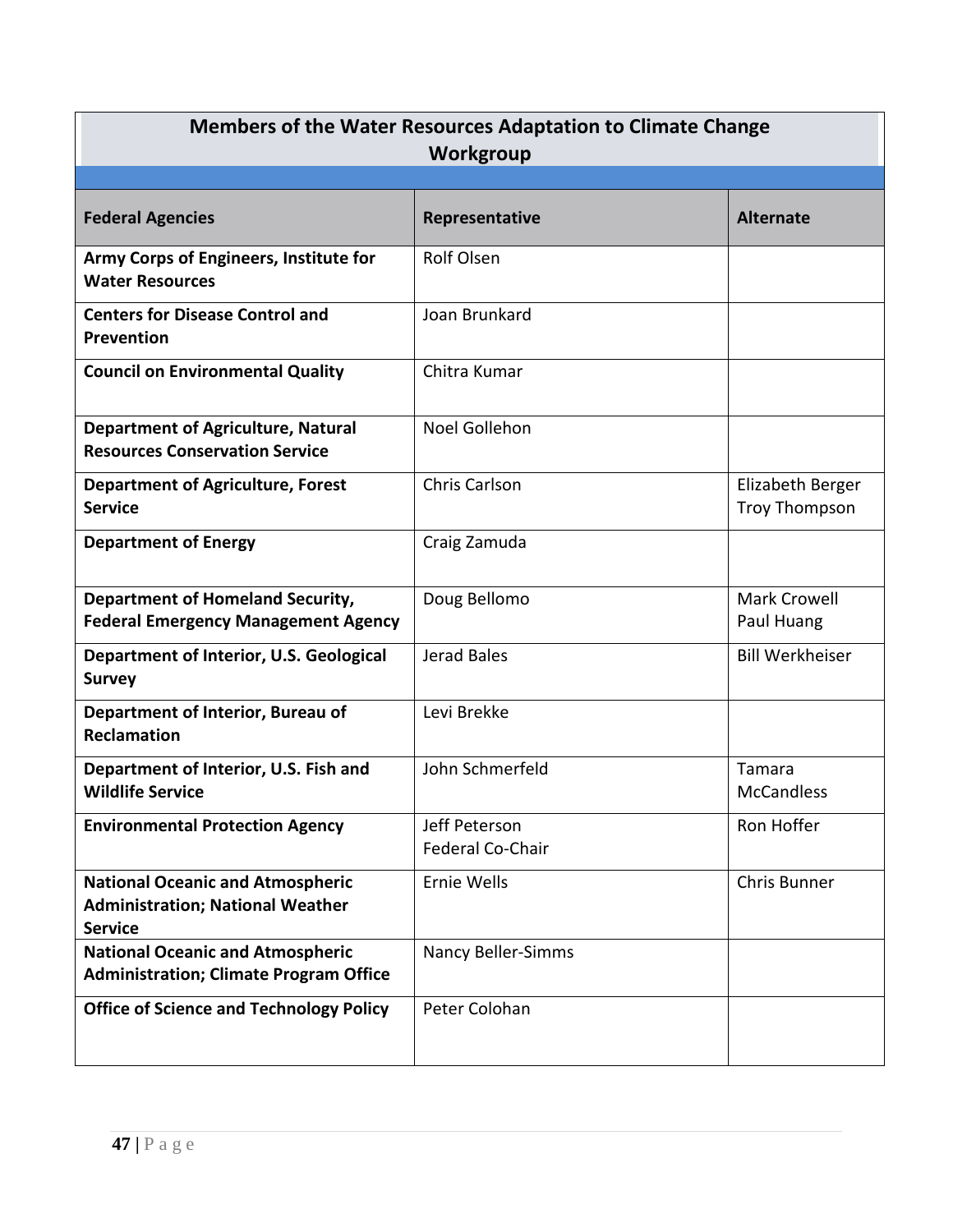| <b>State, Tribal, and Local</b><br><b>Government Organizations</b>  | Representative        | <b>Alternate</b>            |
|---------------------------------------------------------------------|-----------------------|-----------------------------|
| <b>Association of Clean Water</b><br><b>Administrators</b>          | <b>Jeff Manning</b>   |                             |
| <b>Association of Metropolitan Water</b><br><b>Agencies</b>         | Erica Brown           |                             |
| <b>Association of State Drinking Water</b><br><b>Administrators</b> | <b>Brandon Kernen</b> | Deirdre Mason               |
| <b>Association of State Floodplain Managers</b>                     | Dave Carlton          |                             |
| <b>Association of State Wetland Managers</b>                        | Peg Bostwick          | Jeanne Christie             |
| <b>Groundwater Protection Council</b>                               | Mike Paque            | Mary Musick                 |
| <b>Interstate Council on Water Policy</b>                           | Peter Evans           |                             |
| <b>National Association of Clean Water</b><br><b>Agencies</b>       | Peter Ruffier         | Cynthia A. Finley,<br>Ph.D. |
| <b>National Association of County Planners</b>                      | Judy Francis, AICP    |                             |
| <b>National Congress of American Indians</b>                        | <b>Brian Howard</b>   |                             |
| <b>National Tribal Water Council</b>                                | Dave Fuller           |                             |
| <b>Water Utility Climate Alliance</b>                               | Paul Fleming          |                             |
| <b>Western States Water Council</b>                                 | Jeanine Jones         | Nathan Bracken              |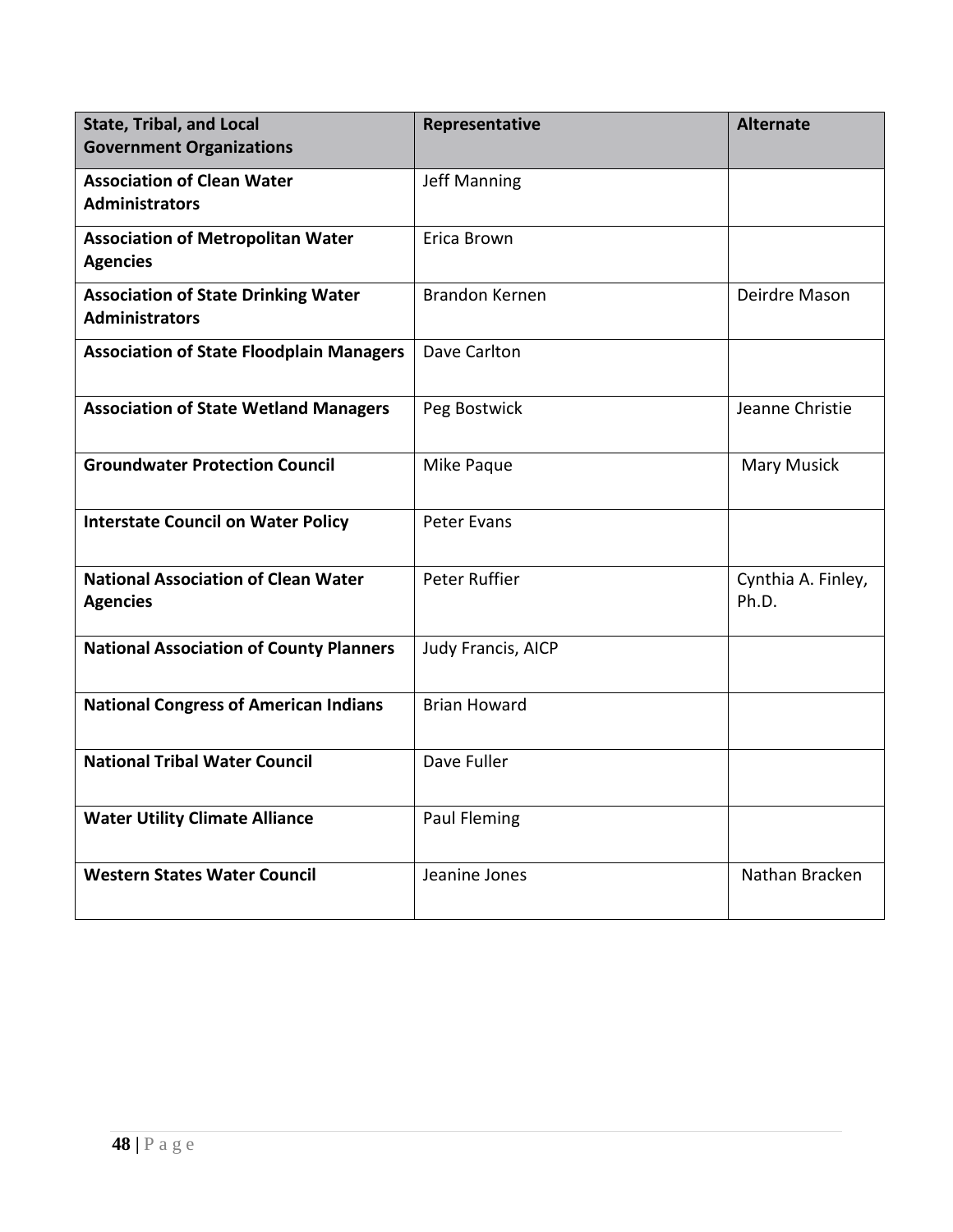| <b>Public and Academic</b><br><b>Organizations</b>            | Representative                            | <b>Alternate</b>   |
|---------------------------------------------------------------|-------------------------------------------|--------------------|
|                                                               |                                           |                    |
| <b>American Rivers</b>                                        | Gary Belan                                | Fay Augustyn       |
| <b>American Society of Civil Engineers</b>                    | Casey Brown                               |                    |
| <b>American Water Resources Association</b>                   | Carol R. Collier                          | Richard A. Engberg |
| <b>American Water Works Association</b>                       | Adam Carpenter                            |                    |
| <b>American Society of Adaptation</b><br><b>Professionals</b> | Sascha Petersen                           |                    |
| <b>National Council for Air and Stream</b><br>Improvement     | Paul Wiegand                              | Douglas McLaughlin |
| <b>National Ground Water Association</b>                      | Michael Block                             | Paul Gruber        |
| <b>Natural Resources Defense Council</b>                      | Ben H. Chou                               |                    |
| <b>National Institutes for Water Research</b>                 | Dr. Aris Georgakakos                      | Dr. Reagan Waskom  |
| <b>North American Lake Management</b><br><b>Society</b>       | Nancy Turyk                               | Dennis McCauley    |
| <b>The Nature Conservancy</b>                                 | Patrick McCarthy                          |                    |
| <b>U.S. Water Alliance</b>                                    | <b>Ben Grumbles</b>                       |                    |
| <b>Water Environment Federation</b>                           | Paul L. Freedman,<br>Non-Federal Co-Chair |                    |